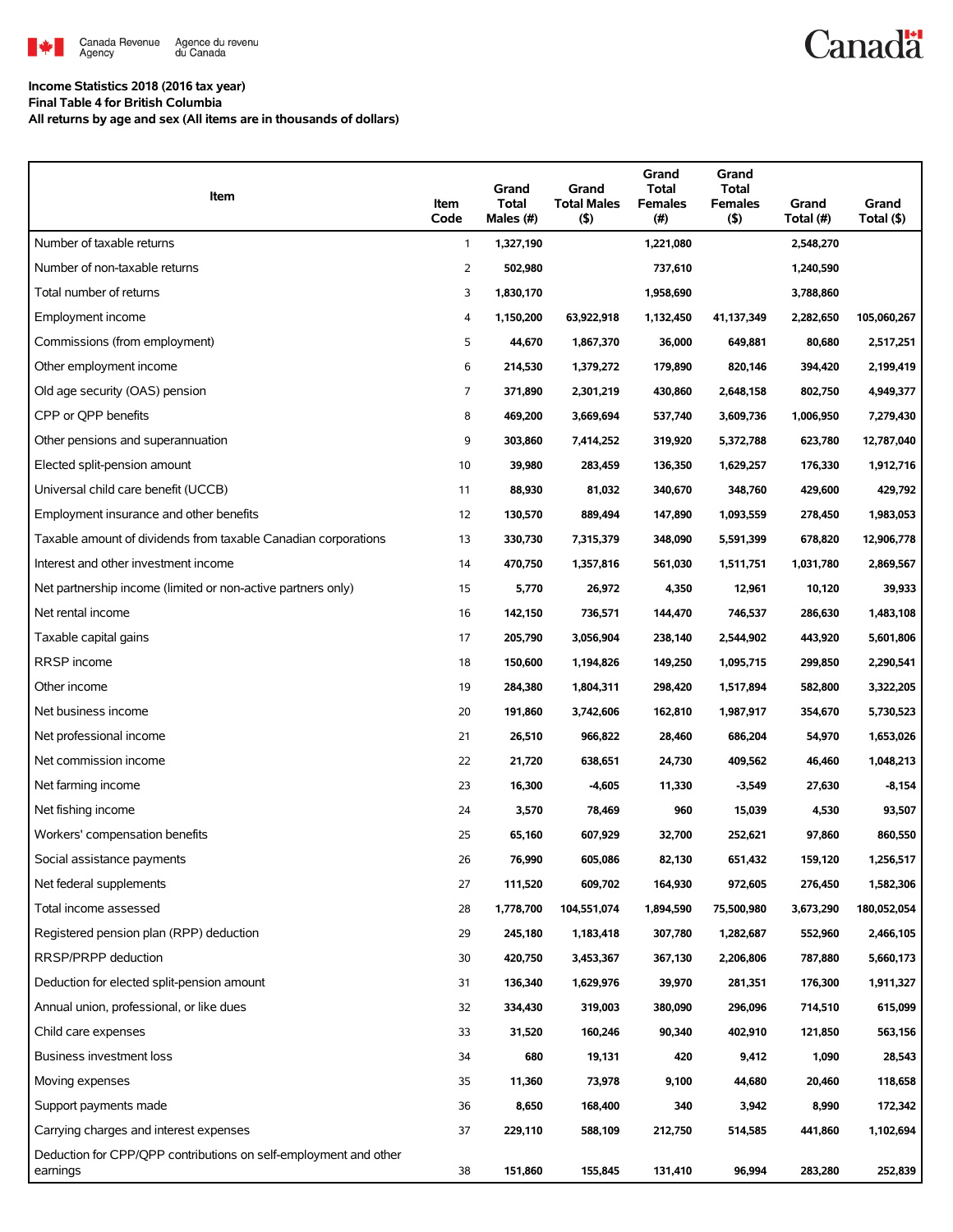

# **Canadä**

### **Income Statistics 2018 (2016 tax year)**

**Final Table 4 for British Columbia**

**All returns by age and sex (All items are in thousands of dollars)**

| Item                                                                                          | Item<br>Code | Grand<br><b>Total</b><br>Males (#) | Grand<br>Total<br>Males (\$) | Grand<br>Total<br><b>Females</b><br>(#) | Grand<br><b>Total</b><br><b>Females</b><br>$($ \$) | Grand<br>Total (#) | Grand<br>Total (\$) |
|-----------------------------------------------------------------------------------------------|--------------|------------------------------------|------------------------------|-----------------------------------------|----------------------------------------------------|--------------------|---------------------|
| Deduction for provincial parental insurance plan (PPIP) premiums on<br>self-employment income | 39           |                                    |                              |                                         |                                                    |                    |                     |
| Exploration and development expenses                                                          | 40           | 4,650                              | 78,371                       | 2,080                                   | 11,345                                             | 6,730              | 89,716              |
| Other employment expenses                                                                     | 41           | 77,180                             | 412,054                      | 39,610                                  | 141,870                                            | 116,780            | 553,924             |
| Clergy residence deduction                                                                    | 42           | 3,530                              | 55,025                       | 840                                     | 10,116                                             | 4,360              | 65,141              |
| Other deductions                                                                              | 43           | 58,960                             | 137,675                      | 69,850                                  | 182,590                                            | 128,810            | 320,265             |
| Total deductions before adjustments                                                           | 44           | 1,033,590                          | 8,435,492                    | 961,480                                 | 5,488,100                                          | 1,995,060          | 13,923,592          |
| Social benefits repayment                                                                     | 45           | 52,820                             | 157,139                      | 31,440                                  | 104,693                                            | 84,260             | 261,832             |
| Net income                                                                                    | 46           | 1,773,740                          | 96,057,811                   | 1,887,920                               | 69,964,289                                         | 3,661,660          | 166,022,100         |
| Canadian Forces personnel and police deduction                                                | 47           | 220                                | 4,448                        | 40                                      | 694                                                | 260                | 5,142               |
| Security options deductions                                                                   | 48           | 3,460                              | 206,142                      | 1,280                                   | 32,975                                             | 4,750              | 239,117             |
| Other payments deduction                                                                      | 49           | 240,320                            | 1,822,151                    | 262,340                                 | 1,875,789                                          | 502,660            | 3,697,940           |
| Non-capital losses of other years                                                             | 50           | 3,720                              | 56,920                       | 3,980                                   | 31,635                                             | 7,690              | 88,555              |
| Net capital losses of other years                                                             | 51           | 48,340                             | 225,856                      | 44,750                                  | 156,429                                            | 93,090             | 382,285             |
| Capital gains deduction                                                                       | 52           | 3,520                              | 347,710                      | 2,710                                   | 229,969                                            | 6,230              | 577,678             |
| Northern residents deductions                                                                 | 53           | 21,420                             | 83,995                       | 12,650                                  | 39,842                                             | 34,070             | 123,837             |
| Additional deductions                                                                         | 54           | 14,780                             | 66,875                       | 17,680                                  | 63,050                                             | 32,460             | 129,924             |
| Farming/fishing losses of prior years                                                         | 55           | 720                                | 8,412                        | 510                                     | 4,573                                              | 1,230              | 12,985              |
| Total deductions from net income                                                              | 56           | 325,950                            | 2,823,722                    | 335,830                                 | 2,435,139                                          | 661,780            | 5,258,862           |
| Taxable income assessed                                                                       | 57           | 1,736,790                          | 93,241,360                   | 1,858,820                               | 67,534,381                                         | 3,595,620          | 160,775,741         |
| Basic personal amount                                                                         | 58           | 1,830,080                          | 20,907,981                   | 1,958,590                               | 22,386,936                                         | 3,788,670          | 43,294,917          |
| Age amount                                                                                    | 59           | 373,100                            | 2,302,630                    | 437,460                                 | 2,797,979                                          | 810,560            | 5,100,609           |
| Spouse or common-law partner amount                                                           | 60           | 211,750                            | 1,645,467                    | 72,870                                  | 565,816                                            | 284,620            | 2,211,283           |
| Amount for an eligible dependant                                                              | 61           | 16,740                             | 175,155                      | 89,530                                  | 953,427                                            | 106,270            | 1,128,583           |
| Family caregiver amount for children under 18 years of age                                    | 62           | 9,270                              | 23,289                       | 7,620                                   | 19,152                                             | 16,890             | 42,441              |
| Amount for infirm dependants age 18 or older                                                  | 63           | 1,540                              | 7,032                        | 1,350                                   | 5,939                                              | 2,890              | 12,972              |
| CPP or QPP contributions through employment                                                   | 64           | 1,083,990                          | 1,953,284                    | 1,069,970                               | 1,519,455                                          | 2,153,960          | 3,472,740           |
| CPP or QPP contributions on self-employment and other earnings                                | 65           | 151,860                            | 155,845                      | 131,410                                 | 96,994                                             | 283,280            | 252,839             |
| Employment insurance premiums                                                                 | 66           | 1,014,270                          | 696,784                      | 1,012,610                               | 579,284                                            | 2,026,880          | 1,276,067           |
| PPIP premiums paid                                                                            | 67           |                                    |                              |                                         |                                                    |                    |                     |
| PPIP premiums payable on employment income                                                    | 68           |                                    |                              |                                         |                                                    |                    |                     |
| PPIP premiums payable on self-employment income                                               | 69           |                                    |                              |                                         |                                                    |                    |                     |
| Volunteer firefighters' amount/search and rescue volunteers' amount                           | 70           | 5,730                              | 17,196                       | 1,020                                   | 3,057                                              | 6,750              | 20,253              |
| Canada employment amount                                                                      | 71           | 1,247,110                          | 1,399,276                    | 1,217,790                               | 1,354,836                                          | 2,464,900          | 2,754,113           |
| Public transit amount                                                                         | 72           | 108,360                            | 82,830                       | 126,400                                 | 91,360                                             | 234,770            | 174,190             |
| Children's arts amount                                                                        | 73           | 58,360                             | 19,213                       | 45,260                                  | 13,927                                             | 103,620            | 33,140              |
| Home accessibility expenses                                                                   | 74           | 1,990                              | 9,142                        | 1,750                                   | 7,760                                              | 3,740              | 16,902              |
| Home buyers' amount                                                                           | 75           | 13,810                             | 63,154                       | 9,600                                   | 41,940                                             | 23,410             | 105,094             |
| Pension income amount                                                                         | 76           | 322,660                            | 621,743                      | 388,290                                 | 743,123                                            | 710,950            | 1,364,867           |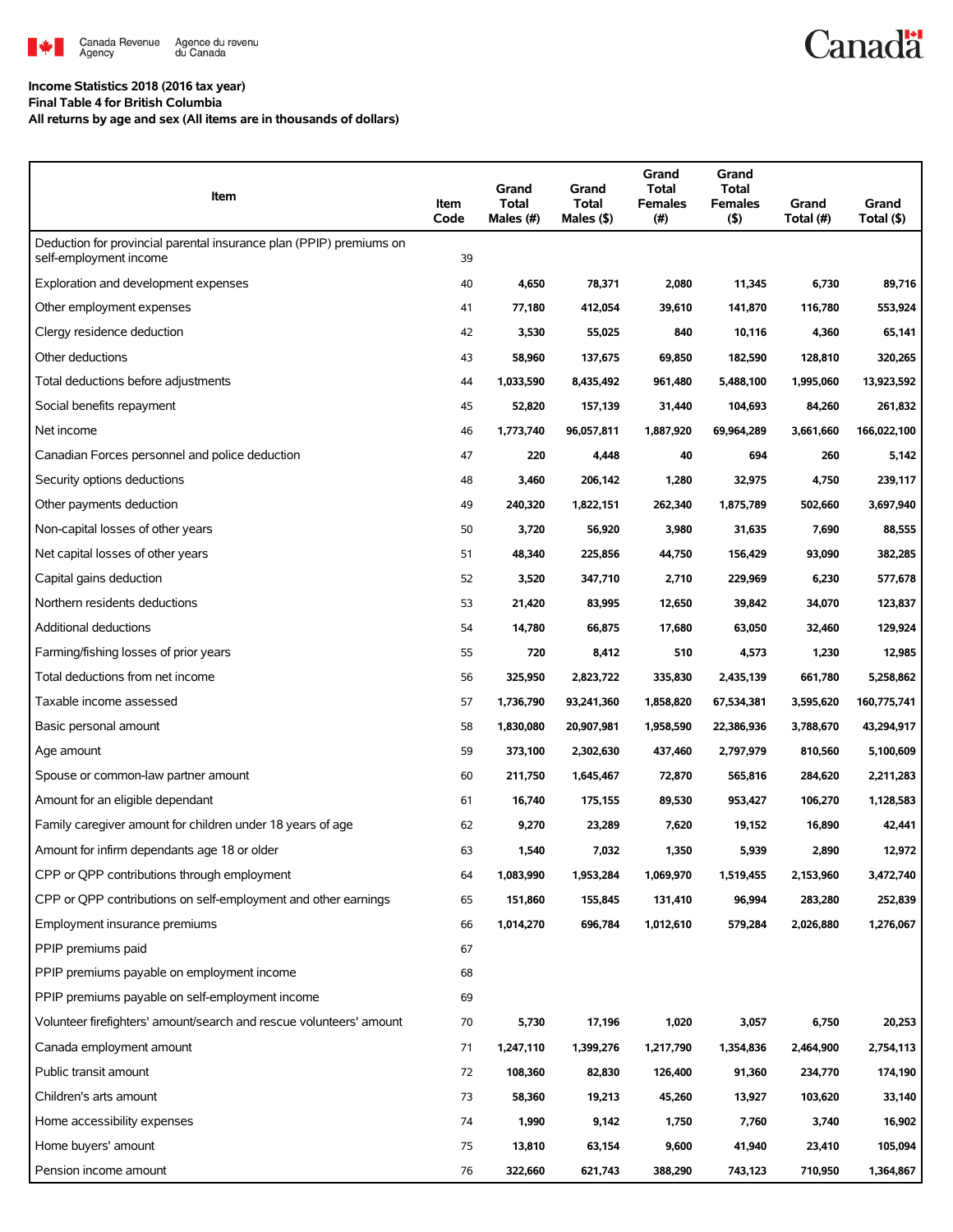

# **Canadä**

### **Income Statistics 2018 (2016 tax year)**

**Final Table 4 for British Columbia**

**All returns by age and sex (All items are in thousands of dollars)**

| Item                                                              | Item<br>Code | Grand<br><b>Total</b><br>Males (#) | Grand<br><b>Total</b><br>Males (\$) | Grand<br><b>Total</b><br><b>Females</b><br>(# ) | Grand<br><b>Total</b><br><b>Females</b><br>$($ \$) | Grand<br>Total (#) | Grand<br>Total (\$) |
|-------------------------------------------------------------------|--------------|------------------------------------|-------------------------------------|-------------------------------------------------|----------------------------------------------------|--------------------|---------------------|
| Caregiver amount                                                  | 77           | 26,000                             | 155,094                             | 19,860                                          | 111,125                                            | 45,860             | 266,219             |
| Disability amount                                                 | 78           | 57,750                             | 462,884                             | 63,920                                          | 511,404                                            | 121,670            | 974,289             |
| Disability amount transferred from a dependant                    | 79           | 18,830                             | 204,912                             | 17,050                                          | 180,106                                            | 35,880             | 385,018             |
| Interest paid on student loans                                    | 80           | 24,280                             | 16,850                              | 42,570                                          | 29,535                                             | 66,850             | 46,384              |
| Tuition, education, and textbook amounts                          | 81           | 112,650                            | 777,109                             | 146,080                                         | 952,170                                            | 258,730            | 1,729,279           |
| Tuition, education, and textbook amounts transferred from a child | 82           | 42,110                             | 211,973                             | 30,780                                          | 147,212                                            | 72,890             | 359,185             |
| Amounts transferred from spouse or common-law partner             | 83           | 94,590                             | 531,058                             | 70,760                                          | 402,714                                            | 165,350            | 933,772             |
| Medical expenses                                                  | 84           | 207,860                            | 677,095                             | 310,270                                         | 968,760                                            | 518,130            | 1,645,855           |
| Total tax credits on personal amounts                             | 85           | 1,830,120                          | 4,967,809                           | 1,958,620                                       | 5,172,817                                          | 3,788,740          | 10,140,626          |
| Allowable charitable donations and government gifts               | 86           | 372,420                            | 984,945                             | 342,550                                         | 597,675                                            | 714,970            | 1,582,620           |
| Eligible cultural and ecological gifts                            | 87           | 410                                | 5,331                               | 430                                             | 2,502                                              | 850                | 7,833               |
| Total tax credit on donations and gifts                           | 88           | 371,030                            | 290,937                             | 341,590                                         | 170,793                                            | 712,620            | 461,730             |
| Total federal non-refundable tax credits                          | 89           | 1,830,120                          | 5,258,746                           | 1,958,620                                       | 5,343,610                                          | 3,788,740          | 10,602,356          |
| Federal dividend tax credit                                       | 90           | 299,830                            | 869,722                             | 299,210                                         | 673,407                                            | 599,040            | 1,543,129           |
| Minimum tax carryover                                             | 91           | 3,730                              | 11,870                              | 2,800                                           | 7,317                                              | 6,530              | 19,187              |
| Basic federal tax                                                 | 92           | 1,266,800                          | 12, 152, 917                        | 1,156,140                                       | 6,633,172                                          | 2,422,940          | 18,786,090          |
| Federal foreign tax credit                                        | 93           | 130,060                            | 226,960                             | 137,910                                         | 95,734                                             | 267,970            | 322,694             |
| Federal political contribution tax credit                         | 94           | 14,500                             | 2,727                               | 10,710                                          | 1,734                                              | 25,210             | 4,461               |
| Investment tax credit                                             | 95           | 1,450                              | 9,236                               | 550                                             | 1,265                                              | 2,000              | 10,501              |
| Labour-sponsored funds tax credit (federally registered)          | 96           |                                    |                                     |                                                 |                                                    | 10                 | 1                   |
| Labour-sponsored funds tax credit (provincially registered)       | 97           | 10                                 | 6                                   |                                                 |                                                    | 20                 | 10                  |
| Alternative minimum tax payable                                   | 98           | 3,510                              | 26,256                              | 2,980                                           | 12,060                                             | 6,480              | 38,316              |
| Net federal tax                                                   | 99           | 1,262,030                          | 11,923,369                          | 1,151,970                                       | 6,536,127                                          | 2,414,000          | 18,459,496          |
| CPP contributions on self-employment                              | 100          | 151,860                            | 311,689                             | 131,410                                         | 193,988                                            | 283,280            | 505,678             |
| Social Benefits repayment                                         | 101          | 52,820                             | 157,139                             | 31,440                                          | 104,693                                            | 84,260             | 261,832             |
| Working income tax benefit (WITB)                                 | 102          | 102,590                            | 81,835                              | 111,780                                         | 92,006                                             | 214,370            | 173,841             |
| Children's fitness tax credit                                     | 103          | 119,390                            | 10,746                              | 96,210                                          | 8,137                                              | 215,600            | 18,883              |
| Eligible educator school supply tax credit                        | 104          | 1,340                              | 87                                  | 4,880                                           | 335                                                | 6,220              | 422                 |
| Net provincial or territorial tax                                 | 105          | 1,212,010                          | 5,257,566                           | 1,067,080                                       | 2,784,074                                          | 2,279,090          | 8,041,640           |
| Total tax payable                                                 | 106          | 1,327,190                          | 17,649,853                          | 1,221,080                                       | 9,619,410                                          | 2,548,270          | 27,269,263          |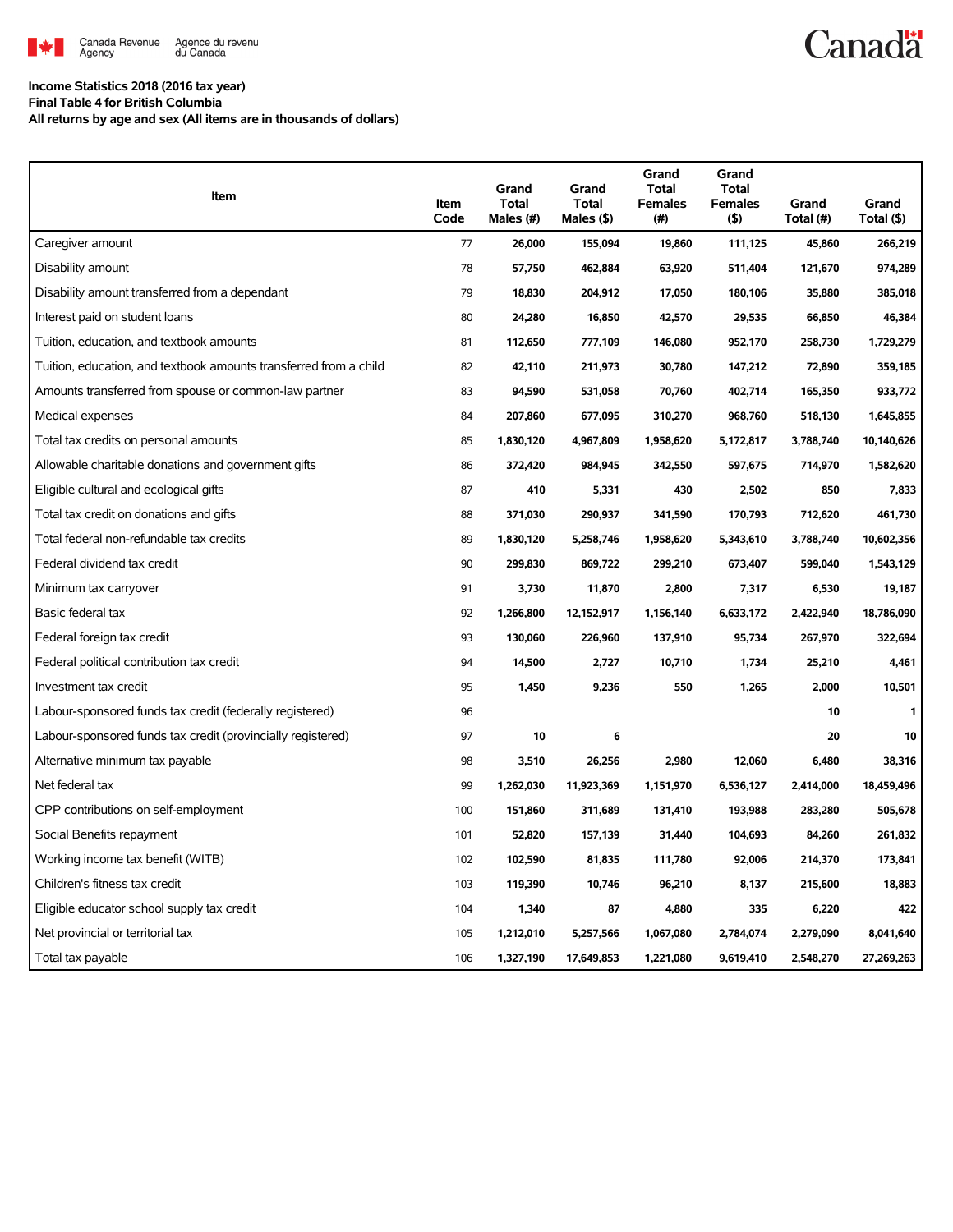| Item                                                                                          | Item<br>Code   | Age<br>Group:<br>Under 20<br>Males (#) | Age<br>Group:<br>Under 20<br>Males (\$) | Age<br>Group:<br>Under 20<br>Females (#) | Age<br>Group:<br>Under 20<br>Females (\$) |
|-----------------------------------------------------------------------------------------------|----------------|----------------------------------------|-----------------------------------------|------------------------------------------|-------------------------------------------|
| Number of taxable returns                                                                     | $\mathbf{1}$   | 13,830                                 |                                         | 9,640                                    |                                           |
| Number of non-taxable returns                                                                 | $\overline{2}$ | 53,040                                 |                                         | 57,350                                   |                                           |
| Total number of returns                                                                       | 3              | 66,870                                 |                                         | 66,980                                   |                                           |
| Employment income                                                                             | 4              | 54,070                                 | 490,446                                 | 55,330                                   | 411,643                                   |
| Commissions (from employment)                                                                 | 5              | 780                                    | 1,384                                   | 1,200                                    | 1,465                                     |
| Other employment income                                                                       | 6              | 2,000                                  | 4,751                                   | 2,620                                    | 4,559                                     |
| Old age security (OAS) pension                                                                | 7              |                                        |                                         |                                          |                                           |
| CPP or QPP benefits                                                                           | 8              | 3,160                                  | 8,673                                   | 3,080                                    | 8,374                                     |
| Other pensions and superannuation                                                             | 9              | 80                                     | 635                                     | 80                                       | 603                                       |
| Elected split-pension amount                                                                  | 10             |                                        |                                         |                                          |                                           |
| Universal child care benefit (UCCB)                                                           | 11             | 690                                    | 361                                     | 1,260                                    | 892                                       |
| Employment insurance and other benefits                                                       | 12             | 960                                    | 3,781                                   | 370                                      | 1,429                                     |
| Taxable amount of dividends from taxable Canadian corporations                                | 13             | 2,610                                  | 62,442                                  | 2,400                                    | 60,316                                    |
| Interest and other investment income                                                          | 14             | 4,100                                  | 3,312                                   | 4,040                                    | 3,433                                     |
| Net partnership income (limited or non-active partners only)                                  | 15             |                                        |                                         |                                          |                                           |
| Net rental income                                                                             | 16             | 50                                     | 271                                     | 60                                       | 318                                       |
| Taxable capital gains                                                                         | 17             | 1,320                                  | 16,530                                  | 1,170                                    | 11,181                                    |
| <b>RRSP</b> income                                                                            | 18             |                                        |                                         | 50                                       | 231                                       |
| Other income                                                                                  | 19             | 11,320                                 | 50,492                                  | 12,320                                   | 55,532                                    |
| Net business income                                                                           | 20             | 2,550                                  | 16,607                                  | 2,260                                    | 11,118                                    |
| Net professional income                                                                       | 21             | 240                                    | 1,060                                   | 310                                      | 1,231                                     |
| Net commission income                                                                         | 22             | 220                                    | 1,099                                   | 150                                      | 760                                       |
| Net farming income                                                                            | 23             | 40                                     | 248                                     |                                          |                                           |
| Net fishing income                                                                            | 24             | 90                                     | 1,006                                   | 20                                       | 155                                       |
| Workers' compensation benefits                                                                | 25             | 690                                    | 1,171                                   | 410                                      | 425                                       |
| Social assistance payments                                                                    | 26             | 1,420                                  | 9,869                                   | 1,320                                    | 9,590                                     |
| Net federal supplements                                                                       | 27             |                                        |                                         |                                          |                                           |
| Total income assessed                                                                         | 28             | 60,800                                 | 674,421                                 | 61,220                                   | 583,372                                   |
| Registered pension plan (RPP) deduction                                                       | 29             | 780                                    | 736                                     | 390                                      | 220                                       |
| RRSP/PRPP deduction                                                                           | 30             | 720                                    | 1,065                                   | 410                                      | 491                                       |
| Deduction for elected split-pension amount                                                    | 31             |                                        |                                         |                                          |                                           |
| Annual union, professional, or like dues                                                      | 32             | 7,920                                  | 1,841                                   | 7,010                                    | 1,385                                     |
| Child care expenses                                                                           | 33             |                                        |                                         |                                          |                                           |
| Business investment loss                                                                      | 34             |                                        |                                         |                                          |                                           |
| Moving expenses                                                                               | 35             | 210                                    | 163                                     | 260                                      | 197                                       |
| Support payments made                                                                         | 36             |                                        |                                         |                                          |                                           |
| Carrying charges and interest expenses                                                        | 37             | 650                                    | 346                                     | 600                                      | 288                                       |
| Deduction for CPP/QPP contributions on self-employment and other earnings                     | 38             | 1,450                                  | 378                                     | 1,090                                    | 208                                       |
| Deduction for provincial parental insurance plan (PPIP) premiums on self-employment<br>income | 39             |                                        |                                         |                                          |                                           |
| Exploration and development expenses                                                          | 40             |                                        |                                         |                                          |                                           |
| Other employment expenses                                                                     | 41             | 360                                    | 574                                     | 140                                      | 139                                       |
| Clergy residence deduction                                                                    | 42             |                                        |                                         |                                          |                                           |
| Other deductions                                                                              | 43             | 300                                    | 293                                     | 320                                      | 308                                       |
| Total deductions before adjustments                                                           | 44             | 11,090                                 | 5,406                                   | 9,430                                    | 3,276                                     |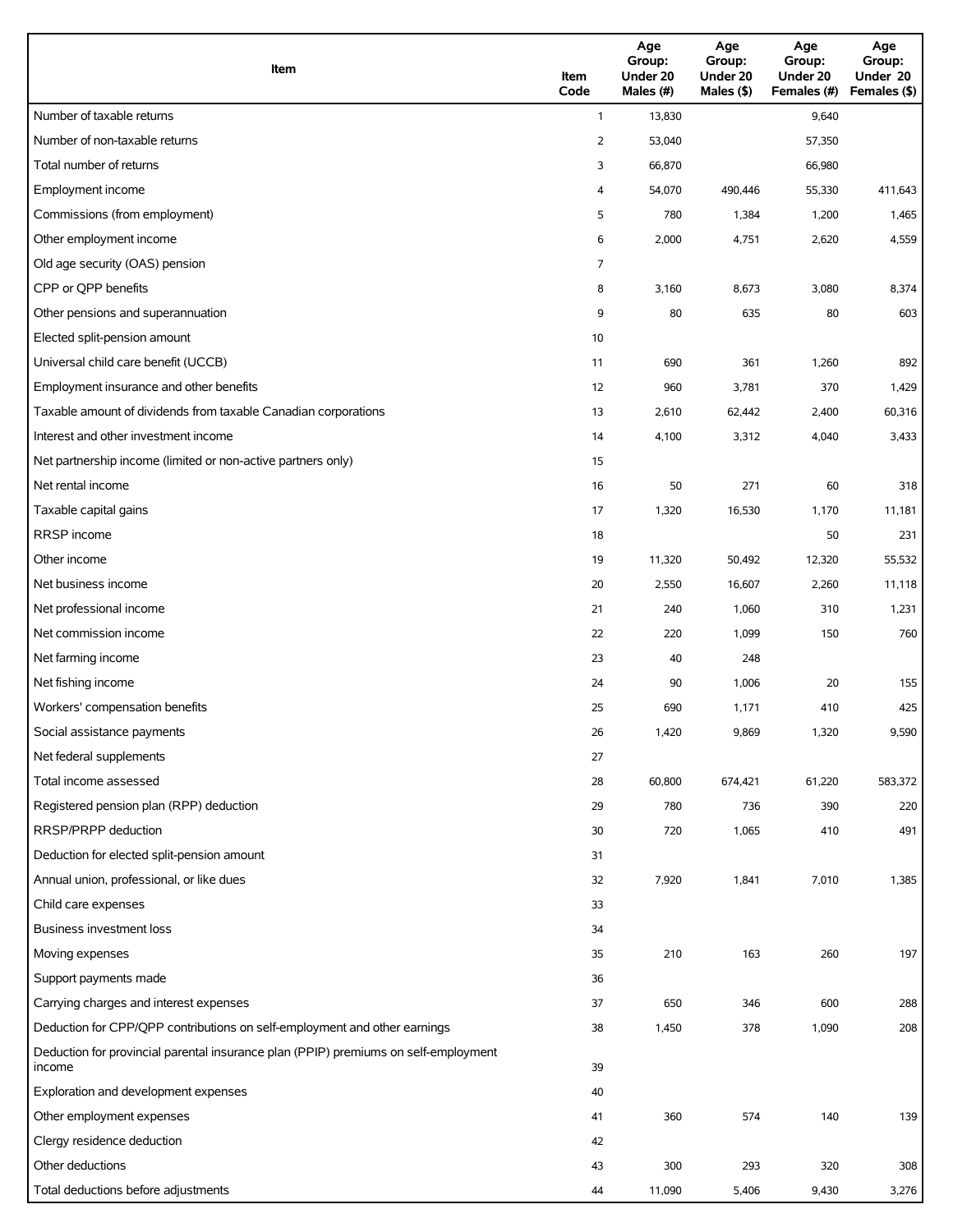| Item                                                                | <b>Item Code</b> | Under 20<br>Males (#) | Age Group: Age Group:<br>Under 20<br>Males (\$) | Age Group: Age Group:<br>Under 20<br>Females (#) | Under 20<br>Females (\$) |
|---------------------------------------------------------------------|------------------|-----------------------|-------------------------------------------------|--------------------------------------------------|--------------------------|
| Social benefits repayment                                           | 45               |                       |                                                 |                                                  |                          |
| Net income                                                          | 46               | 60.770                | 669,106                                         | 61,180                                           | 580,171                  |
| Canadian Forces personnel and police deduction                      | 47               |                       |                                                 |                                                  |                          |
| Security options deductions                                         | 48               |                       |                                                 |                                                  |                          |
| Other payments deduction                                            | 49               | 2,100                 | 11,040                                          | 1,720                                            | 10,014                   |
| Non-capital losses of other years                                   | 50               |                       |                                                 |                                                  |                          |
| Net capital losses of other years                                   | 51               | 40                    | 120                                             | 30                                               | 45                       |
| Capital gains deduction                                             | 52               | 50                    | 6,734                                           | 30                                               | 4,607                    |
| Northern residents deductions                                       | 53               | 230                   | 485                                             | 130                                              | 223                      |
| <b>Additional deductions</b>                                        | 54               | 100                   | 161                                             | 100                                              | 145                      |
| Farming/fishing losses of prior years                               | 55               |                       |                                                 |                                                  |                          |
| Total deductions from net income                                    | 56               | 2,490                 | 18,542                                          | 2,000                                            | 15,044                   |
| Taxable income assessed                                             | 57               | 60,000                | 650,591                                         | 60,590                                           | 565,143                  |
| Basic personal amount                                               | 58               | 66,870                | 764,313                                         | 66,980                                           | 765,250                  |
| Age amount                                                          | 59               |                       |                                                 |                                                  |                          |
| Spouse or common-law partner amount                                 | 60               | 80                    | 685                                             | 90                                               | 834                      |
| Amount for an eligible dependant                                    | 61               | 30                    | 245                                             | 390                                              | 4,399                    |
| Family caregiver amount for children under 18 years of age          | 62               |                       |                                                 |                                                  |                          |
| Amount for infirm dependants age 18 or older                        | 63               |                       |                                                 |                                                  |                          |
| CPP or QPP contributions through employment                         | 64               | 34,060                | 13,779                                          | 34,580                                           | 9,809                    |
| CPP or QPP contributions on self-employment and other earnings      | 65               | 1,450                 | 378                                             | 1,090                                            | 208                      |
| Employment insurance premiums                                       | 66               | 43,710                | 8,588                                           | 44,800                                           | 7,231                    |
| PPIP premiums paid                                                  | 67               |                       |                                                 |                                                  |                          |
| PPIP premiums payable on employment income                          | 68               |                       |                                                 |                                                  |                          |
| PPIP premiums payable on self-employment income                     | 69               |                       |                                                 |                                                  |                          |
| Volunteer firefighters' amount/search and rescue volunteers' amount | 70               | 90                    | 276                                             |                                                  |                          |
| Canada employment amount                                            | 71               | 54,530                | 60,606                                          | 55,700                                           | 61,875                   |
| Public transit amount                                               | 72               | 4,260                 | 1,422                                           | 5,630                                            | 1,831                    |
| Children's arts amount                                              | 73               |                       |                                                 |                                                  |                          |
| Home accessibility expenses                                         | 74               |                       |                                                 |                                                  |                          |
| Home buyers' amount                                                 | 75               | 20                    | 93                                              |                                                  |                          |
| Pension income amount                                               | 76               | 80                    | 128                                             | 80                                               | 121                      |
| Caregiver amount                                                    | 77               |                       |                                                 |                                                  |                          |
| Disability amount                                                   | 78               | 1,370                 | 12,740                                          | 790                                              | 7,310                    |
| Disability amount transferred from a dependant                      | 79               |                       |                                                 |                                                  |                          |
| Interest paid on student loans                                      | 80               | 20                    | 15                                              |                                                  |                          |
| Tuition, education, and textbook amounts                            | 81               | 5,900                 | 27,466                                          | 6,130                                            | 26,751                   |
| Tuition, education, and textbook amounts transferred from a child   | 82               | 20                    | 66                                              | 10                                               | 46                       |
| Amounts transferred from spouse or common-law partner               | 83               |                       |                                                 |                                                  |                          |
| Medical expenses                                                    | 84               | 830                   | 737                                             | 1,120                                            | 994                      |
| Total tax credits on personal amounts                               | 85               | 66,870                | 133,741                                         | 66,980                                           | 133,027                  |
| Allowable charitable donations and government gifts                 | 86               | 790                   | 337                                             | 560                                              | 215                      |
| Eligible cultural and ecological gifts                              | 87               |                       |                                                 |                                                  |                          |
| Total tax credit on donations and gifts                             | 88               | 700                   | 99                                              | 530                                              | 61                       |
| Total federal non-refundable tax credits                            | 89               | 66,870                | 133,839                                         | 66,980                                           | 133,088                  |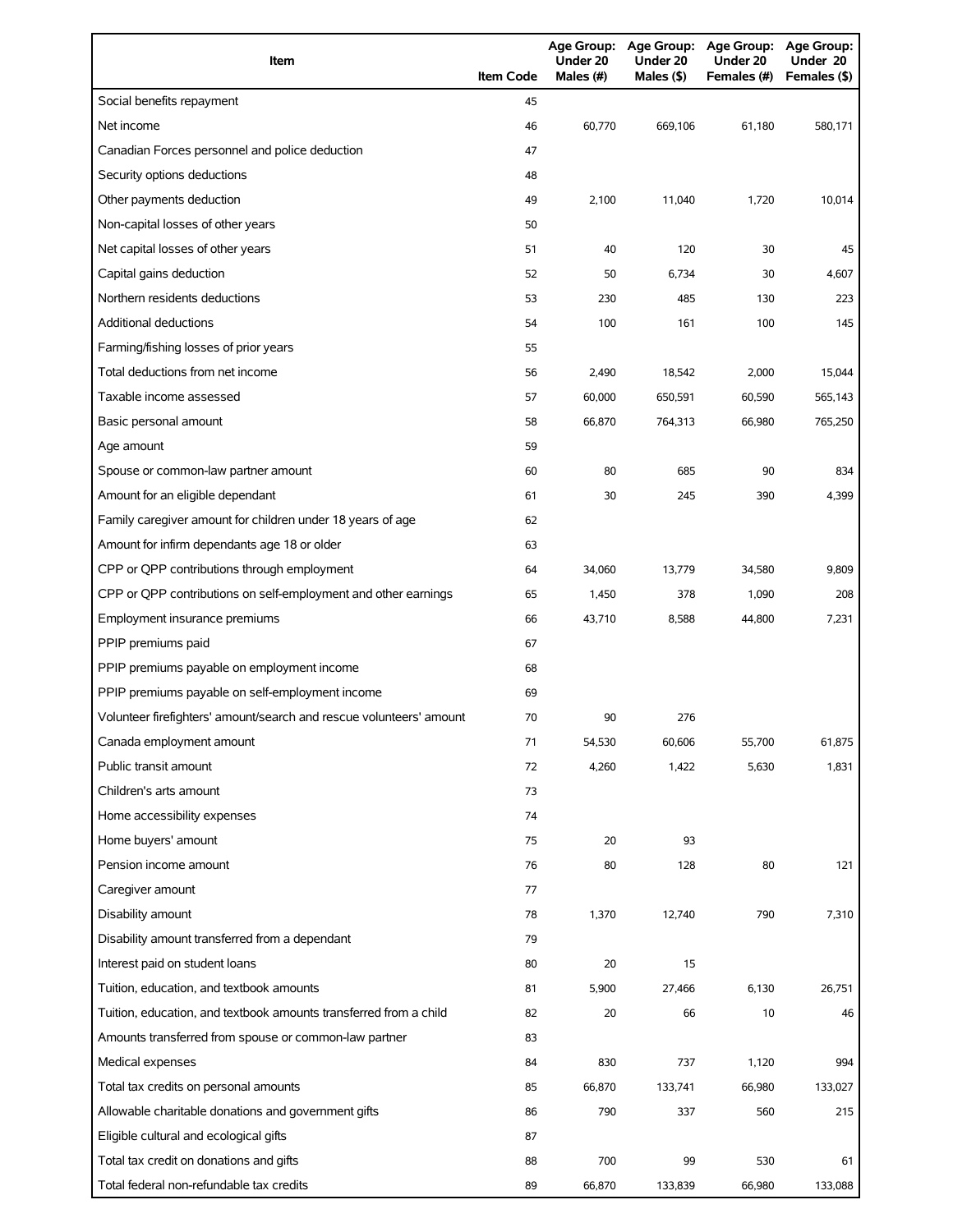| Item                                                        | <b>Item Code</b> | <b>Age Group:</b><br>Under 20<br>Males (#) | Age Group:<br>Under 20<br>Males $($ \$) | <b>Age Group:</b><br>Under 20<br>Females (#) | <b>Age Group:</b><br>Under 20<br>Females (\$) |
|-------------------------------------------------------------|------------------|--------------------------------------------|-----------------------------------------|----------------------------------------------|-----------------------------------------------|
| Federal dividend tax credit                                 | 90               | 1,800                                      | 6.669                                   | 1,600                                        | 6,304                                         |
| Minimum tax carryover                                       | 91               | 20                                         | 51                                      | 30                                           | 55                                            |
| Basic federal tax                                           | 92               | 12,700                                     | 20,208                                  | 8,610                                        | 10,076                                        |
| Federal foreign tax credit                                  | 93               | 290                                        | 207                                     | 220                                          | 239                                           |
| Federal political contribution tax credit                   | 94               |                                            |                                         |                                              |                                               |
| Investment tax credit                                       | 95               |                                            |                                         |                                              |                                               |
| Labour-sponsored funds tax credit (federally registered)    | 96               |                                            |                                         |                                              |                                               |
| Labour-sponsored funds tax credit (provincially registered) | 97               |                                            |                                         |                                              |                                               |
| Alternative minimum tax payable                             | 98               | 70                                         | 418                                     | 50                                           | 270                                           |
| Net federal tax                                             | 99               | 12,660                                     | 20,002                                  | 8,570                                        | 9,839                                         |
| CPP contributions on self-employment                        | 100              | 1,450                                      | 756                                     | 1,090                                        | 415                                           |
| Social Benefits repayment                                   | 101              |                                            |                                         |                                              |                                               |
| Working income tax benefit (WITB)                           | 102              | 5,450                                      | 3,963                                   | 5,480                                        | 4,113                                         |
| Children's fitness tax credit                               | 103              |                                            |                                         |                                              |                                               |
| Eligible educator school supply tax credit                  | 104              |                                            |                                         |                                              |                                               |
| Net provincial or territorial tax                           | 105              | 7,220                                      | 7,174                                   | 3,890                                        | 3,582                                         |
| Total tax payable                                           | 106              | 13,830                                     | 27,936                                  | 9,640                                        | 13,837                                        |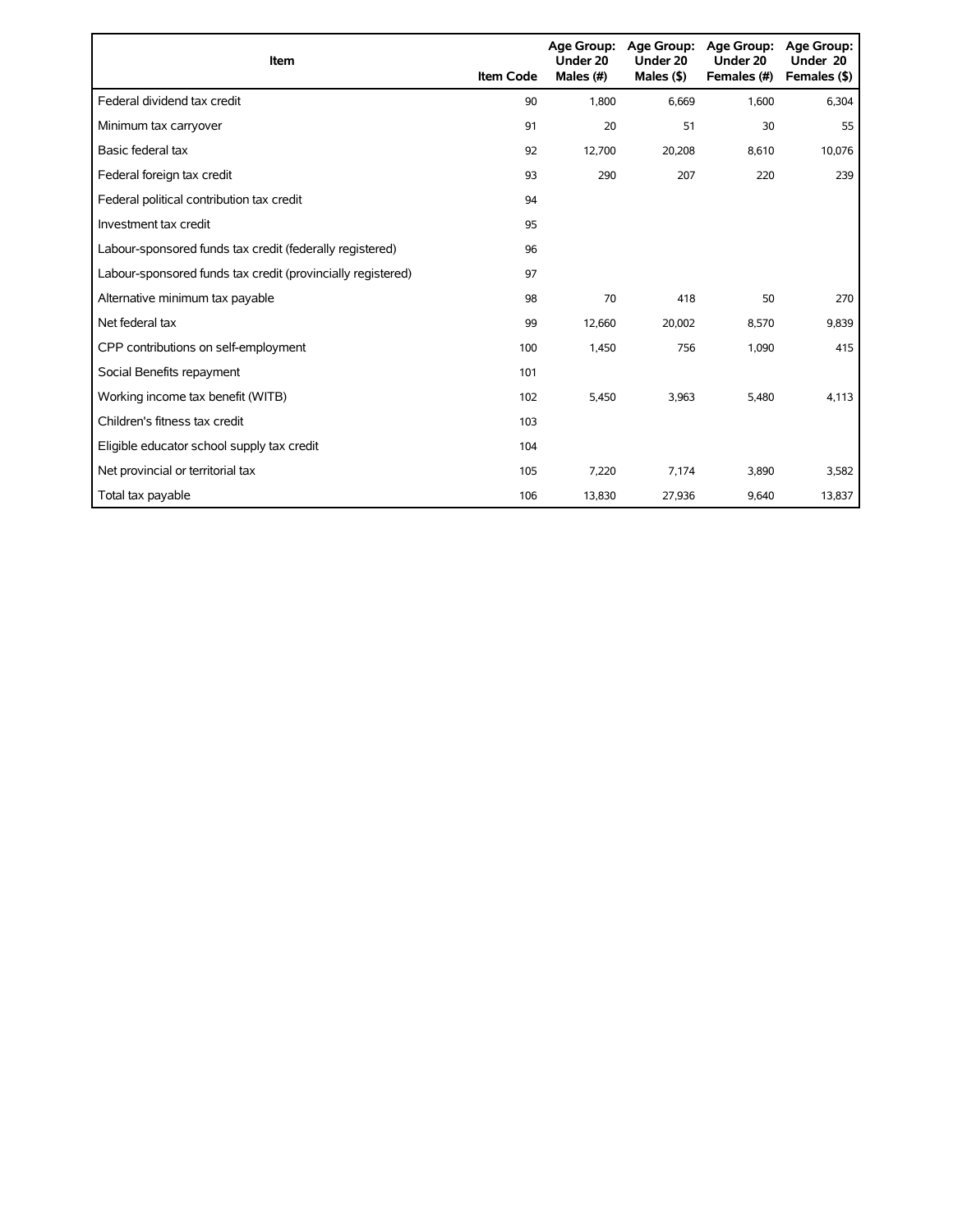| Item                                                                                          | Item<br>Code | Age<br>Group:<br>20 to 24<br>Males (#) | Age<br>Group:<br>20 to 24<br>Males (\$) | Age<br>Group:<br>20 to 24<br>Females (#) | Age<br>Group:<br>20 to 24<br>Females (\$) |
|-----------------------------------------------------------------------------------------------|--------------|----------------------------------------|-----------------------------------------|------------------------------------------|-------------------------------------------|
| Number of taxable returns                                                                     | $\mathbf{1}$ | 71,770                                 |                                         | 53,590                                   |                                           |
| Number of non-taxable returns                                                                 | 2            | 71,220                                 |                                         | 87,860                                   |                                           |
| Total number of returns                                                                       | 3            | 142,990                                |                                         | 141,450                                  |                                           |
| Employment income                                                                             | 4            | 119,760                                | 2,748,699                               | 119,140                                  | 2,017,156                                 |
| Commissions (from employment)                                                                 | 5            | 4,310                                  | 31,366                                  | 5,480                                    | 19,897                                    |
| Other employment income                                                                       | 6            | 8,570                                  | 41,940                                  | 11,060                                   | 38,198                                    |
| Old age security (OAS) pension                                                                | 7            |                                        |                                         |                                          |                                           |
| CPP or OPP benefits                                                                           | 8            | 1,930                                  | 5,093                                   | 2,820                                    | 7,478                                     |
| Other pensions and superannuation                                                             | 9            | 80                                     | 243                                     | 90                                       | 293                                       |
| Elected split-pension amount                                                                  | 10           |                                        |                                         |                                          |                                           |
| Universal child care benefit (UCCB)                                                           | 11           | 300                                    | 358                                     | 7,030                                    | 8,711                                     |
| Employment insurance and other benefits                                                       | 12           | 12,550                                 | 71,923                                  | 7,260                                    | 42,589                                    |
| Taxable amount of dividends from taxable Canadian corporations                                | 13           | 7,700                                  | 152,359                                 | 7,150                                    | 154,937                                   |
| Interest and other investment income                                                          | 14           | 12,660                                 | 9,873                                   | 12,910                                   | 9,154                                     |
| Net partnership income (limited or non-active partners only)                                  | 15           |                                        |                                         | 20                                       | 230                                       |
| Net rental income                                                                             | 16           | 1,020                                  | 4,988                                   | 810                                      | 3,536                                     |
| Taxable capital gains                                                                         | 17           | 3,770                                  | 17,311                                  | 3,090                                    | 12,105                                    |
| <b>RRSP</b> income                                                                            | 18           |                                        |                                         | 1,020                                    | 1,753                                     |
| Other income                                                                                  | 19           | 23,060                                 | 82,789                                  | 21,750                                   | 82,794                                    |
| Net business income                                                                           | 20           | 8,030                                  | 79,510                                  | 6,900                                    | 47,021                                    |
| Net professional income                                                                       | 21           | 890                                    | 6,911                                   | 1,000                                    | 5,709                                     |
| Net commission income                                                                         | 22           | 1,090                                  | 9,443                                   | 1,030                                    | 6,028                                     |
| Net farming income                                                                            | 23           | 110                                    | 237                                     |                                          |                                           |
| Net fishing income                                                                            | 24           | 280                                    | 5,041                                   | 40                                       | 443                                       |
| Workers' compensation benefits                                                                | 25           | 3,120                                  | 10,045                                  | 1,570                                    | 3,720                                     |
| Social assistance payments                                                                    | 26           | 6,430                                  | 54,748                                  | 6,420                                    | 55,094                                    |
| Net federal supplements                                                                       | 27           |                                        |                                         |                                          |                                           |
| Total income assessed                                                                         | 28           | 132,140                                | 3,338,774                               | 131,610                                  | 2,517,283                                 |
| Registered pension plan (RPP) deduction                                                       | 29           | 7,220                                  | 13,586                                  | 6,480                                    | 11,000                                    |
| RRSP/PRPP deduction                                                                           | 30           | 11,450                                 | 32,450                                  | 8,180                                    | 15,990                                    |
| Deduction for elected split-pension amount                                                    | 31           |                                        |                                         |                                          |                                           |
| Annual union, professional, or like dues                                                      | 32           | 22,820                                 | 11,480                                  | 23,050                                   | 8,112                                     |
| Child care expenses                                                                           | 33           | 90                                     | 228                                     | 920                                      | 2,246                                     |
| Business investment loss                                                                      | 34           |                                        |                                         |                                          |                                           |
| Moving expenses                                                                               | 35           | 1,330                                  | 1,553                                   | 1,350                                    | 1,501                                     |
| Support payments made                                                                         | 36           |                                        |                                         |                                          |                                           |
| Carrying charges and interest expenses                                                        | 37           | 2,770                                  | 1,964                                   | 2,280                                    | 1,212                                     |
| Deduction for CPP/QPP contributions on self-employment and other earnings                     | 38           | 7,590                                  | 3,728                                   | 6,300                                    | 2,261                                     |
| Deduction for provincial parental insurance plan (PPIP) premiums on self-employment<br>income | 39           |                                        |                                         |                                          |                                           |
| Exploration and development expenses                                                          | 40           |                                        |                                         |                                          |                                           |
| Other employment expenses                                                                     | 41           | 2,880                                  | 7,495                                   | 1,330                                    | 2,228                                     |
| Clergy residence deduction                                                                    | 42           |                                        |                                         | 10                                       | 37                                        |
| Other deductions                                                                              | 43           | 1,890                                  | 1,170                                   | 1,690                                    | 778                                       |
| Total deductions before adjustments                                                           | 44           | 44,420                                 | 73,858                                  | 40,190                                   | 45,508                                    |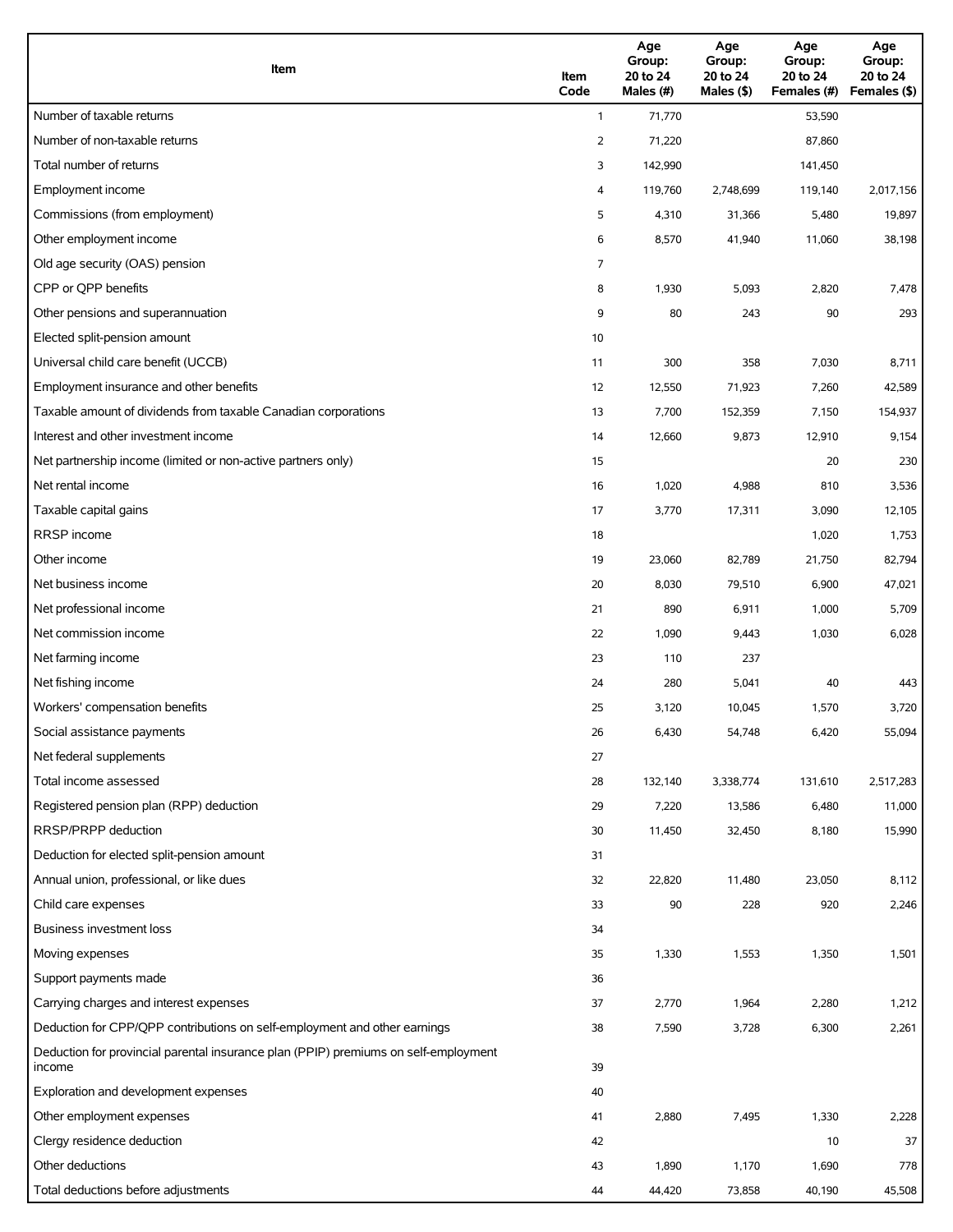| Item                                                                | <b>Item Code</b> | 20 to 24<br>Males (#) | 20 to 24<br>Males (\$) | Age Group: Age Group: Age Group:<br>20 to 24<br>Females (#) | <b>Age Group:</b><br>20 to 24<br>Females (\$) |
|---------------------------------------------------------------------|------------------|-----------------------|------------------------|-------------------------------------------------------------|-----------------------------------------------|
| Social benefits repayment                                           | 45               |                       |                        | 30                                                          | 28                                            |
| Net income                                                          | 46               | 132,010               | 3,265,332              | 131,480                                                     | 2,473,021                                     |
| Canadian Forces personnel and police deduction                      | 47               |                       |                        |                                                             |                                               |
| Security options deductions                                         | 48               | 30                    | 66                     | 30                                                          | 71                                            |
| Other payments deduction                                            | 49               | 9,460                 | 64,797                 | 7,910                                                       | 58,814                                        |
| Non-capital losses of other years                                   | 50               |                       |                        |                                                             |                                               |
| Net capital losses of other years                                   | 51               | 210                   | 744                    | 150                                                         | 151                                           |
| Capital gains deduction                                             | 52               | 50                    | 5,285                  | 40                                                          | 3,371                                         |
| Northern residents deductions                                       | 53               | 1,270                 | 3,936                  | 820                                                         | 2,037                                         |
| Additional deductions                                               | 54               | 280                   | 691                    | 380                                                         | 814                                           |
| Farming/fishing losses of prior years                               | 55               |                       |                        |                                                             |                                               |
| Total deductions from net income                                    | 56               | 11,220                | 76,098                 | 9,240                                                       | 65,381                                        |
| Taxable income assessed                                             | 57               | 128,850               | 3,189,325              | 129,170                                                     | 2,407,712                                     |
| Basic personal amount                                               | 58               | 142,980               | 1,632,099              | 141,450                                                     | 1,613,078                                     |
| Age amount                                                          | 59               |                       |                        |                                                             |                                               |
| Spouse or common-law partner amount                                 | 60               | 2,750                 | 22.106                 | 1,450                                                       | 12,359                                        |
| Amount for an eligible dependant                                    | 61               | 230                   | 2,193                  | 3,760                                                       | 41,779                                        |
| Family caregiver amount for children under 18 years of age          | 62               |                       |                        | 80                                                          | 206                                           |
| Amount for infirm dependants age 18 or older                        | 63               |                       |                        |                                                             |                                               |
| CPP or QPP contributions through employment                         | 64               | 117,250               | 112,957                | 116,400                                                     | 81,497                                        |
| CPP or QPP contributions on self-employment and other earnings      | 65               | 7,590                 | 3,728                  | 6,300                                                       | 2,261                                         |
| Employment insurance premiums                                       | 66               | 111,770               | 47,258                 | 110,490                                                     | 36,803                                        |
| PPIP premiums paid                                                  | 67               |                       |                        |                                                             |                                               |
| PPIP premiums payable on employment income                          | 68               |                       |                        |                                                             |                                               |
| PPIP premiums payable on self-employment income                     | 69               |                       |                        |                                                             |                                               |
| Volunteer firefighters' amount/search and rescue volunteers' amount | 70               | 350                   | 1,038                  | 60                                                          | 186                                           |
| Canada employment amount                                            | 71               | 121,000               | 138,191                | 120,240                                                     | 136,940                                       |
| Public transit amount                                               | 72               | 17,270                | 7,952                  | 22,600                                                      | 10,423                                        |
| Children's arts amount                                              | 73               |                       |                        | 50                                                          | 11                                            |
| Home accessibility expenses                                         | 74               |                       |                        |                                                             |                                               |
| Home buyers' amount                                                 | 75               | 1,020                 | 4,824                  | 650                                                         | 2,793                                         |
| Pension income amount                                               | 76               | 80                    | 95                     | 90                                                          | 114                                           |
| Caregiver amount                                                    | 77               |                       |                        |                                                             |                                               |
| Disability amount                                                   | 78               | 2,250                 | 17,873                 | 1,320                                                       | 10,517                                        |
| Disability amount transferred from a dependant                      | 79               | 50                    | 437                    |                                                             |                                               |
| Interest paid on student loans                                      | 80               | 2,310                 | 1,246                  | 3,890                                                       | 2,135                                         |
| Tuition, education, and textbook amounts                            | 81               | 36,310                | 242,211                | 41,560                                                      | 278,509                                       |
| Tuition, education, and textbook amounts transferred from a child   | 82               | 20                    | 70                     | 20                                                          | 97                                            |
| Amounts transferred from spouse or common-law partner               | 83               |                       |                        |                                                             |                                               |
| Medical expenses                                                    | 84               | 3,860                 | 4,064                  | 6,100                                                       | 6,040                                         |
| Total tax credits on personal amounts                               | 85               | 142,990               | 336,138                | 141,450                                                     | 335,677                                       |
| Allowable charitable donations and government gifts                 | 86               | 5,990                 | 4,629                  | 5,630                                                       | 3,265                                         |
| Eligible cultural and ecological gifts                              | 87               |                       |                        |                                                             |                                               |
| Total tax credit on donations and gifts                             | 88               | 5,780                 | 1,288                  | 5,500                                                       | 900                                           |
| Total federal non-refundable tax credits                            | 89               | 142,990               | 337,426                | 141,450                                                     | 336,577                                       |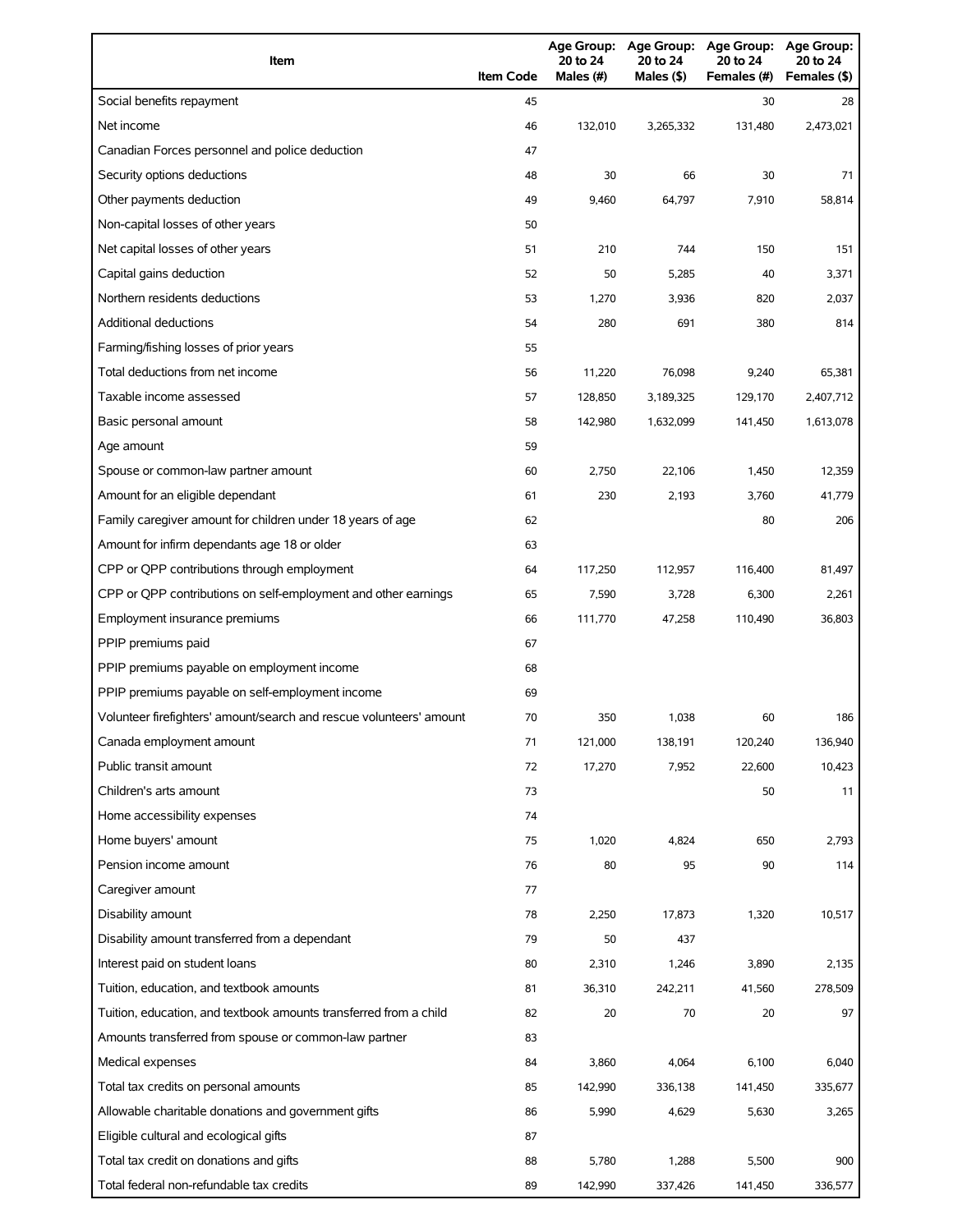| Item                                                        | <b>Item Code</b> | <b>Age Group:</b><br>20 to 24<br>Males (#) | <b>Age Group:</b><br>20 to 24<br>Males $($ \$) | <b>Age Group:</b><br>20 to 24<br>Females (#) | <b>Age Group:</b><br>20 to 24<br>Females (\$) |
|-------------------------------------------------------------|------------------|--------------------------------------------|------------------------------------------------|----------------------------------------------|-----------------------------------------------|
| Federal dividend tax credit                                 | 90               | 6,500                                      | 15,967                                         | 5,690                                        | 16,083                                        |
| Minimum tax carryover                                       | 91               | 60                                         | 149                                            | 50                                           | 99                                            |
| Basic federal tax                                           | 92               | 65,960                                     | 216,888                                        | 46,980                                       | 96,707                                        |
| Federal foreign tax credit                                  | 93               | 1,560                                      | 2,325                                          | 970                                          | 640                                           |
| Federal political contribution tax credit                   | 94               |                                            |                                                | 20                                           | 2                                             |
| Investment tax credit                                       | 95               |                                            |                                                |                                              |                                               |
| Labour-sponsored funds tax credit (federally registered)    | 96               |                                            |                                                |                                              |                                               |
| Labour-sponsored funds tax credit (provincially registered) | 97               |                                            |                                                |                                              |                                               |
| Alternative minimum tax payable                             | 98               | 80                                         | 380                                            | 80                                           | 236                                           |
| Net federal tax                                             | 99               | 65,750                                     | 214,553                                        | 46,770                                       | 96,075                                        |
| CPP contributions on self-employment                        | 100              | 7,590                                      | 7,456                                          | 6,300                                        | 4,522                                         |
| Social Benefits repayment                                   | 101              |                                            |                                                | 30                                           | 28                                            |
| Working income tax benefit (WITB)                           | 102              | 22,410                                     | 15,804                                         | 24,210                                       | 17,911                                        |
| Children's fitness tax credit                               | 103              | 90                                         | 4                                              | 320                                          | 13                                            |
| Eligible educator school supply tax credit                  | 104              | 20                                         | 1                                              | 130                                          | 6                                             |
| Net provincial or territorial tax                           | 105              | 57,960                                     | 86,675                                         | 39,040                                       | 38,844                                        |
| Total tax payable                                           | 106              | 71,770                                     | 309,445                                        | 53,590                                       | 139,472                                       |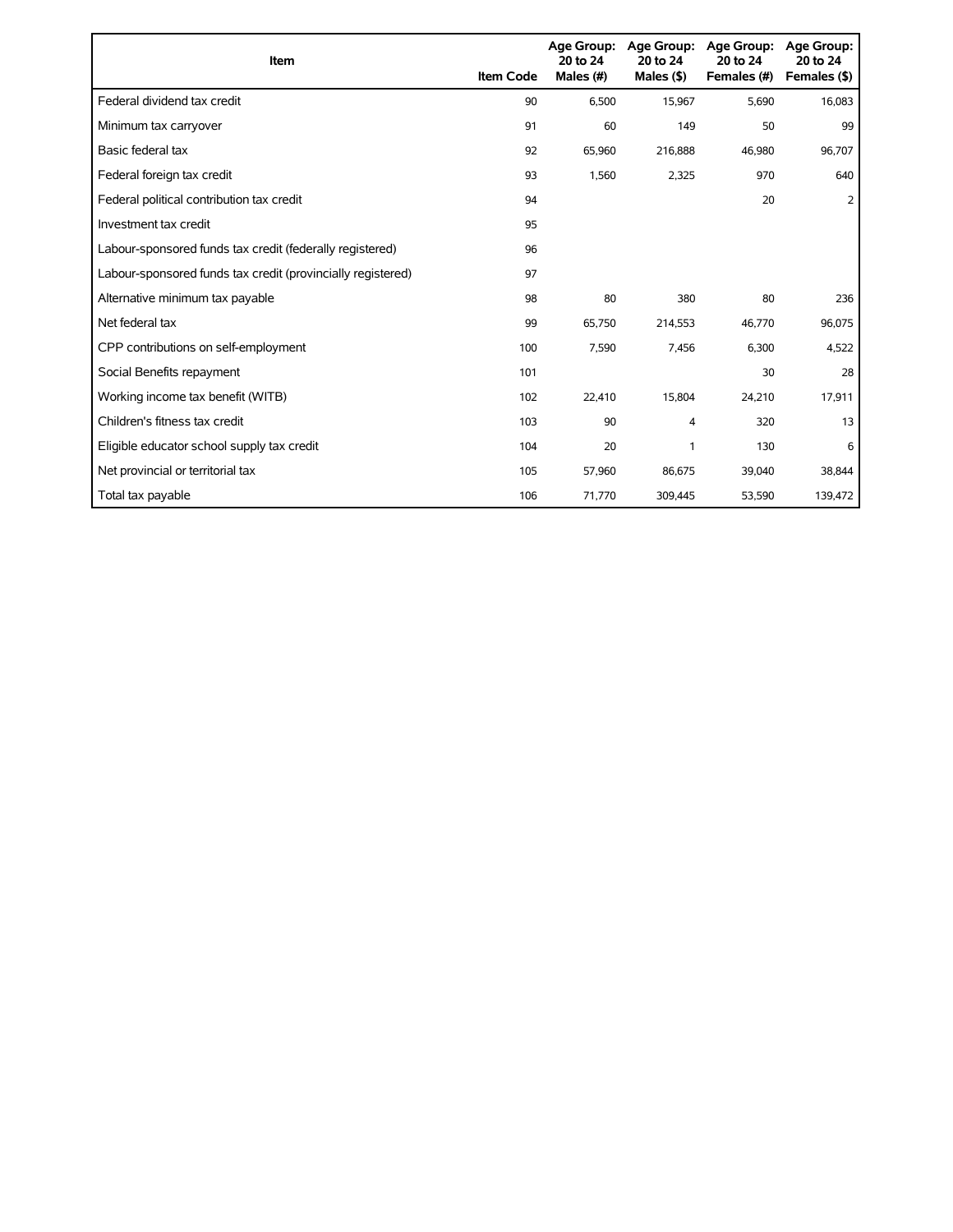| Item                                                                                          | Item<br>Code | Age<br>Group:<br>25 to 29<br>Males (#) | Age<br>Group:<br>25 to 29<br>Males (\$) | Age<br>Group:<br>25 to 29<br>Females (#) | Age<br>Group:<br>25 to 29<br>Females (\$) |
|-----------------------------------------------------------------------------------------------|--------------|----------------------------------------|-----------------------------------------|------------------------------------------|-------------------------------------------|
| Number of taxable returns                                                                     | $\mathbf{1}$ | 112,700                                |                                         | 97,800                                   |                                           |
| Number of non-taxable returns                                                                 | 2            | 42,540                                 |                                         | 61,110                                   |                                           |
| Total number of returns                                                                       | 3            | 155,240                                |                                         | 158,920                                  |                                           |
| Employment income                                                                             | 4            | 132,690                                | 5,333,422                               | 131,110                                  | 3,905,124                                 |
| Commissions (from employment)                                                                 | 5            | 5,880                                  | 96,291                                  | 6,260                                    | 56,254                                    |
| Other employment income                                                                       | 6            | 12,750                                 | 73,077                                  | 12,120                                   | 63,222                                    |
| Old age security (OAS) pension                                                                | 7            |                                        |                                         |                                          |                                           |
| CPP or QPP benefits                                                                           | 8            | 330                                    | 1,315                                   | 530                                      | 1,856                                     |
| Other pensions and superannuation                                                             | 9            | 80                                     | 462                                     | 90                                       | 503                                       |
| Elected split-pension amount                                                                  | 10           |                                        |                                         |                                          |                                           |
| Universal child care benefit (UCCB)                                                           | 11           | 1,960                                  | 2,315                                   | 25,640                                   | 34,278                                    |
| Employment insurance and other benefits                                                       | 12           | 18,040                                 | 115,915                                 | 19,880                                   | 157,778                                   |
| Taxable amount of dividends from taxable Canadian corporations                                | 13           | 11,840                                 | 155,049                                 | 9,860                                    | 142,920                                   |
| Interest and other investment income                                                          | 14           | 19,050                                 | 17,826                                  | 19,650                                   | 17,505                                    |
| Net partnership income (limited or non-active partners only)                                  | 15           |                                        |                                         |                                          |                                           |
| Net rental income                                                                             | 16           | 4,350                                  | 16,178                                  | 4,170                                    | 16,441                                    |
| Taxable capital gains                                                                         | 17           | 6,830                                  | 42,136                                  | 5,370                                    | 27,648                                    |
| <b>RRSP</b> income                                                                            | 18           | 6,630                                  | 22,945                                  | 4,150                                    | 10,003                                    |
| Other income                                                                                  | 19           | 16,120                                 | 51,473                                  | 12,280                                   | 43,630                                    |
| Net business income                                                                           | 20           | 13,460                                 | 209,193                                 | 12,110                                   | 127,729                                   |
| Net professional income                                                                       | 21           | 1,860                                  | 32,132                                  | 2,260                                    | 34,409                                    |
| Net commission income                                                                         | 22           | 1,890                                  | 28,398                                  | 2,150                                    | 18,244                                    |
| Net farming income                                                                            | 23           | 290                                    | 63                                      | 200                                      | $-70$                                     |
| Net fishing income                                                                            | 24           | 330                                    | 8,491                                   | 60                                       | 828                                       |
| Workers' compensation benefits                                                                | 25           | 3,630                                  | 17,839                                  | 1,960                                    | 7,656                                     |
| Social assistance payments                                                                    | 26           | 6,830                                  | 57,039                                  | 7,270                                    | 68,855                                    |
| Net federal supplements                                                                       | 27           |                                        |                                         |                                          |                                           |
| Total income assessed                                                                         | 28           | 148,360                                | 6,281,655                               | 152,180                                  | 4,736,530                                 |
| Registered pension plan (RPP) deduction                                                       | 29           | 18,450                                 | 56,647                                  | 24,480                                   | 75,073                                    |
| RRSP/PRPP deduction                                                                           | 30           | 30,600                                 | 139,754                                 | 27,280                                   | 88,592                                    |
| Deduction for elected split-pension amount                                                    | 31           |                                        |                                         |                                          |                                           |
| Annual union, professional, or like dues                                                      | 32           | 31,350                                 | 25,417                                  | 37,760                                   | 25,298                                    |
| Child care expenses                                                                           | 33           | 770                                    | 2,761                                   | 6,280                                    | 20,843                                    |
| <b>Business investment loss</b>                                                               | 34           | 20                                     | 445                                     |                                          |                                           |
| Moving expenses                                                                               | 35           | 2,150                                  | 5,555                                   | 1,880                                    | 3,711                                     |
| Support payments made                                                                         | 36           |                                        |                                         |                                          |                                           |
| Carrying charges and interest expenses                                                        | 37           | 4,990                                  | 4,398                                   | 4,040                                    | 3,838                                     |
| Deduction for CPP/QPP contributions on self-employment and other earnings                     | 38           | 12,790                                 | 9,929                                   | 11,360                                   | 6,747                                     |
| Deduction for provincial parental insurance plan (PPIP) premiums on self-employment<br>income | 39           |                                        |                                         |                                          |                                           |
| Exploration and development expenses                                                          | 40           |                                        |                                         |                                          |                                           |
| Other employment expenses                                                                     | 41           | 6,140                                  | 25,898                                  | 3,470                                    | 9,111                                     |
| Clergy residence deduction                                                                    | 42           | 160                                    | 1,807                                   | 60                                       | 438                                       |
| Other deductions                                                                              | 43           | 3,550                                  | 3,292                                   |                                          |                                           |
| Total deductions before adjustments                                                           | 44           | 74,500                                 | 276,353                                 | 75,800                                   | 236,107                                   |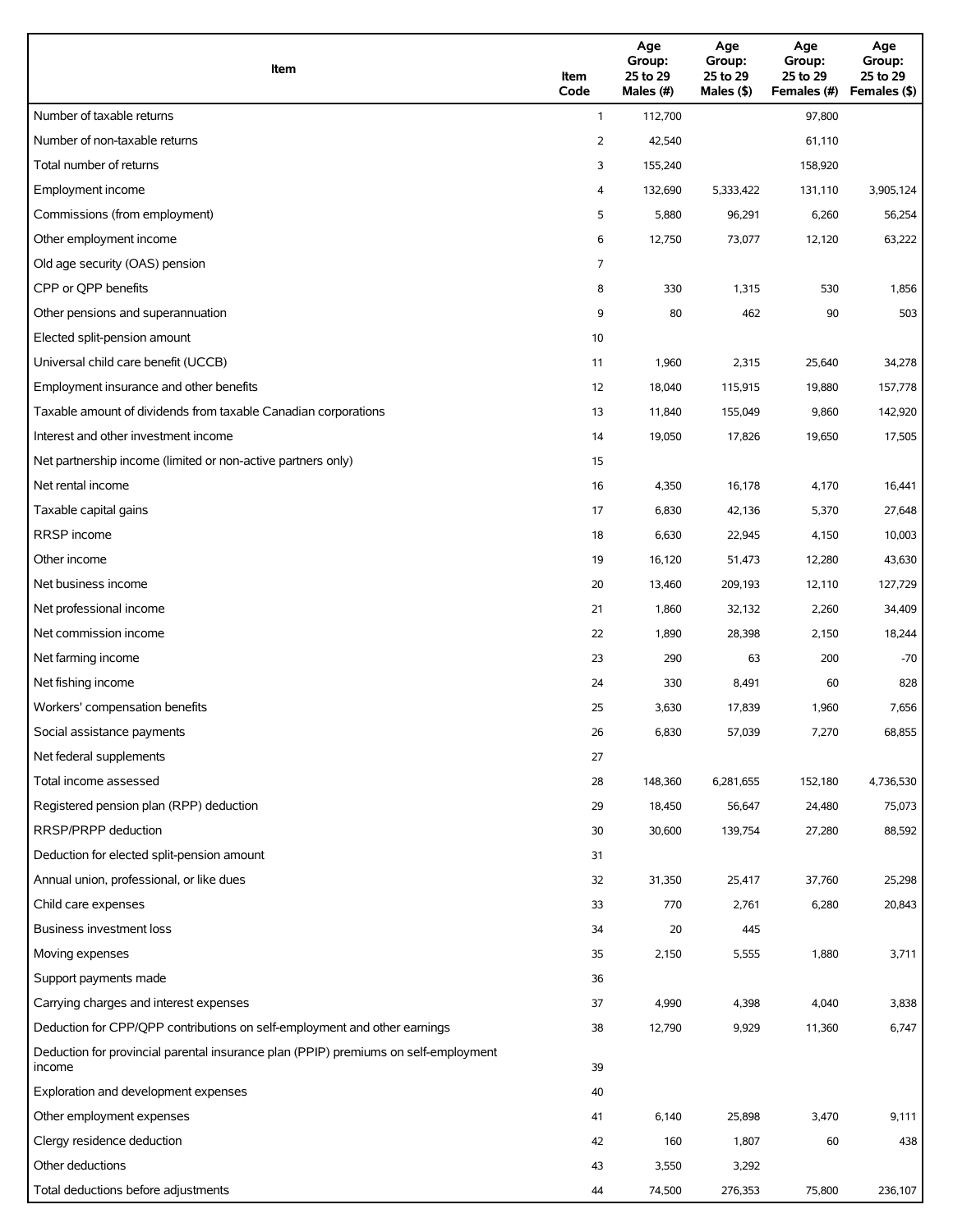| Item                                                                | <b>Item Code</b> | Age Group:<br>25 to 29<br>Males (#) | <b>Age Group:</b><br>25 to 29<br>Males (\$) | <b>Age Group:</b><br>25 to 29<br>Females (#) | <b>Age Group:</b><br>25 to 29<br>Females (\$) |
|---------------------------------------------------------------------|------------------|-------------------------------------|---------------------------------------------|----------------------------------------------|-----------------------------------------------|
| Social benefits repayment                                           | 45               | 2,010                               | 2,653                                       | 160                                          | 185                                           |
| Net income                                                          | 46               | 148,110                             | 6,008,529                                   | 151,810                                      | 4,502,092                                     |
| Canadian Forces personnel and police deduction                      | 47               | 40                                  | 710                                         |                                              |                                               |
| Security options deductions                                         | 48               |                                     |                                             | 80                                           | 610                                           |
| Other payments deduction                                            | 49               | 10,340                              | 74,878                                      | 9,150                                        | 76,511                                        |
| Non-capital losses of other years                                   | 50               | 120                                 | 848                                         | 110                                          | 498                                           |
| Net capital losses of other years                                   | 51               | 660                                 | 1,389                                       | 380                                          | 858                                           |
| Capital gains deduction                                             | 52               | 80                                  | 9,209                                       | 80                                           | 6,791                                         |
| Northern residents deductions                                       | 53               | 2,250                               | 8,084                                       | 1,310                                        | 3,587                                         |
| <b>Additional deductions</b>                                        | 54               | 180                                 | 1,248                                       | 350                                          | 2,356                                         |
| Farming/fishing losses of prior years                               | 55               |                                     |                                             |                                              |                                               |
| Total deductions from net income                                    | 56               | 13,680                              | 97,522                                      | 11,320                                       | 91,373                                        |
| Taxable income assessed                                             | 57               | 144,880                             | 5,911,110                                   | 149,440                                      | 4,410,861                                     |
| Basic personal amount                                               | 58               | 155,230                             | 1,764,951                                   | 158,900                                      | 1,805,002                                     |
| Age amount                                                          | 59               |                                     |                                             |                                              |                                               |
| Spouse or common-law partner amount                                 | 60               | 11,760                              | 95,551                                      | 4,960                                        | 40,949                                        |
| Amount for an eligible dependant                                    | 61               | 840                                 | 8,402                                       | 8,140                                        | 89,742                                        |
| Family caregiver amount for children under 18 years of age          | 62               | 180                                 | 411                                         | 300                                          | 738                                           |
| Amount for infirm dependants age 18 or older                        | 63               |                                     |                                             |                                              |                                               |
| CPP or QPP contributions through employment                         | 64               | 131,110                             | 208,519                                     | 129,420                                      | 163,276                                       |
| CPP or QPP contributions on self-employment and other earnings      | 65               | 12,790                              | 9,929                                       | 11,360                                       | 6,747                                         |
| Employment insurance premiums                                       | 66               | 126,380                             | 80,003                                      | 124,240                                      | 66,173                                        |
| PPIP premiums paid                                                  | 67               |                                     |                                             |                                              |                                               |
| PPIP premiums payable on employment income                          | 68               |                                     |                                             |                                              |                                               |
| PPIP premiums payable on self-employment income                     | 69               |                                     |                                             |                                              |                                               |
| Volunteer firefighters' amount/search and rescue volunteers' amount | 70               | 550                                 | 1,653                                       | 100                                          | 306                                           |
| Canada employment amount                                            | 71               | 134,440                             | 154,484                                     | 132,750                                      | 151,911                                       |
| Public transit amount                                               | 72               | 16,850                              | 11,672                                      | 19,960                                       | 13,789                                        |
| Children's arts amount                                              | 73               | 450                                 | 112                                         | 760                                          | 171                                           |
| Home accessibility expenses                                         | 74               |                                     |                                             |                                              |                                               |
| Home buyers' amount                                                 | 75               | 3,340                               | 15,418                                      | 2,510                                        | 10,839                                        |
| Pension income amount                                               | 76               | 80                                  | 102                                         | 110                                          | 163                                           |
| Caregiver amount                                                    | 77               | 500                                 | 2,501                                       | 400                                          | 2,046                                         |
| Disability amount                                                   | 78               | 1,950                               | 15,514                                      | 1,360                                        | 10,851                                        |
| Disability amount transferred from a dependant                      | 79               | 280                                 | 3,027                                       | 440                                          | 5,299                                         |
| Interest paid on student loans                                      | 80               | 6,910                               | 4,990                                       | 12,380                                       | 8,879                                         |
| Tuition, education, and textbook amounts                            | 81               | 30,840                              | 269,442                                     | 38,810                                       | 339,916                                       |
| Tuition, education, and textbook amounts transferred from a child   | 82               | 20                                  | 44                                          | 10                                           | 67                                            |
| Amounts transferred from spouse or common-law partner               | 83               | 1,880                               | 7,431                                       | 860                                          | 3,471                                         |
| Medical expenses                                                    | 84               | 5,170                               | 7,532                                       | 10,010                                       | 12,520                                        |
| Total tax credits on personal amounts                               | 85               | 155,240                             | 399,275                                     | 158,910                                      | 409,945                                       |
| Allowable charitable donations and government gifts                 | 86               | 14,780                              | 17,025                                      | 15,470                                       | 11,555                                        |
| Eligible cultural and ecological gifts                              | 87               |                                     |                                             | 20                                           |                                               |
| Total tax credit on donations and gifts                             | 88               | 14,600                              | 4,765                                       | 15,320                                       | 3,153                                         |
| Total federal non-refundable tax credits                            | 89               | 155,240                             | 404,041                                     | 158,910                                      | 413,097                                       |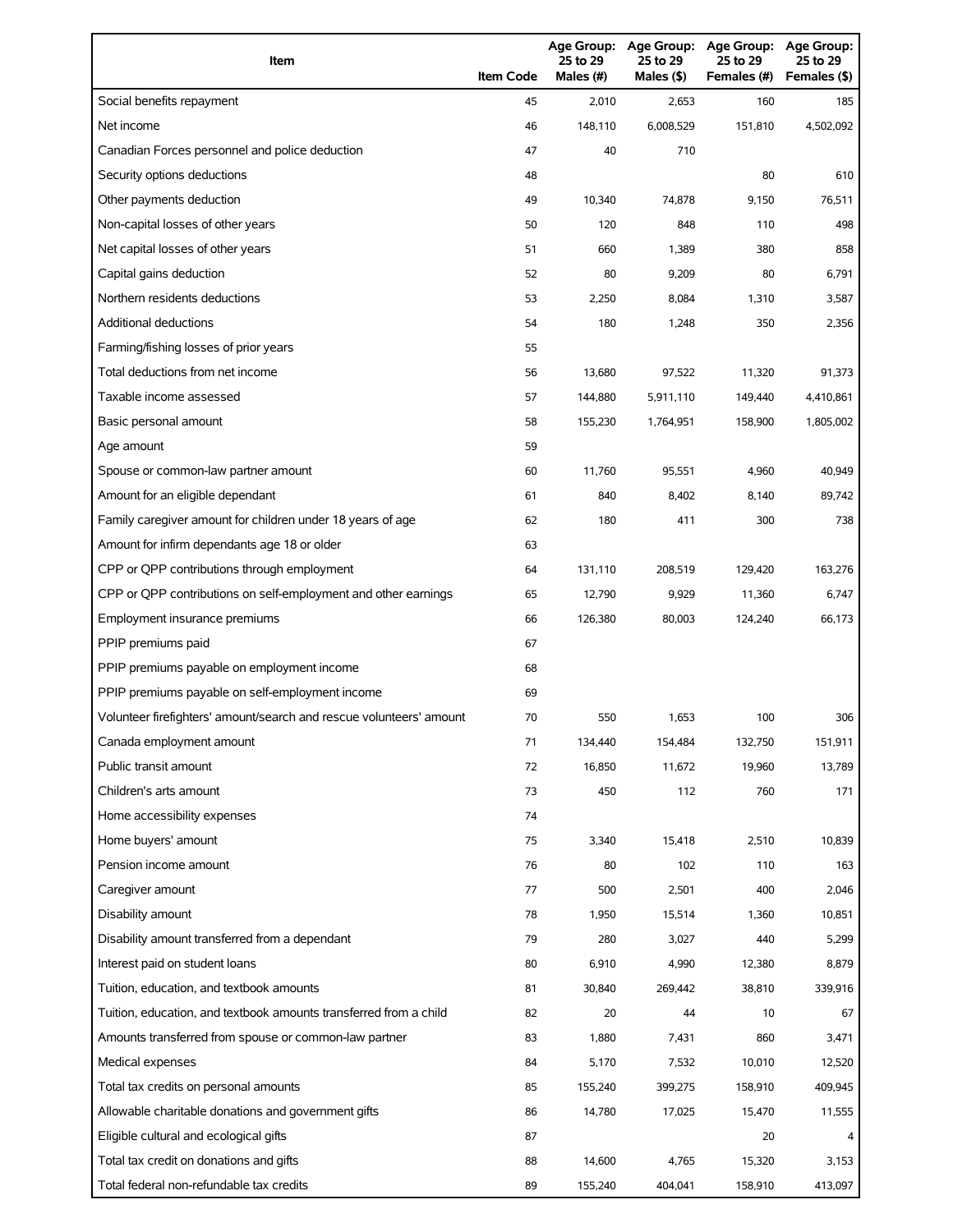| Item                                                        | <b>Item Code</b> | 25 to 29<br>Males (#) | Age Group: Age Group:<br>25 to 29<br>Males $($ \$) | <b>Age Group:</b><br>25 to 29<br>Females (#) | <b>Age Group:</b><br>25 to 29<br>Females (\$) |
|-------------------------------------------------------------|------------------|-----------------------|----------------------------------------------------|----------------------------------------------|-----------------------------------------------|
| Federal dividend tax credit                                 | 90               | 11,010                | 16,835                                             | 8,760                                        | 15,719                                        |
| Minimum tax carryover                                       | 91               | 70                    | 188                                                | 70                                           | 207                                           |
| Basic federal tax                                           | 92               | 106,190               | 606,123                                            | 89,640                                       | 337,761                                       |
| Federal foreign tax credit                                  | 93               | 3,660                 | 5,858                                              | 2,730                                        | 2,645                                         |
| Federal political contribution tax credit                   | 94               | 220                   | 31                                                 | 120                                          | 16                                            |
| Investment tax credit                                       | 95               |                       |                                                    |                                              |                                               |
| Labour-sponsored funds tax credit (federally registered)    | 96               |                       |                                                    |                                              |                                               |
| Labour-sponsored funds tax credit (provincially registered) | 97               |                       |                                                    |                                              |                                               |
| Alternative minimum tax payable                             | 98               | 80                    | 615                                                | 70                                           | 437                                           |
| Net federal tax                                             | 99               | 105,950               | 600,513                                            | 89,380                                       | 335,188                                       |
| CPP contributions on self-employment                        | 100              | 12,790                | 19,858                                             | 11,360                                       | 13,493                                        |
| Social Benefits repayment                                   | 101              | 2,010                 | 2,653                                              | 160                                          | 185                                           |
| Working income tax benefit (WITB)                           | 102              | 16,070                | 11,730                                             | 17,740                                       | 13,887                                        |
| Children's fitness tax credit                               | 103              | 1,810                 | 91                                                 | 2,900                                        | 151                                           |
| Eligible educator school supply tax credit                  | 104              | 90                    | 4                                                  | 600                                          | 36                                            |
| Net provincial or territorial tax                           | 105              | 101,570               | 251,961                                            | 83,660                                       | 138,065                                       |
| Total tax payable                                           | 106              | 112,700               | 874,989                                            | 97,800                                       | 486,977                                       |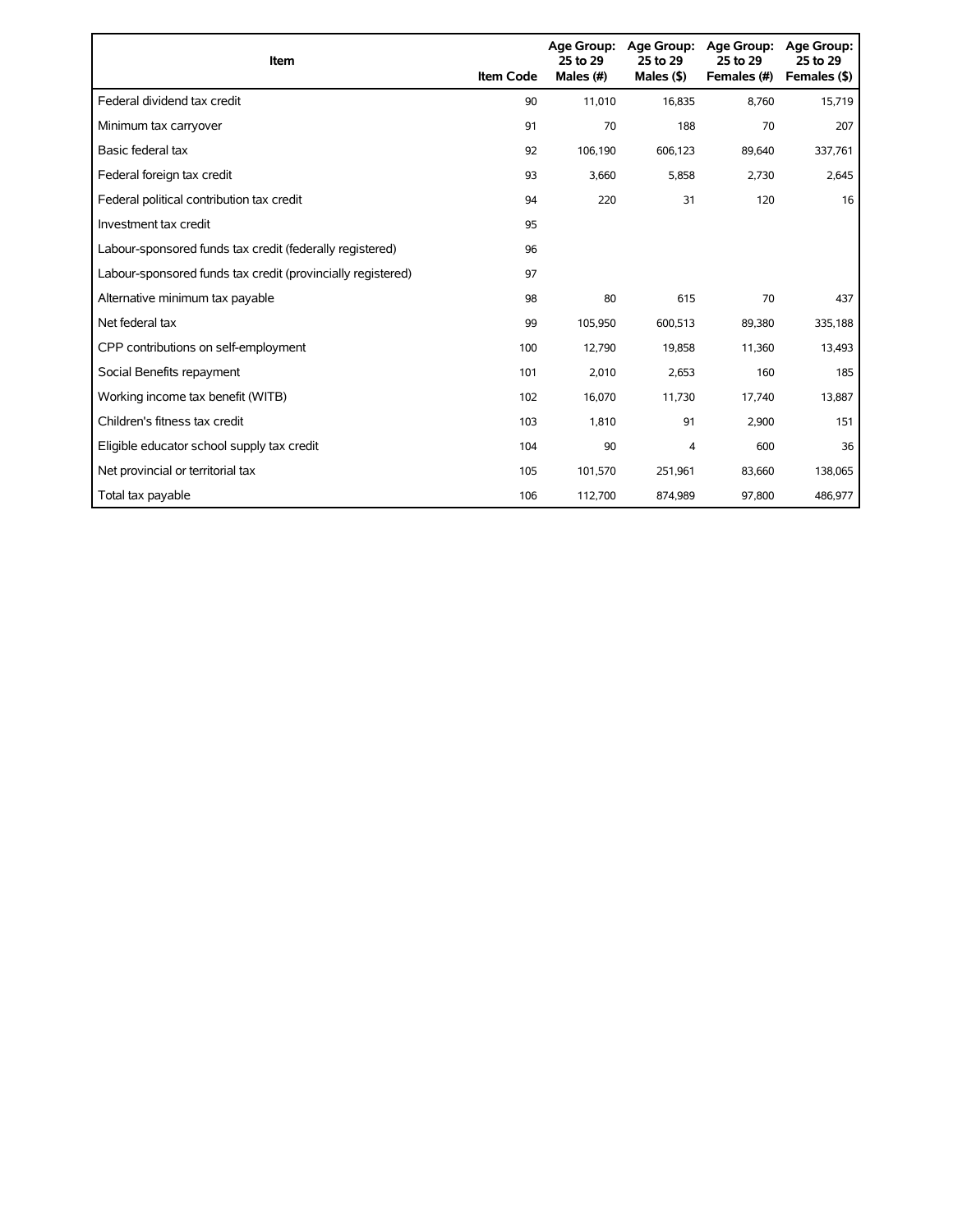| Item                                                                                          | Item<br>Code   | Age<br>Group:<br>30 to 34<br>Males (#) | Age<br>Group:<br>30 to 34<br>Males (\$) | Age<br>Group:<br>30 to 34<br>Females (#) | Age<br>Group:<br>30 to 34<br>Females (\$) |
|-----------------------------------------------------------------------------------------------|----------------|----------------------------------------|-----------------------------------------|------------------------------------------|-------------------------------------------|
| Number of taxable returns                                                                     | $\mathbf{1}$   | 129,090                                |                                         | 111,010                                  |                                           |
| Number of non-taxable returns                                                                 | $\overline{2}$ | 26,150                                 |                                         | 51,120                                   |                                           |
| Total number of returns                                                                       | 3              | 155,240                                |                                         | 162,130                                  |                                           |
| Employment income                                                                             | 4              | 130,230                                | 7,145,941                               | 125,150                                  | 4,571,213                                 |
| Commissions (from employment)                                                                 | 5              | 6,250                                  | 190,678                                 | 5,170                                    | 85,256                                    |
| Other employment income                                                                       | 6              | 13,850                                 | 108,436                                 | 10,540                                   | 62,615                                    |
| Old age security (OAS) pension                                                                | 7              |                                        |                                         |                                          |                                           |
| CPP or QPP benefits                                                                           | 8              | 470                                    | 3,919                                   | 760                                      | 5,759                                     |
| Other pensions and superannuation                                                             | 9              | 140                                    | 1,456                                   | 120                                      | 2,310                                     |
| Elected split-pension amount                                                                  | 10             |                                        |                                         | 100                                      | 801                                       |
| Universal child care benefit (UCCB)                                                           | 11             | 7,750                                  | 9,682                                   | 58,950                                   | 79,983                                    |
| Employment insurance and other benefits                                                       | 12             | 17,440                                 | 117,599                                 | 30,530                                   | 293,979                                   |
| Taxable amount of dividends from taxable Canadian corporations                                | 13             | 16,460                                 | 292,047                                 | 13,340                                   | 219,473                                   |
| Interest and other investment income                                                          | 14             | 24,410                                 | 24,065                                  | 24,980                                   | 23,836                                    |
| Net partnership income (limited or non-active partners only)                                  | 15             | 140                                    | 233                                     | 90                                       | 141                                       |
| Net rental income                                                                             | 16             | 10,070                                 | 30,749                                  | 10,190                                   | 33,560                                    |
| Taxable capital gains                                                                         | 17             | 9,400                                  | 62,506                                  | 7,490                                    | 40,567                                    |
| <b>RRSP</b> income                                                                            | 18             | 12,310                                 | 45,784                                  | 9,530                                    | 25,017                                    |
| Other income                                                                                  | 19             | 15,220                                 | 57,703                                  | 11,810                                   | 48,627                                    |
| Net business income                                                                           | 20             | 18,430                                 | 384,514                                 | 16,140                                   | 197,516                                   |
| Net professional income                                                                       | 21             | 2,430                                  | 73,293                                  | 3,310                                    | 87,500                                    |
| Net commission income                                                                         | 22             | 2,130                                  | 52,769                                  | 2,860                                    | 33,317                                    |
| Net farming income                                                                            | 23             | 610                                    | $-572$                                  | 420                                      | $-326$                                    |
| Net fishing income                                                                            | 24             | 330                                    | 9,213                                   | 80                                       | 1,162                                     |
| Workers' compensation benefits                                                                | 25             | 4,210                                  | 28,687                                  | 2,090                                    | 11,902                                    |
| Social assistance payments                                                                    | 26             | 6,480                                  | 55,846                                  | 7,440                                    | 75,112                                    |
| Net federal supplements                                                                       | 27             |                                        |                                         |                                          |                                           |
| Total income assessed                                                                         | 28             | 151,000                                | 8,694,707                               | 157,290                                  | 5,903,956                                 |
| Registered pension plan (RPP) deduction                                                       | 29             | 26,960                                 | 109,398                                 | 35,120                                   | 126,328                                   |
| RRSP/PRPP deduction                                                                           | 30             | 44,990                                 | 261,380                                 | 39,430                                   | 158,775                                   |
| Deduction for elected split-pension amount                                                    | 31             |                                        |                                         |                                          |                                           |
| Annual union, professional, or like dues                                                      | 32             | 35,040                                 | 35,564                                  | 42,710                                   | 33,064                                    |
| Child care expenses                                                                           | 33             | 3,990                                  | 20,044                                  | 21,090                                   | 93,891                                    |
| Business investment loss                                                                      | 34             | 50                                     | 598                                     | 20                                       | 124                                       |
| Moving expenses                                                                               | 35             | 1,950                                  | 9,772                                   | 1,400                                    | 6,054                                     |
| Support payments made                                                                         | 36             | 230                                    | 1,316                                   |                                          |                                           |
| Carrying charges and interest expenses                                                        | 37             | 8,250                                  | 9,427                                   | 6,160                                    | 6,582                                     |
| Deduction for CPP/QPP contributions on self-employment and other earnings                     | 38             | 16,530                                 | 17,142                                  | 14,230                                   | 10,652                                    |
| Deduction for provincial parental insurance plan (PPIP) premiums on self-employment<br>income | 39             |                                        |                                         |                                          |                                           |
| Exploration and development expenses                                                          | 40             | 30                                     | 1,392                                   |                                          |                                           |
| Other employment expenses                                                                     | 41             | 8,720                                  | 41,931                                  | 4,450                                    | 14,118                                    |
| Clergy residence deduction                                                                    | 42             | 300                                    | 3,903                                   | 90                                       | 783                                       |
| Other deductions                                                                              | 43             | 4,080                                  | 4,346                                   |                                          |                                           |
| Total deductions before adjustments                                                           | 44             | 93,810                                 | 516,432                                 | 94,940                                   | 454,630                                   |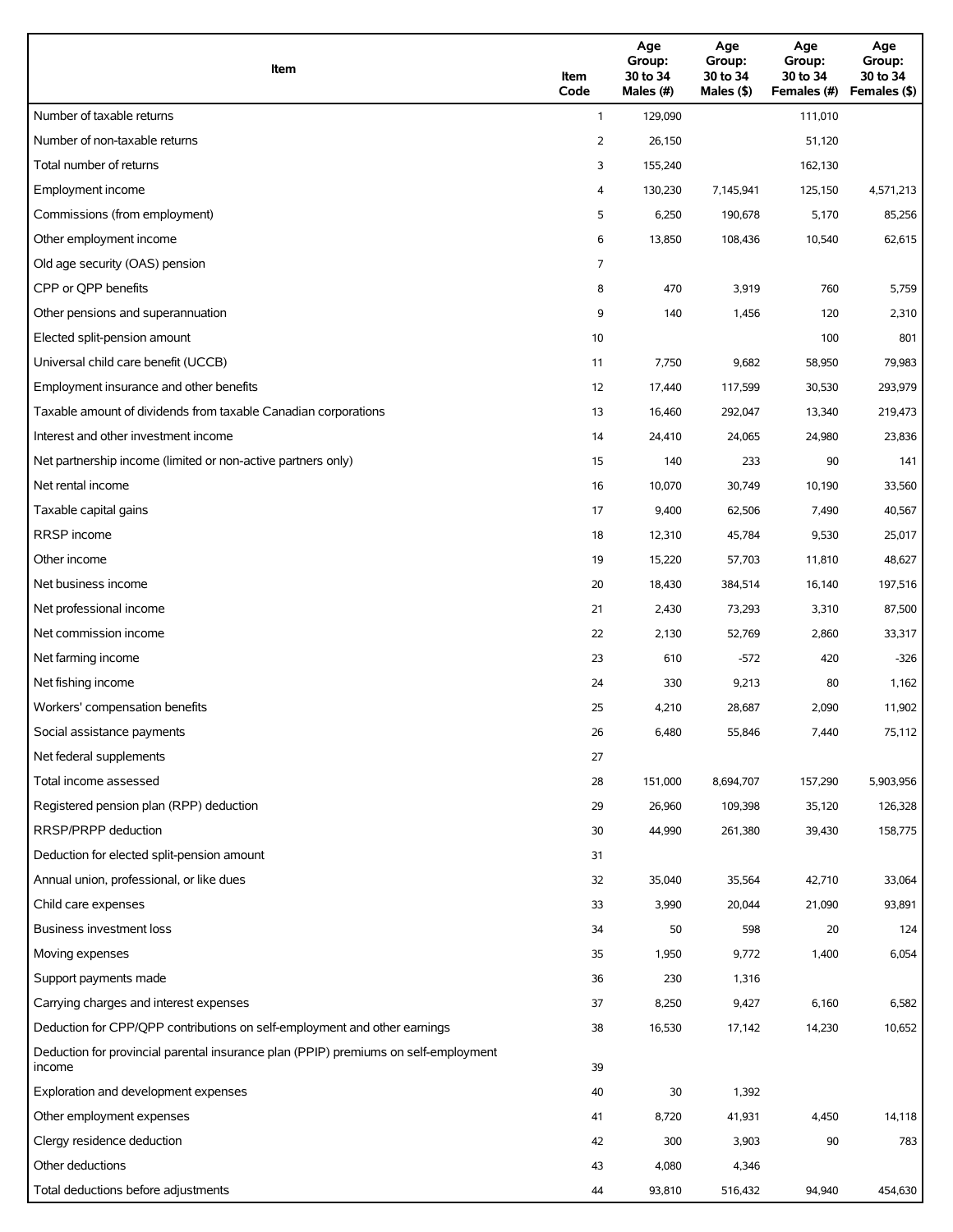| Item                                                                | <b>Item Code</b> | 30 to 34<br>Males (#) | 30 to 34<br>Males (\$) | Age Group: Age Group: Age Group:<br>30 to 34<br>Females (#) | Age Group:<br>30 to 34<br>Females (\$) |
|---------------------------------------------------------------------|------------------|-----------------------|------------------------|-------------------------------------------------------------|----------------------------------------|
| Social benefits repayment                                           | 45               | 2,490                 | 3,322                  | 220                                                         | 223                                    |
| Net income                                                          | 46               | 150,680               | 8,179,711              | 156,610                                                     | 5,452,555                              |
| Canadian Forces personnel and police deduction                      | 47               | 40                    | 847                    |                                                             |                                        |
| Security options deductions                                         | 48               | 300                   | 5,347                  | 160                                                         | 2,830                                  |
| Other payments deduction                                            | 49               | 10,550                | 84,533                 | 9,430                                                       | 87,014                                 |
| Non-capital losses of other years                                   | 50               | 230                   | 1,590                  | 230                                                         | 943                                    |
| Net capital losses of other years                                   | 51               | 1,390                 | 3,474                  | 730                                                         | 1,272                                  |
| Capital gains deduction                                             | 52               | 140                   | 9,161                  | 90                                                          | 5,555                                  |
| Northern residents deductions                                       | 53               | 2,650                 | 10,464                 | 1,340                                                       | 3,832                                  |
| Additional deductions                                               | 54               | 140                   | 1,604                  | 250                                                         | 1,684                                  |
| Farming/fishing losses of prior years                               | 55               |                       |                        |                                                             |                                        |
| Total deductions from net income                                    | 56               | 15,260                | 117,124                | 12,120                                                      | 103,336                                |
| Taxable income assessed                                             | 57               | 147,510               | 8,062,747              | 154,300                                                     | 5,349,418                              |
| Basic personal amount                                               | 58               | 155,230               | 1,765,786              | 162,100                                                     | 1,845,342                              |
| Age amount                                                          | 59               |                       |                        |                                                             |                                        |
| Spouse or common-law partner amount                                 | 60               | 22,120                | 179,765                | 6,990                                                       | 57,445                                 |
| Amount for an eligible dependant                                    | 61               | 1,610                 | 17,151                 | 12,950                                                      | 142,618                                |
| Family caregiver amount for children under 18 years of age          | 62               | 730                   | 1,782                  | 930                                                         | 2,322                                  |
| Amount for infirm dependants age 18 or older                        | 63               | 20                    | 110                    | 20                                                          | 106                                    |
| CPP or QPP contributions through employment                         | 64               | 128,970               | 250,810                | 123,510                                                     | 181,840                                |
| CPP or QPP contributions on self-employment and other earnings      | 65               | 16,530                | 17,142                 | 14,230                                                      | 10,652                                 |
| Employment insurance premiums                                       | 66               | 122,380               | 90,862                 | 116,910                                                     | 69,685                                 |
| PPIP premiums paid                                                  | 67               |                       |                        |                                                             |                                        |
| PPIP premiums payable on employment income                          | 68               |                       |                        |                                                             |                                        |
| PPIP premiums payable on self-employment income                     | 69               |                       |                        |                                                             |                                        |
| Volunteer firefighters' amount/search and rescue volunteers' amount | 70               | 670                   | 2,007                  | 120                                                         | 357                                    |
| Canada employment amount                                            | 71               | 132,130               | 152,211                | 126,820                                                     | 144,961                                |
| Public transit amount                                               | 72               | 13,950                | 11,921                 | 14,090                                                      | 11,280                                 |
| Children's arts amount                                              | 73               | 4,020                 | 1,082                  | 4,370                                                       | 1,138                                  |
| Home accessibility expenses                                         | 74               | 20                    | 89                     |                                                             |                                        |
| Home buyers' amount                                                 | 75               | 3,650                 | 16,576                 | 2,400                                                       | 10,490                                 |
| Pension income amount                                               | 76               | 150                   | 241                    | 200                                                         | 340                                    |
| Caregiver amount                                                    | 77               | 1,280                 | 7,271                  | 860                                                         | 4,912                                  |
| Disability amount                                                   | 78               | 1,800                 | 14,338                 | 1,480                                                       | 11,815                                 |
| Disability amount transferred from a dependant                      | 79               | 1,070                 | 13,011                 | 1,380                                                       | 17,412                                 |
| Interest paid on student loans                                      | 80               | 6,660                 | 5,025                  | 11,200                                                      | 8,378                                  |
| Tuition, education, and textbook amounts                            | 81               | 16,110                | 130,938                | 20,020                                                      | 138,494                                |
| Tuition, education, and textbook amounts transferred from a child   | 82               | 70                    | 141                    | 60                                                          | 146                                    |
| Amounts transferred from spouse or common-law partner               | 83               | 2,650                 | 10,435                 | 980                                                         | 4,211                                  |
| Medical expenses                                                    | 84               | 6,680                 | 12,206                 | 13,420                                                      | 21,491                                 |
| Total tax credits on personal amounts                               | 85               | 155,230               | 405,169                | 162,110                                                     | 402,871                                |
| Allowable charitable donations and government gifts                 | 86               | 24,270                | 34,789                 | 21,340                                                      | 18,473                                 |
| Eligible cultural and ecological gifts                              | 87               | 20                    | 8                      | 30                                                          | 16                                     |
| Total tax credit on donations and gifts                             | 88               | 24,110                | 9,745                  | 21,230                                                      | 5,003                                  |
| Total federal non-refundable tax credits                            | 89               | 155,230               | 414,914                | 162,110                                                     | 407,874                                |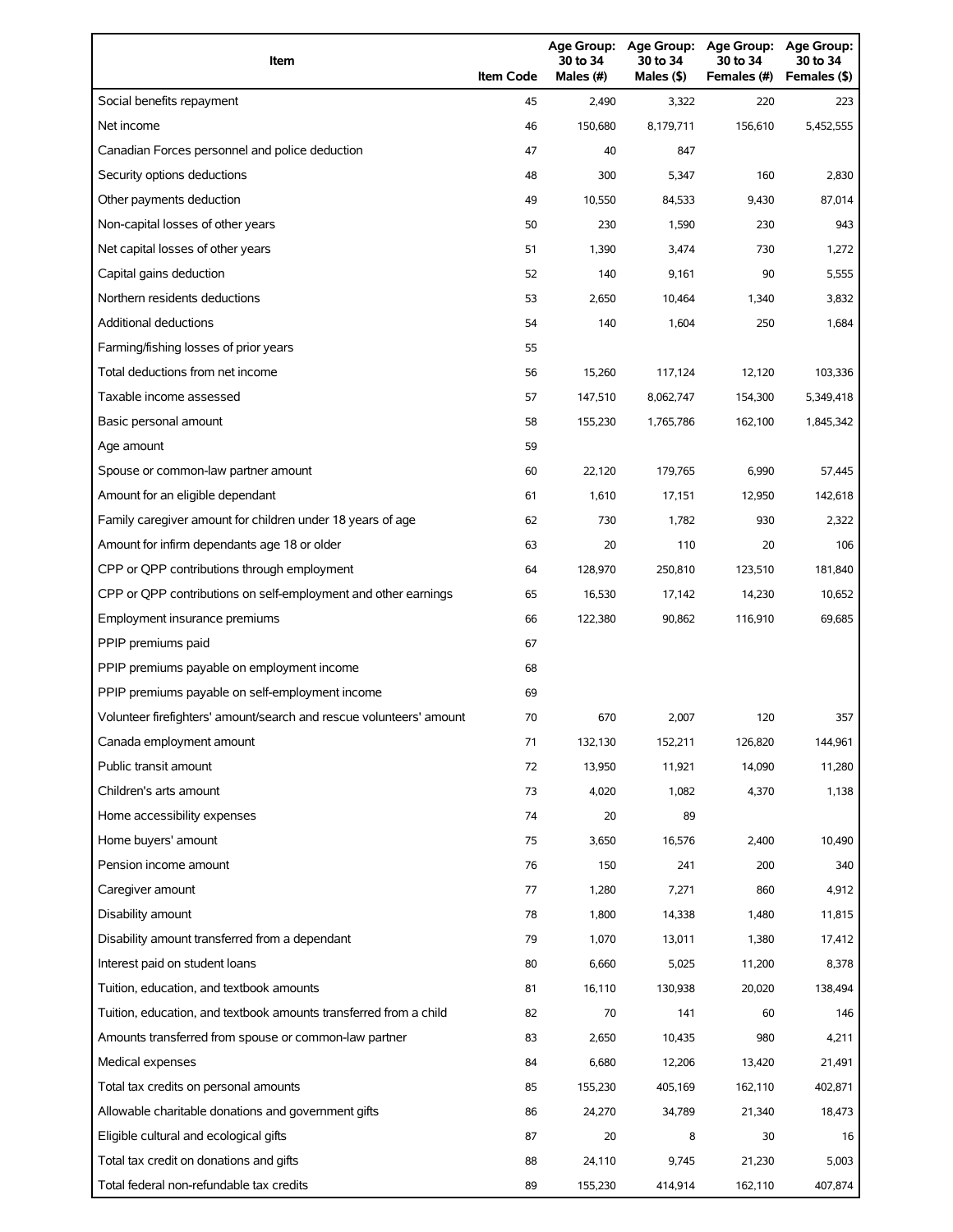| Item                                                        | <b>Item Code</b> | <b>Age Group:</b><br>30 to 34<br>Males (#) | Age Group:<br>30 to 34<br>Males $($ \$) | <b>Age Group:</b><br>30 to 34<br>Females (#) | <b>Age Group:</b><br>30 to 34<br>Females (\$) |
|-------------------------------------------------------------|------------------|--------------------------------------------|-----------------------------------------|----------------------------------------------|-----------------------------------------------|
| Federal dividend tax credit                                 | 90               | 15,970                                     | 32,354                                  | 12,400                                       | 24,439                                        |
| Minimum tax carryover                                       | 91               | 120                                        | 333                                     | 70                                           | 213                                           |
| Basic federal tax                                           | 92               | 124,020                                    | 1,003,672                               | 104,650                                      | 515,829                                       |
| Federal foreign tax credit                                  | 93               | 5,550                                      | 11,760                                  | 3,950                                        | 3,491                                         |
| Federal political contribution tax credit                   | 94               | 420                                        | 65                                      | 210                                          | 30                                            |
| Investment tax credit                                       | 95               | 40                                         | 179                                     |                                              |                                               |
| Labour-sponsored funds tax credit (federally registered)    | 96               |                                            |                                         |                                              |                                               |
| Labour-sponsored funds tax credit (provincially registered) | 97               |                                            |                                         |                                              |                                               |
| Alternative minimum tax payable                             | 98               | 120                                        | 605                                     | 110                                          | 333                                           |
| Net federal tax                                             | 99               | 123,770                                    | 992,005                                 | 104,440                                      | 512,391                                       |
| CPP contributions on self-employment                        | 100              | 16,530                                     | 34,284                                  | 14,230                                       | 21,305                                        |
| Social Benefits repayment                                   | 101              | 2,490                                      | 3,322                                   | 220                                          | 223                                           |
| Working income tax benefit (WITB)                           | 102              | 10,580                                     | 8,392                                   | 12,410                                       | 10,885                                        |
| Children's fitness tax credit                               | 103              | 11,020                                     | 719                                     | 12,360                                       | 818                                           |
| Eligible educator school supply tax credit                  | 104              | 150                                        | 8                                       | 760                                          | 47                                            |
| Net provincial or territorial tax                           | 105              | 119,670                                    | 425,430                                 | 96,600                                       | 211,680                                       |
| Total tax payable                                           | 106              | 129,090                                    | 1,455,055                               | 111,010                                      | 745,773                                       |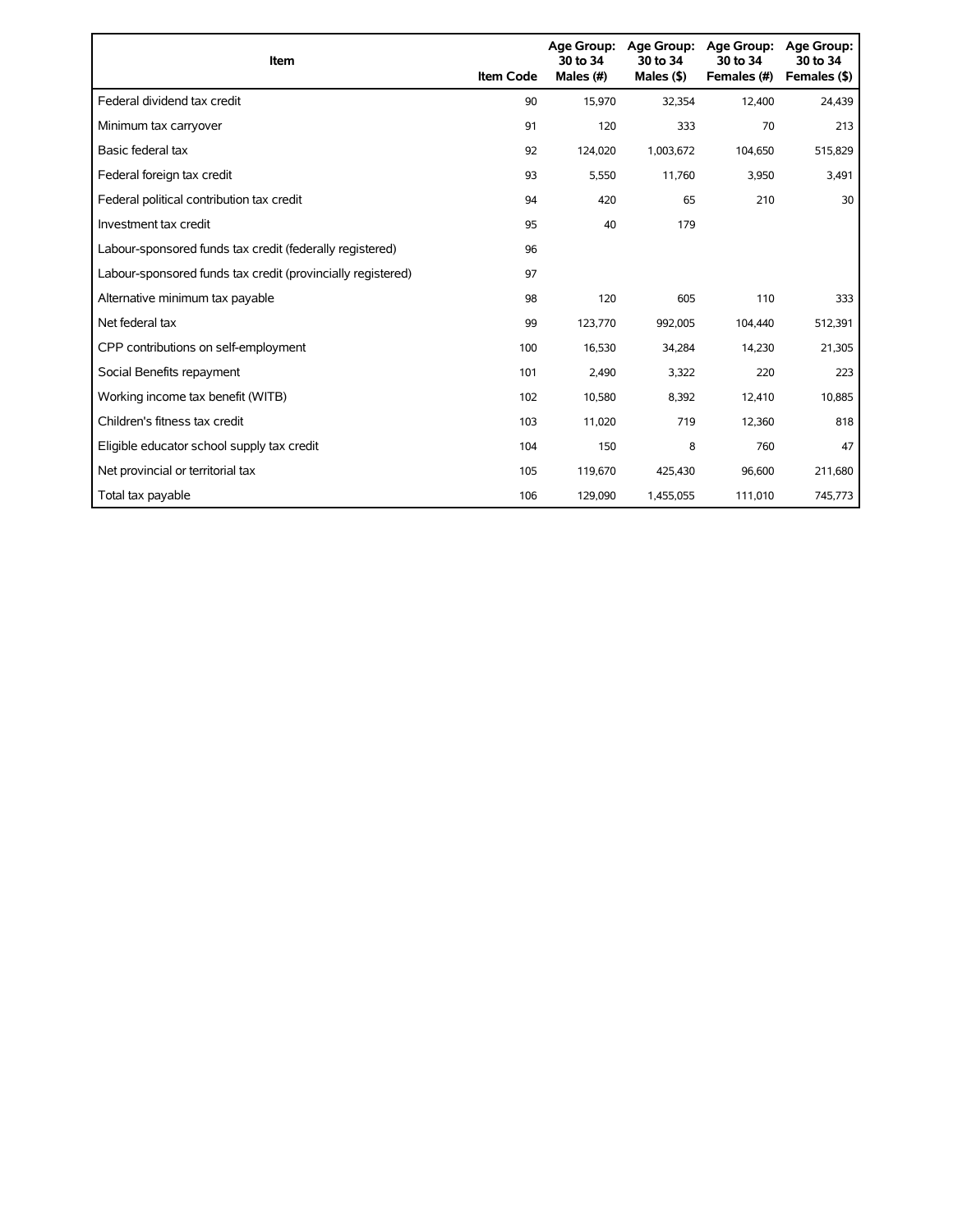| Item                                                                                          | Item<br>Code | Age<br>Group:<br>35 to 39<br>Males (#) | Age<br>Group:<br>35 to 39<br>Males (\$) | Age<br>Group:<br>35 to 39<br>Females (#) | Age<br>Group:<br>35 to 39<br>Females (\$) |
|-----------------------------------------------------------------------------------------------|--------------|----------------------------------------|-----------------------------------------|------------------------------------------|-------------------------------------------|
| Number of taxable returns                                                                     | $\mathbf{1}$ | 121,510                                |                                         | 105,860                                  |                                           |
| Number of non-taxable returns                                                                 | 2            | 20,790                                 |                                         | 45,940                                   |                                           |
| Total number of returns                                                                       | 3            | 142,300                                |                                         | 151,800                                  |                                           |
| Employment income                                                                             | 4            | 116,110                                | 7,487,226                               | 112,980                                  | 4,634,567                                 |
| Commissions (from employment)                                                                 | 5            | 5,530                                  | 246,694                                 | 3,770                                    | 77,390                                    |
| Other employment income                                                                       | 6            | 12,490                                 | 104,199                                 | 8,970                                    | 62,072                                    |
| Old age security (OAS) pension                                                                | 7            |                                        |                                         |                                          |                                           |
| CPP or QPP benefits                                                                           | 8            | 880                                    | 7,675                                   | 1,660                                    | 13,116                                    |
| Other pensions and superannuation                                                             | 9            | 220                                    | 3,461                                   | 210                                      | 2,584                                     |
| Elected split-pension amount                                                                  | 10           | 40                                     | 494                                     | 250                                      | 2,363                                     |
| Universal child care benefit (UCCB)                                                           | 11           | 14,670                                 | 18,254                                  | 74,810                                   | 94,290                                    |
| Employment insurance and other benefits                                                       | 12           | 14,100                                 | 96,514                                  | 23,260                                   | 213,046                                   |
| Taxable amount of dividends from taxable Canadian corporations                                | 13           | 18,420                                 | 450,427                                 | 15,630                                   | 367,480                                   |
| Interest and other investment income                                                          | 14           | 24,660                                 | 35,690                                  | 26,920                                   | 37,445                                    |
| Net partnership income (limited or non-active partners only)                                  | 15           | 220                                    | 400                                     | 170                                      | 1,073                                     |
| Net rental income                                                                             | 16           | 12,960                                 | 38,829                                  | 13,080                                   | 42,956                                    |
| Taxable capital gains                                                                         | 17           | 9,880                                  | 121,533                                 | 8,850                                    | 78,555                                    |
| <b>RRSP</b> income                                                                            | 18           | 15,870                                 | 59,514                                  | 14,120                                   | 38,744                                    |
| Other income                                                                                  | 19           | 13,670                                 | 66,618                                  | 11,940                                   | 53,875                                    |
| Net business income                                                                           | 20           | 18,660                                 | 426,636                                 | 16,690                                   | 219,194                                   |
| Net professional income                                                                       | 21           | 2,400                                  | 77,275                                  | 3,250                                    | 91,763                                    |
| Net commission income                                                                         | 22           | 2,090                                  | 60,725                                  | 3,030                                    | 41,615                                    |
| Net farming income                                                                            | 23           | 840                                    | $-1,130$                                | 670                                      | $-1,033$                                  |
| Net fishing income                                                                            | 24           | 250                                    | 6,430                                   | 70                                       | 1,154                                     |
| Workers' compensation benefits                                                                | 25           | 4,300                                  | 34,036                                  | 2,320                                    | 14,163                                    |
| Social assistance payments                                                                    | 26           | 6,150                                  | 54,213                                  | 6,940                                    | 73,036                                    |
| Net federal supplements                                                                       | 27           |                                        |                                         |                                          |                                           |
| Total income assessed                                                                         | 28           | 139,140                                | 9,395,808                               | 148,090                                  | 6,169,059                                 |
| Registered pension plan (RPP) deduction                                                       | 29           | 28,790                                 | 139,637                                 | 36,860                                   | 151,946                                   |
| RRSP/PRPP deduction                                                                           | 30           | 47,130                                 | 323,246                                 | 40,540                                   | 181,845                                   |
| Deduction for elected split-pension amount                                                    | 31           | 70                                     | 417                                     | 40                                       | 131                                       |
| Annual union, professional, or like dues                                                      | 32           | 33,130                                 | 35,848                                  | 41,710                                   | 33,958                                    |
| Child care expenses                                                                           | 33           | 8,160                                  | 47,155                                  | 27,790                                   | 144,243                                   |
| Business investment loss                                                                      | 34           | 40                                     | 955                                     | 20                                       | 262                                       |
| Moving expenses                                                                               | 35           | 1,520                                  | 12,228                                  | 910                                      | 5,736                                     |
| Support payments made                                                                         | 36           | 490                                    | 4,358                                   | 30                                       | 188                                       |
| Carrying charges and interest expenses                                                        | 37           | 10,470                                 | 15,474                                  | 8,040                                    | 12,720                                    |
| Deduction for CPP/QPP contributions on self-employment and other earnings                     | 38           | 16,110                                 | 18,220                                  | 14,800                                   | 11,506                                    |
| Deduction for provincial parental insurance plan (PPIP) premiums on self-employment<br>income | 39           |                                        |                                         |                                          |                                           |
| Exploration and development expenses                                                          | 40           | 60                                     | 1,660                                   | 20                                       | 224                                       |
| Other employment expenses                                                                     | 41           | 9,140                                  | 48,356                                  | 4,550                                    | 15,977                                    |
| Clergy residence deduction                                                                    | 42           | 370                                    | 5,861                                   | 70                                       | 829                                       |
| Other deductions                                                                              | 43           | 3,820                                  | 5,625                                   | 4,530                                    | 4,162                                     |
| Total deductions before adjustments                                                           | 44           | 94,020                                 | 659,096                                 | 94,940                                   | 564,245                                   |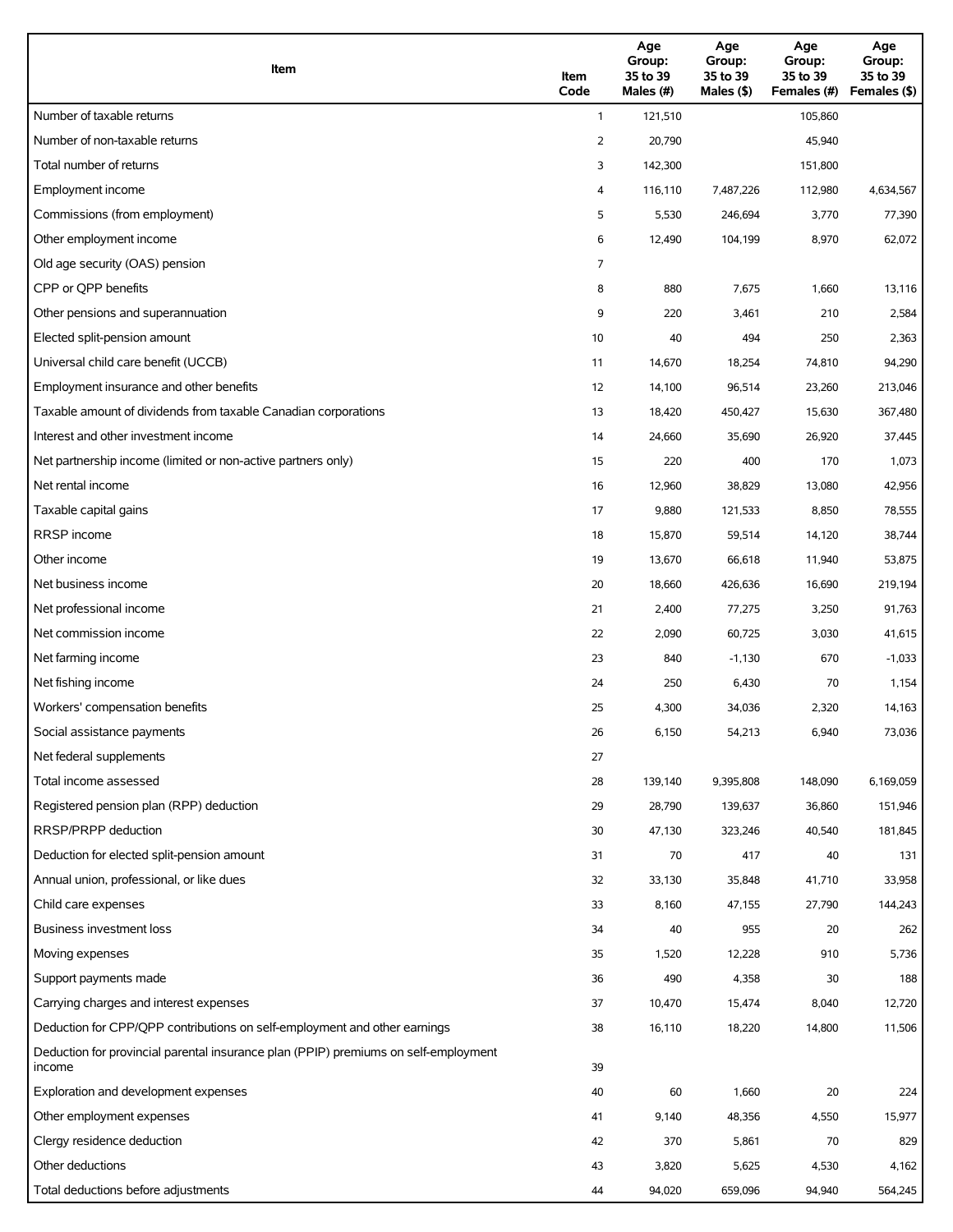| Item                                                                | <b>Item Code</b> | Age Group:<br>35 to 39<br>Males (#) | Age Group:<br>35 to 39<br>Males (\$) | <b>Age Group:</b><br>35 to 39<br>Females (#) | <b>Age Group:</b><br>35 to 39<br>Females (\$) |
|---------------------------------------------------------------------|------------------|-------------------------------------|--------------------------------------|----------------------------------------------|-----------------------------------------------|
| Social benefits repayment                                           | 45               | 1,970                               | 2,701                                | 240                                          | 276                                           |
| Net income                                                          | 46               | 138,690                             | 8,739,544                            | 147,350                                      | 5,609,487                                     |
| Canadian Forces personnel and police deduction                      | 47               | 40                                  | 883                                  |                                              |                                               |
| Security options deductions                                         | 48               | 480                                 | 19,929                               | 210                                          | 5,807                                         |
| Other payments deduction                                            | 49               | 10,320                              | 88,249                               | 9,160                                        | 87,199                                        |
| Non-capital losses of other years                                   | 50               | 270                                 | 2,869                                | 320                                          | 1,771                                         |
| Net capital losses of other years                                   | 51               | 1,880                               | 6,361                                | 1,090                                        | 2,929                                         |
| Capital gains deduction                                             | 52               | 190                                 | 13,754                               | 110                                          | 6,419                                         |
| Northern residents deductions                                       | 53               | 2,170                               | 9,109                                | 1,220                                        | 3,801                                         |
| <b>Additional deductions</b>                                        | 54               | 140                                 | 1,838                                | 220                                          | 2,185                                         |
| Farming/fishing losses of prior years                               | 55               | 30                                  | 169                                  | 20                                           | 64                                            |
| Total deductions from net income                                    | 56               | 15,270                              | 143,196                              | 12,220                                       | 110,275                                       |
| Taxable income assessed                                             | 57               | 135,530                             | 8,596,900                            | 145,210                                      | 5,499,537                                     |
| Basic personal amount                                               | 58               | 142,290                             | 1,621,478                            | 151,790                                      | 1,731,984                                     |
| Age amount                                                          | 59               |                                     |                                      |                                              |                                               |
| Spouse or common-law partner amount                                 | 60               | 25,230                              | 203,146                              | 7,270                                        | 58,690                                        |
| Amount for an eligible dependant                                    | 61               | 2,530                               | 27,610                               | 16,450                                       | 180,010                                       |
| Family caregiver amount for children under 18 years of age          | 62               | 1,580                               | 4,056                                | 1,480                                        | 3,829                                         |
| Amount for infirm dependants age 18 or older                        | 63               | 50                                  | 206                                  | 50                                           | 218                                           |
| CPP or QPP contributions through employment                         | 64               | 115,070                             | 238,943                              | 111,450                                      | 174,854                                       |
| CPP or QPP contributions on self-employment and other earnings      | 65               | 16,110                              | 18,220                               | 14,800                                       | 11,506                                        |
| Employment insurance premiums                                       | 66               | 106,480                             | 83,730                               | 103,880                                      | 65,235                                        |
| PPIP premiums paid                                                  | 67               |                                     |                                      |                                              |                                               |
| PPIP premiums payable on employment income                          | 68               |                                     |                                      |                                              |                                               |
| PPIP premiums payable on self-employment income                     | 69               |                                     |                                      |                                              |                                               |
| Volunteer firefighters' amount/search and rescue volunteers' amount | 70               | 610                                 | 1,824                                | 110                                          | 339                                           |
| Canada employment amount                                            | 71               | 117,980                             | 135,911                              | 114,590                                      | 131,101                                       |
| Public transit amount                                               | 72               | 10,720                              | 9,772                                | 10,670                                       | 9,192                                         |
| Children's arts amount                                              | 73               | 11,180                              | 3,426                                | 10,420                                       | 3,113                                         |
| Home accessibility expenses                                         | 74               | 50                                  | 202                                  | 30                                           | 96                                            |
| Home buyers' amount                                                 | 75               | 2,250                               | 10,299                               | 1,370                                        | 6,059                                         |
| Pension income amount                                               | 76               | 240                                 | 416                                  | 420                                          | 748                                           |
| Caregiver amount                                                    | 77               | 2,510                               | 15,613                               | 1,730                                        | 10,434                                        |
| Disability amount                                                   | 78               | 1,720                               | 13,705                               | 1,700                                        | 13,547                                        |
| Disability amount transferred from a dependant                      | 79               | 2,120                               | 27,116                               | 2,170                                        | 27,273                                        |
| Interest paid on student loans                                      | 80               | 4,090                               | 2,835                                | 6,720                                        | 4,763                                         |
| Tuition, education, and textbook amounts                            | 81               | 8,340                               | 48,074                               | 12,070                                       | 63,442                                        |
| Tuition, education, and textbook amounts transferred from a child   | 82               | 340                                 | 1,003                                | 390                                          | 1,335                                         |
| Amounts transferred from spouse or common-law partner               | 83               | 2,360                               | 9,137                                | 830                                          | 3,642                                         |
| Medical expenses                                                    | 84               | 8,420                               | 18,694                               | 16,230                                       | 31,310                                        |
| Total tax credits on personal amounts                               | 85               | 142,300                             | 374,370                              | 151,800                                      | 379,977                                       |
| Allowable charitable donations and government gifts                 | 86               | 29,360                              | 51,780                               | 24,160                                       | 29,592                                        |
| Eligible cultural and ecological gifts                              | 87               | 20                                  | 10                                   | 20                                           |                                               |
| Total tax credit on donations and gifts                             | 88               | 29,260                              | 14,632                               | 24,070                                       | 8,219                                         |
| Total federal non-refundable tax credits                            | 89               | 142,300                             | 389,002                              | 151,800                                      | 388,196                                       |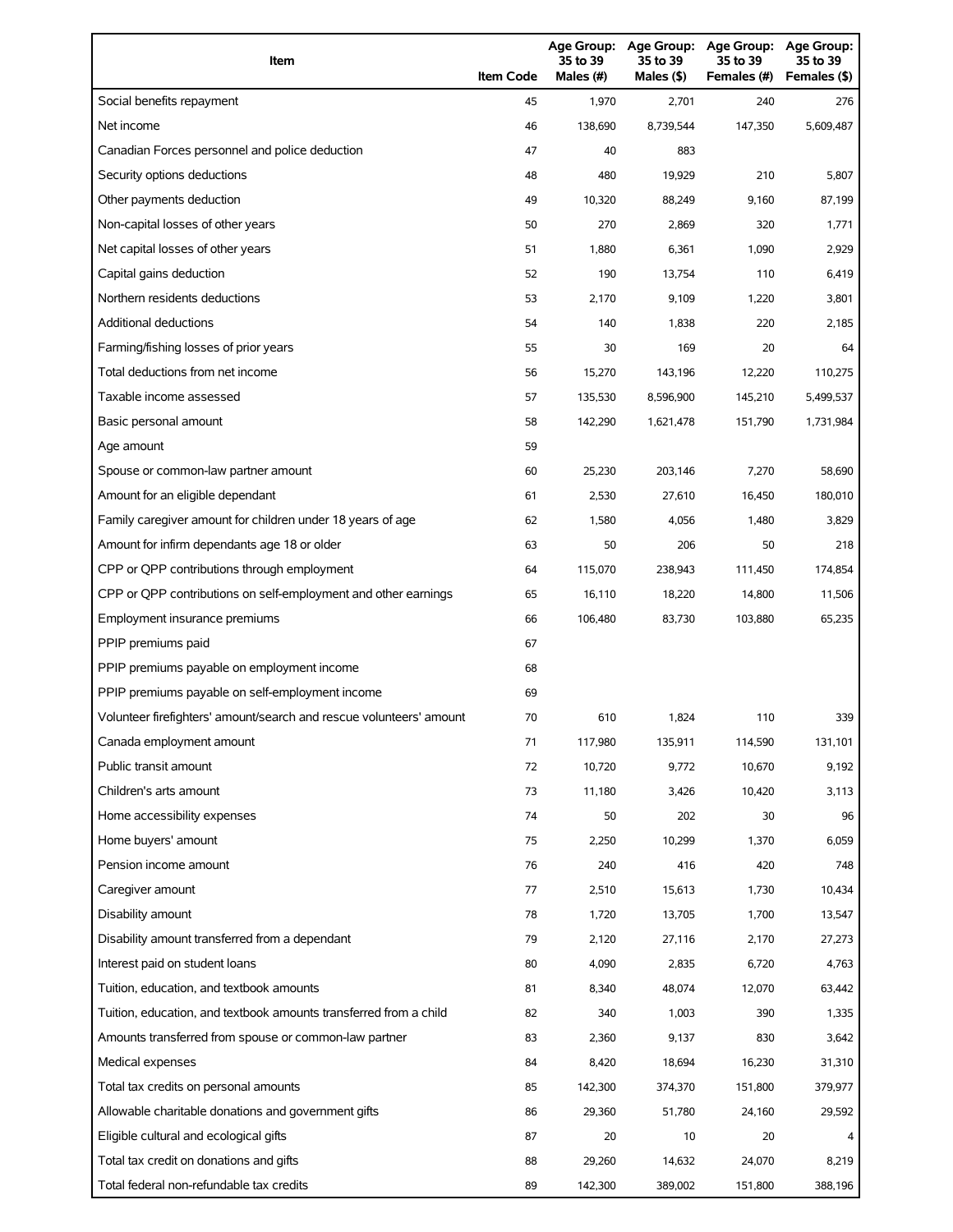| Item                                                        | <b>Item Code</b> | <b>Age Group:</b><br>35 to 39<br>Males (#) | <b>Age Group:</b><br>35 to 39<br>Males $(§)$ | <b>Age Group:</b><br>35 to 39<br>Females (#) | <b>Age Group:</b><br>35 to 39<br>Females (\$) |
|-------------------------------------------------------------|------------------|--------------------------------------------|----------------------------------------------|----------------------------------------------|-----------------------------------------------|
| Federal dividend tax credit                                 | 90               | 18,050                                     | 50,389                                       | 14,470                                       | 41,957                                        |
| Minimum tax carryover                                       | 91               | 210                                        | 607                                          | 110                                          | 297                                           |
| Basic federal tax                                           | 92               | 117,320                                    | 1,177,249                                    | 99,780                                       | 573,252                                       |
| Federal foreign tax credit                                  | 93               | 5,960                                      | 10,700                                       | 4,750                                        | 7,465                                         |
| Federal political contribution tax credit                   | 94               | 460                                        | 85                                           | 250                                          | 40                                            |
| Investment tax credit                                       | 95               | 60                                         | 308                                          |                                              |                                               |
| Labour-sponsored funds tax credit (federally registered)    | 96               |                                            |                                              |                                              |                                               |
| Labour-sponsored funds tax credit (provincially registered) | 97               |                                            |                                              |                                              |                                               |
| Alternative minimum tax payable                             | 98               | 200                                        | 650                                          | 200                                          | 454                                           |
| Net federal tax                                             | 99               | 117,090                                    | 1,166,291                                    | 99,580                                       | 565,781                                       |
| CPP contributions on self-employment                        | 100              | 16,110                                     | 36,441                                       | 14,800                                       | 23,013                                        |
| Social Benefits repayment                                   | 101              | 1,970                                      | 2,701                                        | 240                                          | 276                                           |
| Working income tax benefit (WITB)                           | 102              | 7,990                                      | 6,869                                        | 10,230                                       | 9,597                                         |
| Children's fitness tax credit                               | 103              | 25,160                                     | 2,122                                        | 23,330                                       | 1,969                                         |
| Eligible educator school supply tax credit                  | 104              | 200                                        | 13                                           | 740                                          | 53                                            |
| Net provincial or territorial tax                           | 105              | 113,340                                    | 511,770                                      | 92,130                                       | 237,764                                       |
| Total tax payable                                           | 106              | 121,510                                    | 1,717,214                                    | 105,860                                      | 827,003                                       |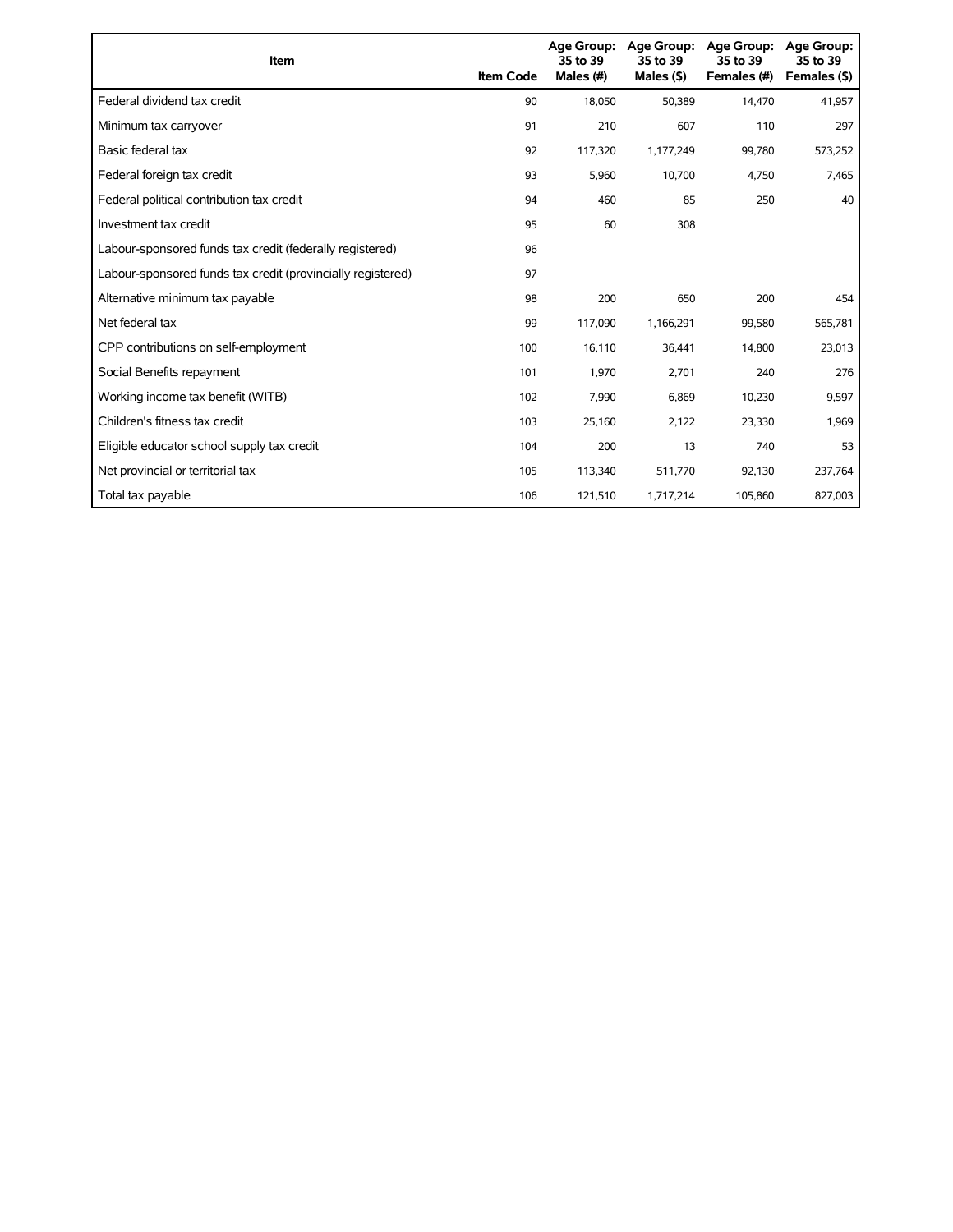| Item                                                                                          | Item<br>Code | Age<br>Group:<br>40 to 44<br>Males (#) | Age<br>Group:<br>40 to 44<br>Males (\$) | Age<br>Group:<br>40 to 44<br>Females (#) | Age<br>Group:<br>40 to 44<br>Females (\$) |
|-----------------------------------------------------------------------------------------------|--------------|----------------------------------------|-----------------------------------------|------------------------------------------|-------------------------------------------|
| Number of taxable returns                                                                     | $\mathbf{1}$ | 115,880                                |                                         | 106,410                                  |                                           |
| Number of non-taxable returns                                                                 | 2            | 19,280                                 |                                         | 40,800                                   |                                           |
| Total number of returns                                                                       | 3            | 135,160                                |                                         | 147,210                                  |                                           |
| Employment income                                                                             | 4            | 106,860                                | 7,612,662                               | 108,550                                  | 4,930,323                                 |
| Commissions (from employment)                                                                 | 5            | 4,800                                  | 256,141                                 | 3,040                                    | 84,869                                    |
| Other employment income                                                                       | 6            | 12,560                                 | 132,142                                 | 8,950                                    | 76,064                                    |
| Old age security (OAS) pension                                                                | 7            |                                        |                                         |                                          |                                           |
| CPP or QPP benefits                                                                           | 8            | 1,560                                  | 13,529                                  | 2,910                                    | 22,689                                    |
| Other pensions and superannuation                                                             | 9            | 340                                    | 6,678                                   | 340                                      | 4,804                                     |
| Elected split-pension amount                                                                  | 10           | 100                                    | 709                                     | 610                                      | 6,119                                     |
| Universal child care benefit (UCCB)                                                           | 11           | 18,620                                 | 19,268                                  | 72,930                                   | 69,456                                    |
| Employment insurance and other benefits                                                       | 12           | 11,590                                 | 80,793                                  | 13,790                                   | 94,332                                    |
| Taxable amount of dividends from taxable Canadian corporations                                | 13           | 19,970                                 | 604,200                                 | 19,060                                   | 460,850                                   |
| Interest and other investment income                                                          | 14           | 25,360                                 | 56,449                                  | 30,860                                   | 68,426                                    |
| Net partnership income (limited or non-active partners only)                                  | 15           | 330                                    | 8,548                                   | 270                                      | 773                                       |
| Net rental income                                                                             | 16           | 13,910                                 | 49,148                                  | 15,090                                   | 59,414                                    |
| Taxable capital gains                                                                         | 17           | 10,830                                 | 144,770                                 | 11,100                                   | 130,379                                   |
| <b>RRSP</b> income                                                                            | 18           | 17,640                                 | 71,668                                  | 16,530                                   | 56,967                                    |
| Other income                                                                                  | 19           | 13,840                                 | 81,376                                  | 13,670                                   | 71,505                                    |
| Net business income                                                                           | 20           | 19,140                                 | 455,085                                 | 17,230                                   | 247,624                                   |
| Net professional income                                                                       | 21           | 2,350                                  | 102,958                                 | 3,120                                    | 91,622                                    |
| Net commission income                                                                         | 22           | 1,990                                  | 62,552                                  | 2,920                                    | 46,873                                    |
| Net farming income                                                                            | 23           | 1,020                                  | $-1,302$                                | 740                                      | $-1,585$                                  |
| Net fishing income                                                                            | 24           | 210                                    | 6,257                                   | 70                                       | 976                                       |
| Workers' compensation benefits                                                                | 25           | 4,630                                  | 39,512                                  | 2,620                                    | 18,742                                    |
| Social assistance payments                                                                    | 26           | 5,970                                  | 53,985                                  | 6,290                                    | 65,397                                    |
| Net federal supplements                                                                       | 27           |                                        |                                         |                                          |                                           |
| Total income assessed                                                                         | 28           | 132,620                                | 9,857,560                               | 143,910                                  | 6,623,782                                 |
| Registered pension plan (RPP) deduction                                                       | 29           | 29,760                                 | 159,130                                 | 38,400                                   | 176,018                                   |
| RRSP/PRPP deduction                                                                           | 30           | 47,330                                 | 365,213                                 | 41,670                                   | 220,159                                   |
| Deduction for elected split-pension amount                                                    | 31           | 140                                    | 1,216                                   | 60                                       | 240                                       |
| Annual union, professional, or like dues                                                      | 32           | 32,830                                 | 36,495                                  | 42,330                                   | 37,101                                    |
| Child care expenses                                                                           | 33           | 8,490                                  | 47,288                                  | 20,380                                   | 94,126                                    |
| Business investment loss                                                                      | 34           | 60                                     | 1,060                                   | 50                                       | 553                                       |
| Moving expenses                                                                               | 35           | 1,080                                  | 11,534                                  | 680                                      | 6,037                                     |
| Support payments made                                                                         | 36           | 820                                    | 9,864                                   | 50                                       | 498                                       |
| Carrying charges and interest expenses                                                        | 37           | 12,820                                 | 26,990                                  | 10,420                                   | 23,899                                    |
| Deduction for CPP/QPP contributions on self-employment and other earnings                     | 38           | 16,250                                 | 18,936                                  | 15,110                                   | 12,375                                    |
| Deduction for provincial parental insurance plan (PPIP) premiums on self-employment<br>income | 39           |                                        |                                         |                                          |                                           |
| Exploration and development expenses                                                          | 40           | 130                                    | 3,117                                   | 40                                       | 1,273                                     |
| Other employment expenses                                                                     | 41           | 9,070                                  | 50,549                                  | 4,770                                    | 17,718                                    |
| Clergy residence deduction                                                                    | 42           | 380                                    | 6,302                                   | 80                                       | 1,046                                     |
| Other deductions                                                                              | 43           | 3,600                                  | 5,292                                   |                                          |                                           |
| Total deductions before adjustments                                                           | 44           | 93,000                                 | 743,037                                 | 93,410                                   | 594,877                                   |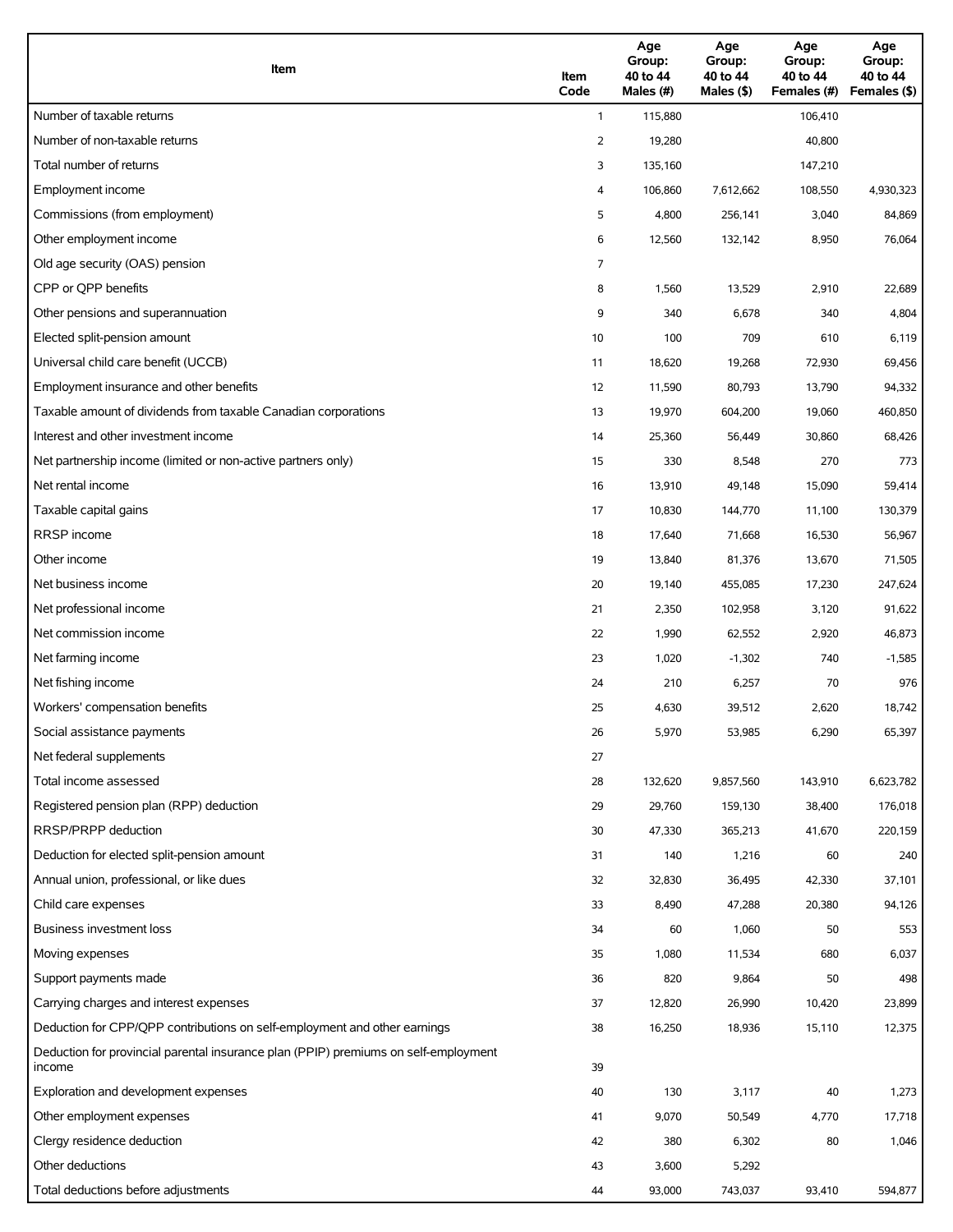| Item                                                                | <b>Item Code</b> | 40 to 44<br>Males (#) | 40 to 44<br>Males (\$) | Age Group: Age Group: Age Group:<br>40 to 44<br>Females (#) | Age Group:<br>40 to 44<br>Females (\$) |
|---------------------------------------------------------------------|------------------|-----------------------|------------------------|-------------------------------------------------------------|----------------------------------------|
| Social benefits repayment                                           | 45               | 1,750                 | 2,287                  | 280                                                         | 344                                    |
| Net income                                                          | 46               | 132,140               | 9,118,730              | 143,020                                                     | 6,034,845                              |
| Canadian Forces personnel and police deduction                      | 47               | 30                    | 663                    |                                                             |                                        |
| Security options deductions                                         | 48               | 550                   | 24,106                 | 200                                                         | 5,246                                  |
| Other payments deduction                                            | 49               | 10,430                | 93,497                 | 8,830                                                       | 84,138                                 |
| Non-capital losses of other years                                   | 50               | 360                   | 4,161                  | 470                                                         | 3,175                                  |
| Net capital losses of other years                                   | 51               | 2,290                 | 9,398                  | 1,570                                                       | 5,342                                  |
| Capital gains deduction                                             | 52               | 230                   | 22,903                 | 180                                                         | 12,672                                 |
| Northern residents deductions                                       | 53               | 1,940                 | 8,052                  | 1,100                                                       | 3,490                                  |
| <b>Additional deductions</b>                                        | 54               | 130                   | 2,055                  | 160                                                         | 1,826                                  |
| Farming/fishing losses of prior years                               | 55               | 50                    | 454                    | 30                                                          | 293                                    |
| Total deductions from net income                                    | 56               | 15,750                | 165,369                | 12,360                                                      | 116,369                                |
| Taxable income assessed                                             | 57               | 128,900               | 8,953,560              | 140,720                                                     | 5,918,794                              |
| Basic personal amount                                               | 58               | 135,150               | 1,542,524              | 147,200                                                     | 1,681,729                              |
| Age amount                                                          | 59               |                       |                        |                                                             |                                        |
| Spouse or common-law partner amount                                 | 60               | 23,520                | 190,995                | 7,580                                                       | 61,702                                 |
| Amount for an eligible dependant                                    | 61               | 3,320                 | 35,789                 | 17,910                                                      | 193,586                                |
| Family caregiver amount for children under 18 years of age          | 62               | 2,190                 | 5,545                  | 1,850                                                       | 4,682                                  |
| Amount for infirm dependants age 18 or older                        | 63               | 60                    | 323                    | 90                                                          | 536                                    |
| CPP or QPP contributions through employment                         | 64               | 105,790               | 225,134                | 107,100                                                     | 179,040                                |
| CPP or QPP contributions on self-employment and other earnings      | 65               | 16,250                | 18,936                 | 15,110                                                      | 12,375                                 |
| Employment insurance premiums                                       | 66               | 95,550                | 76,824                 | 98,780                                                      | 65,806                                 |
| PPIP premiums paid                                                  | 67               |                       |                        |                                                             |                                        |
| PPIP premiums payable on employment income                          | 68               |                       |                        |                                                             |                                        |
| PPIP premiums payable on self-employment income                     | 69               |                       |                        |                                                             |                                        |
| Volunteer firefighters' amount/search and rescue volunteers' amount | 70               | 620                   | 1,866                  | 120                                                         | 354                                    |
| Canada employment amount                                            | 71               | 109,080               | 125,649                | 110,300                                                     | 126,404                                |
| Public transit amount                                               | 72               | 9,080                 | 8,762                  | 9,630                                                       | 8,613                                  |
| Children's arts amount                                              | 73               | 16,310                | 5,676                  | 13,540                                                      | 4,420                                  |
| Home accessibility expenses                                         | 74               | 50                    | 239                    | 30                                                          | 156                                    |
| Home buyers' amount                                                 | 75               | 1,290                 | 5,956                  | 800                                                         | 3,544                                  |
| Pension income amount                                               | 76               | 420                   | 754                    | 910                                                         | 1,699                                  |
| Caregiver amount                                                    | 77               | 3,950                 | 25,756                 | 2,840                                                       | 17,402                                 |
| Disability amount                                                   | 78               | 1,750                 | 13,944                 | 2,030                                                       | 16,194                                 |
| Disability amount transferred from a dependant                      | 79               | 3,000                 | 38,068                 | 2,620                                                       | 31,655                                 |
| Interest paid on student loans                                      | 80               | 2,090                 | 1,472                  | 3,670                                                       | 2,453                                  |
| Tuition, education, and textbook amounts                            | 81               | 5,000                 | 23,774                 | 8,810                                                       | 38,615                                 |
| Tuition, education, and textbook amounts transferred from a child   | 82               | 1,680                 | 6,956                  | 2,610                                                       | 11,056                                 |
| Amounts transferred from spouse or common-law partner               | 83               | 2,020                 | 8,402                  | 830                                                         | 4,336                                  |
| Medical expenses                                                    | 84               | 10,290                | 26,136                 | 17,910                                                      | 37,657                                 |
| Total tax credits on personal amounts                               | 85               | 135,160               | 358,507                | 147,200                                                     | 375,642                                |
| Allowable charitable donations and government gifts                 | 86               | 32,090                | 67,838                 | 26,600                                                      | 39,130                                 |
| Eligible cultural and ecological gifts                              | 87               | 20                    | 6                      |                                                             |                                        |
| Total tax credit on donations and gifts                             | 88               | 31,980                | 19,431                 | 26,540                                                      | 10,920                                 |
| Total federal non-refundable tax credits                            | 89               | 135,160               | 377,938                | 147,200                                                     | 386,562                                |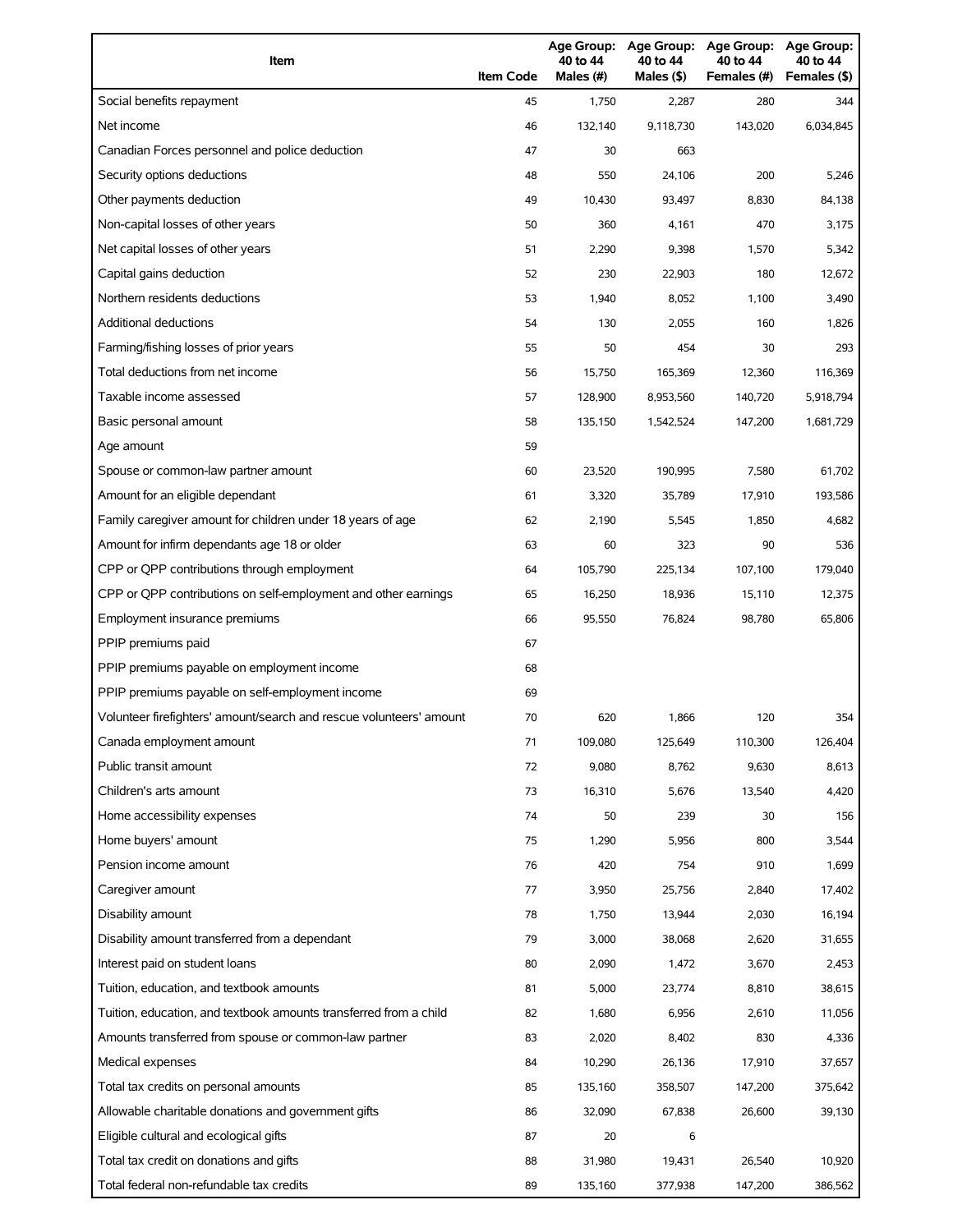| Item                                                        | <b>Item Code</b> | <b>Age Group:</b><br>40 to 44<br>Males (#) | Age Group:<br>40 to 44<br>Males $(§)$ | <b>Age Group:</b><br>40 to 44<br>Females (#) | <b>Age Group:</b><br>40 to 44<br>Females (\$) |
|-------------------------------------------------------------|------------------|--------------------------------------------|---------------------------------------|----------------------------------------------|-----------------------------------------------|
| Federal dividend tax credit                                 | 90               | 19,430                                     | 69,158                                | 17,370                                       | 52,244                                        |
| Minimum tax carryover                                       | 91               | 270                                        | 663                                   | 180                                          | 489                                           |
| Basic federal tax                                           | 92               | 111,740                                    | 1,305,929                             | 100,470                                      | 657,341                                       |
| Federal foreign tax credit                                  | 93               | 6,670                                      | 24,267                                | 6,160                                        | 6,184                                         |
| Federal political contribution tax credit                   | 94               | 510                                        | 100                                   | 320                                          | 52                                            |
| Investment tax credit                                       | 95               | 90                                         | 247                                   | 30                                           | 35                                            |
| Labour-sponsored funds tax credit (federally registered)    | 96               |                                            |                                       |                                              |                                               |
| Labour-sponsored funds tax credit (provincially registered) | 97               |                                            |                                       |                                              |                                               |
| Alternative minimum tax payable                             | 98               | 290                                        | 1,185                                 | 260                                          | 881                                           |
| Net federal tax                                             | 99               | 111,410                                    | 1,282,684                             | 100,220                                      | 651,149                                       |
| CPP contributions on self-employment                        | 100              | 16,250                                     | 37,872                                | 15,110                                       | 24,750                                        |
| Social Benefits repayment                                   | 101              | 1,750                                      | 2,287                                 | 280                                          | 344                                           |
| Working income tax benefit (WITB)                           | 102              | 7,110                                      | 6,315                                 | 9,310                                        | 8,909                                         |
| Children's fitness tax credit                               | 103              | 31,540                                     | 3,138                                 | 26,760                                       | 2,525                                         |
| Eligible educator school supply tax credit                  | 104              | 220                                        | 13                                    | 780                                          | 55                                            |
| Net provincial or territorial tax                           | 105              | 107,740                                    | 569,498                               | 93,280                                       | 278,666                                       |
| Total tax payable                                           | 106              | 115,880                                    | 1,892,351                             | 106,410                                      | 954,980                                       |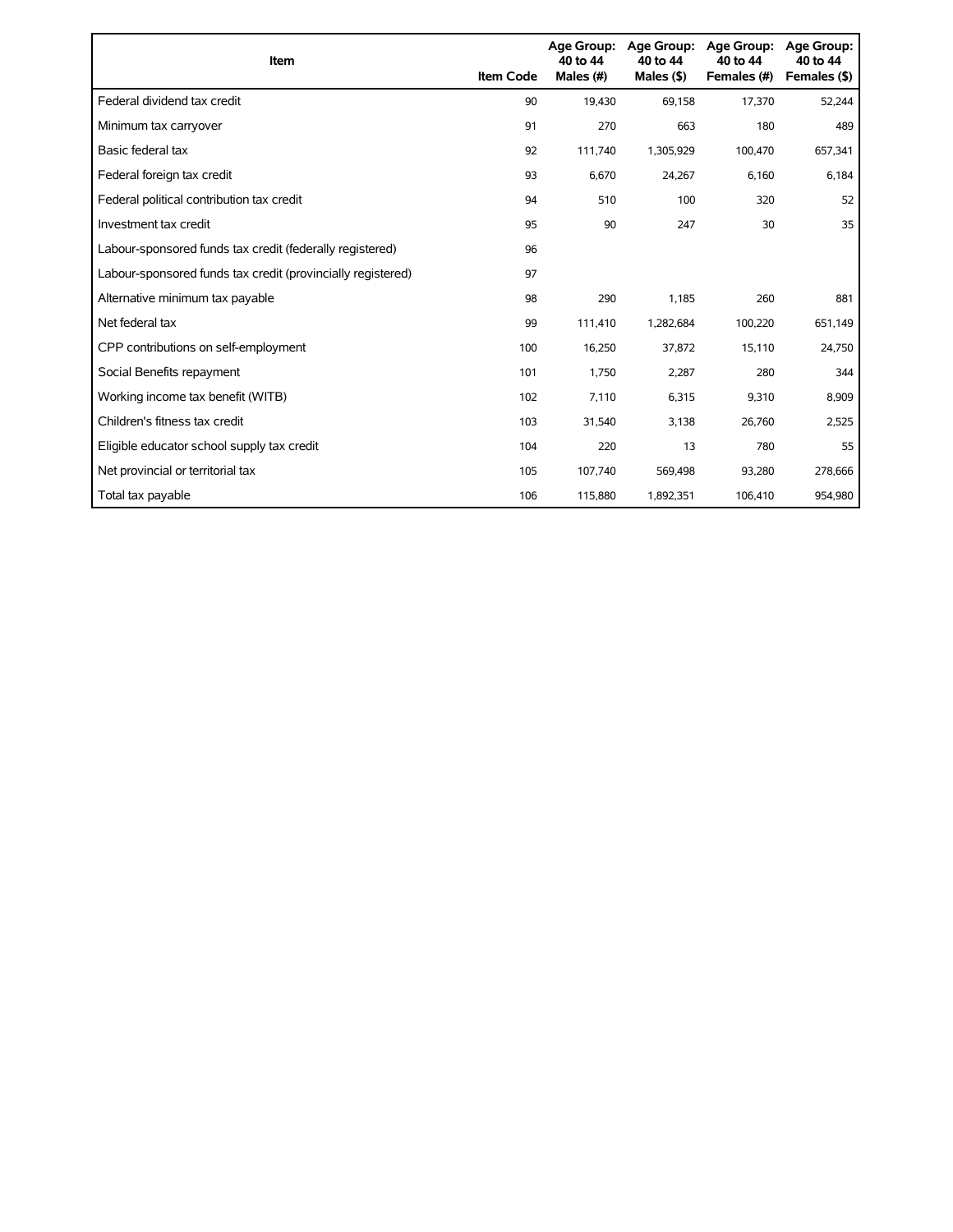| Item                                                                                          | Item<br>Code | Age<br>Group:<br>45 to 49<br>Males (#) | Age<br>Group:<br>45 to 49<br>Males (\$) | Age<br>Group:<br>45 to 49<br>Females (#) | Age<br>Group:<br>45 to 49<br>Females (\$) |
|-----------------------------------------------------------------------------------------------|--------------|----------------------------------------|-----------------------------------------|------------------------------------------|-------------------------------------------|
| Number of taxable returns                                                                     | $\mathbf{1}$ | 124,700                                |                                         | 119,310                                  |                                           |
| Number of non-taxable returns                                                                 | 2            | 22,340                                 |                                         | 39,950                                   |                                           |
| Total number of returns                                                                       | 3            | 147,040                                |                                         | 159,260                                  |                                           |
| Employment income                                                                             | 4            | 111,950                                | 8,362,461                               | 117,020                                  | 5,571,296                                 |
| Commissions (from employment)                                                                 | 5            | 4,780                                  | 310,752                                 | 3,180                                    | 103,330                                   |
| Other employment income                                                                       | 6            | 14,890                                 | 197,052                                 | 10,400                                   | 98,058                                    |
| Old age security (OAS) pension                                                                | 7            |                                        |                                         |                                          |                                           |
| CPP or OPP benefits                                                                           | 8            | 2,800                                  | 24,266                                  | 5,300                                    | 42,300                                    |
| Other pensions and superannuation                                                             | 9            | 900                                    | 21,742                                  | 700                                      | 10,254                                    |
| Elected split-pension amount                                                                  | 10           | 230                                    | 1,435                                   | 1,630                                    | 18,531                                    |
| Universal child care benefit (UCCB)                                                           | 11           | 19,780                                 | 15,722                                  | 59,430                                   | 40,474                                    |
| Employment insurance and other benefits                                                       | 12           | 11,360                                 | 81,319                                  | 12,230                                   | 69,217                                    |
| Taxable amount of dividends from taxable Canadian corporations                                | 13           | 24,310                                 | 703,600                                 | 25,260                                   | 556,443                                   |
| Interest and other investment income                                                          | 14           | 31,750                                 | 97,413                                  | 40,340                                   | 116,172                                   |
| Net partnership income (limited or non-active partners only)                                  | 15           | 480                                    | 1,581                                   | 430                                      | 1,634                                     |
| Net rental income                                                                             | 16           | 16,100                                 | 64,862                                  | 17,900                                   | 85,607                                    |
| Taxable capital gains                                                                         | 17           | 13,510                                 | 264,245                                 | 15,850                                   | 211,213                                   |
| <b>RRSP</b> income                                                                            | 18           | 17,030                                 | 94,866                                  | 16,000                                   | 78,314                                    |
| Other income                                                                                  | 19           | 16,520                                 | 126,769                                 | 17,690                                   | 103,291                                   |
| Net business income                                                                           | 20           | 20,850                                 | 514,525                                 | 18,840                                   | 275,044                                   |
| Net professional income                                                                       | 21           | 2,610                                  | 125,929                                 | 3,300                                    | 90,618                                    |
| Net commission income                                                                         | 22           | 2,280                                  | 83,572                                  | 3,080                                    | 56,295                                    |
| Net farming income                                                                            | 23           | 1,320                                  | 637                                     | 1,010                                    | $-847$                                    |
| Net fishing income                                                                            | 24           | 310                                    | 7,484                                   | 110                                      | 1,783                                     |
| Workers' compensation benefits                                                                | 25           | 5,600                                  | 53,935                                  | 3,310                                    | 24,522                                    |
| Social assistance payments                                                                    | 26           | 7,270                                  | 65,880                                  | 6,990                                    | 69,740                                    |
| Net federal supplements                                                                       | 27           |                                        |                                         |                                          |                                           |
| Total income assessed                                                                         | 28           | 144,180                                | 11,220,477                              | 154,980                                  | 7,653,329                                 |
| Registered pension plan (RPP) deduction                                                       | 29           | 33,320                                 | 188,042                                 | 43,350                                   | 204,520                                   |
| RRSP/PRPP deduction                                                                           | 30           | 51,760                                 | 442,214                                 | 47,520                                   | 284,522                                   |
| Deduction for elected split-pension amount                                                    | 31           | 440                                    | 4,563                                   | 110                                      | 516                                       |
| Annual union, professional, or like dues                                                      | 32           | 36,340                                 | 41,357                                  | 45,900                                   | 41,628                                    |
| Child care expenses                                                                           | 33           | 6,110                                  | 28,041                                  | 10,230                                   | 37,182                                    |
| Business investment loss                                                                      | 34           | 90                                     | 2,480                                   | 50                                       | 1,170                                     |
| Moving expenses                                                                               | 35           | 900                                    | 10,095                                  | 710                                      | 6,217                                     |
| Support payments made                                                                         | 36           | 1,260                                  | 20,585                                  | 60                                       | 620                                       |
| Carrying charges and interest expenses                                                        | 37           | 16,800                                 | 50,747                                  | 14,550                                   | 40,862                                    |
| Deduction for CPP/QPP contributions on self-employment and other earnings                     | 38           | 17,840                                 | 20,831                                  | 16,670                                   | 13,636                                    |
| Deduction for provincial parental insurance plan (PPIP) premiums on self-employment<br>income | 39           |                                        |                                         |                                          |                                           |
| Exploration and development expenses                                                          | 40           | 250                                    | 7,435                                   | 100                                      | 1,395                                     |
| Other employment expenses                                                                     | 41           | 9,940                                  | 59,295                                  | 5,340                                    | 21,988                                    |
| Clergy residence deduction                                                                    | 42           | 410                                    | 7,125                                   | 100                                      | 1,216                                     |
| Other deductions                                                                              | 43           | 4,060                                  | 10,252                                  | 5,210                                    | 5,014                                     |
| Total deductions before adjustments                                                           | 44           | 101,180                                | 893,109                                 | 101,380                                  | 660,803                                   |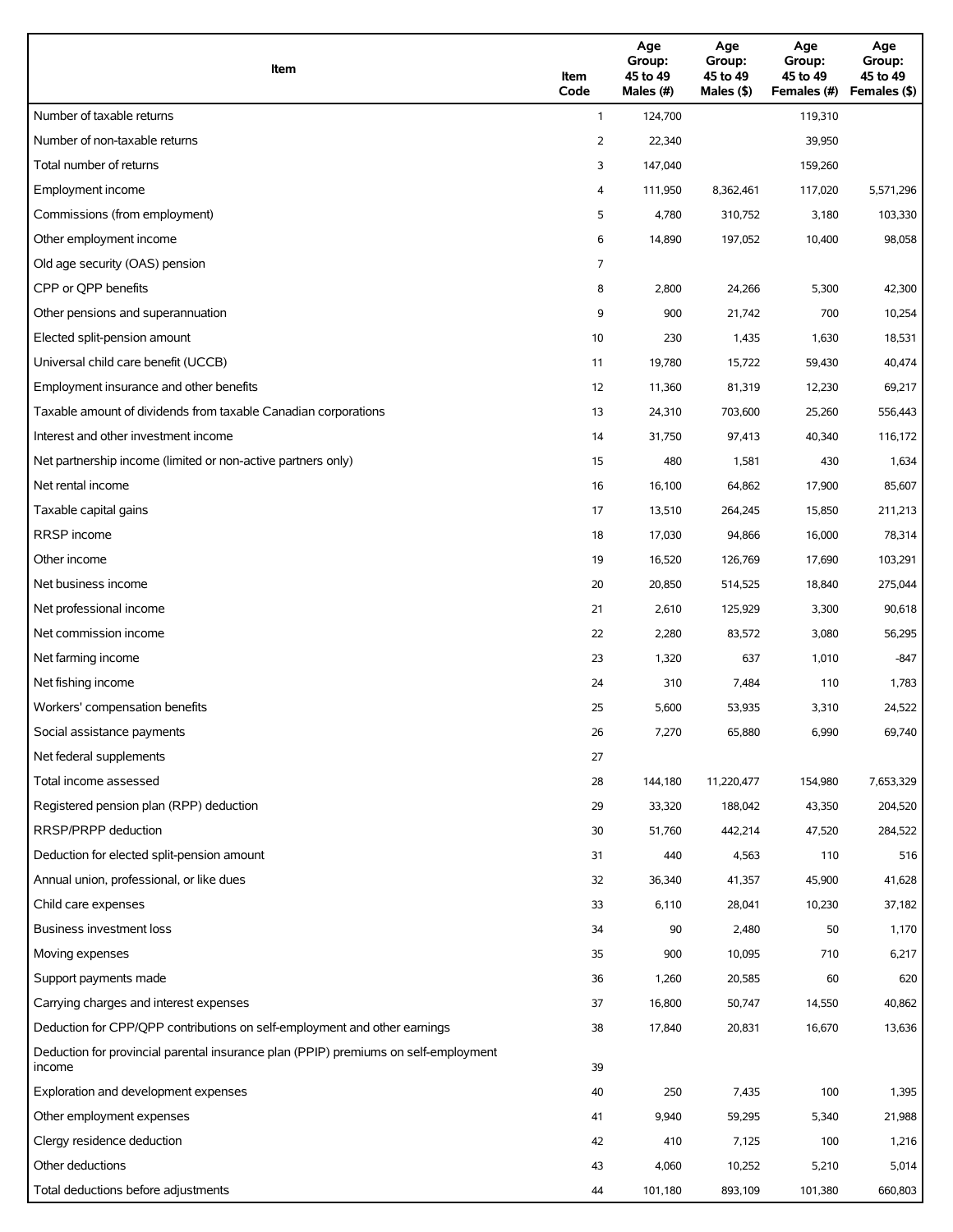| Item                                                                | <b>Item Code</b> | 45 to 49<br>Males (#) | 45 to 49<br>Males (\$) | Age Group: Age Group: Age Group:<br>45 to 49<br>Females (#) | Age Group:<br>45 to 49<br>Females (\$) |
|---------------------------------------------------------------------|------------------|-----------------------|------------------------|-------------------------------------------------------------|----------------------------------------|
| Social benefits repayment                                           | 45               | 1,780                 | 2,490                  | 320                                                         | 407                                    |
| Net income                                                          | 46               | 143,570               | 10,339,508             | 154,100                                                     | 7,000,551                              |
| Canadian Forces personnel and police deduction                      | 47               | 30                    | 634                    |                                                             |                                        |
| Security options deductions                                         | 48               | 590                   | 39,309                 | 200                                                         | 6,046                                  |
| Other payments deduction                                            | 49               | 12,670                | 119,815                | 10,210                                                      | 94,261                                 |
| Non-capital losses of other years                                   | 50               | 430                   | 5,769                  | 620                                                         | 4,639                                  |
| Net capital losses of other years                                   | 51               | 3,200                 | 19,394                 | 2,680                                                       | 12,808                                 |
| Capital gains deduction                                             | 52               | 290                   | 30,044                 | 220                                                         | 21,397                                 |
| Northern residents deductions                                       | 53               | 1,950                 | 8,313                  | 1,200                                                       | 3,922                                  |
| <b>Additional deductions</b>                                        | 54               | 160                   | 3,105                  | 170                                                         | 2,761                                  |
| Farming/fishing losses of prior years                               | 55               | 70                    | 817                    | 50                                                          | 603                                    |
| Total deductions from net income                                    | 56               | 18,990                | 227,228                | 15,120                                                      | 146,495                                |
| Taxable income assessed                                             | 57               | 139,360               | 10,113,031             | 150,950                                                     | 6,854,262                              |
| Basic personal amount                                               | 58               | 147,030               | 1,679,682              | 159,250                                                     | 1,821,369                              |
| Age amount                                                          | 59               |                       |                        |                                                             |                                        |
| Spouse or common-law partner amount                                 | 60               | 22,760                | 187,556                | 8,550                                                       | 69.063                                 |
| Amount for an eligible dependant                                    | 61               | 3,570                 | 37,735                 | 15,920                                                      | 167,321                                |
| Family caregiver amount for children under 18 years of age          | 62               | 2,130                 | 5,304                  | 1,630                                                       | 4,099                                  |
| Amount for infirm dependants age 18 or older                        | 63               | 130                   | 652                    | 140                                                         | 704                                    |
| CPP or QPP contributions through employment                         | 64               | 110,700               | 236,792                | 115,190                                                     | 199,444                                |
| CPP or QPP contributions on self-employment and other earnings      | 65               | 17,840                | 20,831                 | 16,670                                                      | 13,636                                 |
| Employment insurance premiums                                       | 66               | 97,850                | 79,255                 | 105,530                                                     | 72,412                                 |
| PPIP premiums paid                                                  | 67               |                       |                        |                                                             |                                        |
| PPIP premiums payable on employment income                          | 68               |                       |                        |                                                             |                                        |
| PPIP premiums payable on self-employment income                     | 69               |                       |                        |                                                             |                                        |
| Volunteer firefighters' amount/search and rescue volunteers' amount | 70               | 580                   | 1,734                  | 90                                                          | 264                                    |
| Canada employment amount                                            | 71               | 115,300               | 132,791                | 119,260                                                     | 136,777                                |
| Public transit amount                                               | 72               | 9,300                 | 8,888                  | 10,550                                                      | 9,866                                  |
| Children's arts amount                                              | 73               | 14,680                | 5,116                  | 10,810                                                      | 3,485                                  |
| Home accessibility expenses                                         | 74               | 70                    | 280                    | 50                                                          | 296                                    |
| Home buyers' amount                                                 | 75               | 860                   | 3,884                  | 660                                                         | 2,925                                  |
| Pension income amount                                               | 76               | 1,070                 | 2,030                  | 2,200                                                       | 4,204                                  |
| Caregiver amount                                                    | 77               | 4,690                 | 29,906                 | 3,560                                                       | 21,182                                 |
| Disability amount                                                   | 78               | 2,340                 | 18,696                 | 2,750                                                       | 21,923                                 |
| Disability amount transferred from a dependant                      | 79               | 3,230                 | 38,339                 | 2,710                                                       | 30,703                                 |
| Interest paid on student loans                                      | 80               | 1,090                 | 650                    | 2,180                                                       | 1,456                                  |
| Tuition, education, and textbook amounts                            | 81               | 3,750                 | 15,809                 | 7,260                                                       | 30,793                                 |
| Tuition, education, and textbook amounts transferred from a child   | 82               | 7,870                 | 37,274                 | 8,190                                                       | 38,702                                 |
| Amounts transferred from spouse or common-law partner               | 83               | 1,890                 | 8,780                  | 1,210                                                       | 6,952                                  |
| Medical expenses                                                    | 84               | 12,610                | 32,088                 | 20,430                                                      | 43,874                                 |
| Total tax credits on personal amounts                               | 85               | 147,030               | 387,660                | 159,250                                                     | 405,261                                |
| Allowable charitable donations and government gifts                 | 86               | 35,870                | 87,359                 | 31,440                                                      | 52,132                                 |
| Eligible cultural and ecological gifts                              | 87               |                       |                        | 30                                                          | 36                                     |
| Total tax credit on donations and gifts                             | 88               | 35,780                | 25,462                 | 31,340                                                      | 14,710                                 |
| Total federal non-refundable tax credits                            | 89               | 147,030               | 413,122                | 159,250                                                     | 419,970                                |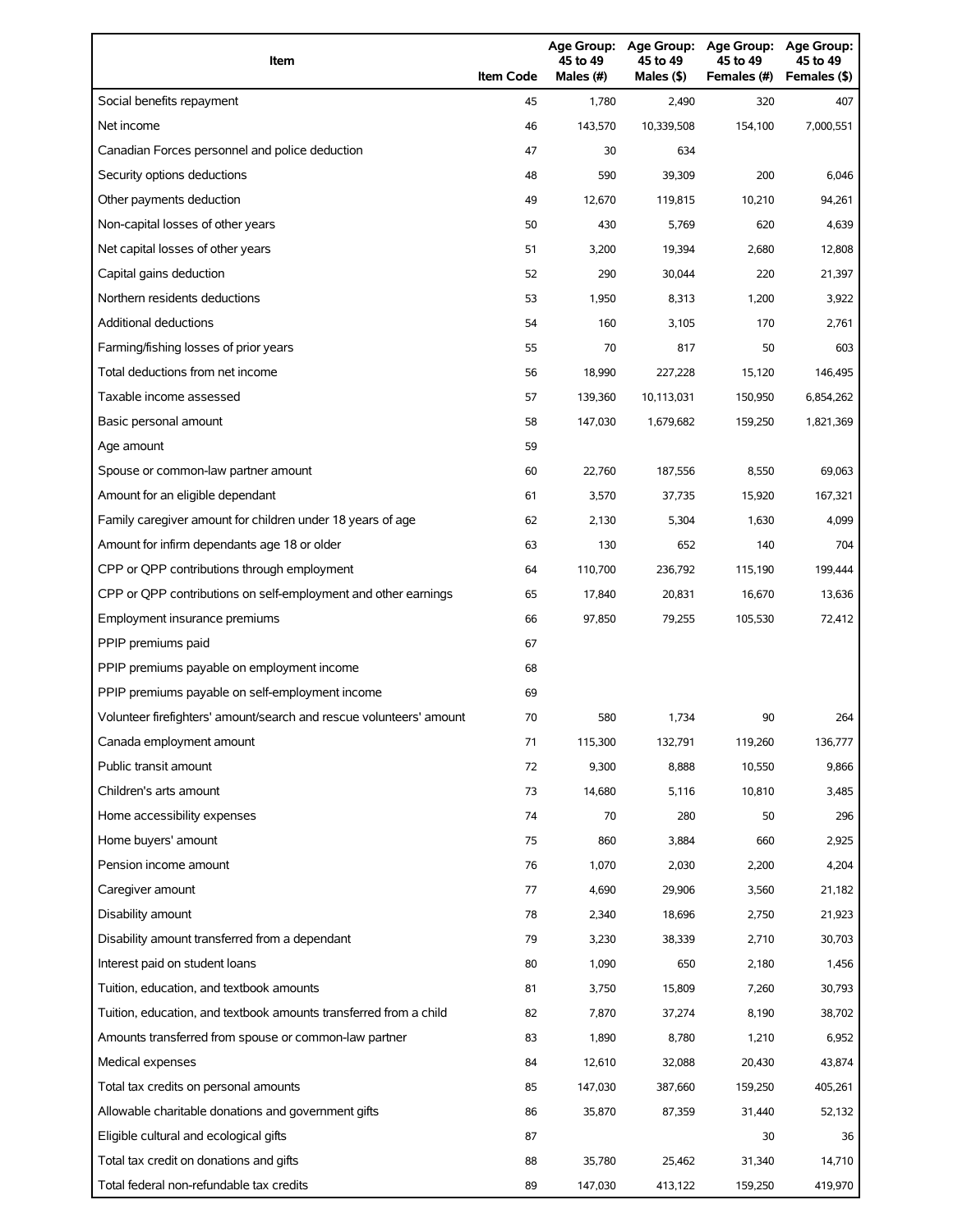| Item                                                        | <b>Item Code</b> | <b>Age Group:</b><br>45 to 49<br>Males (#) | Age Group:<br>45 to 49<br>Males $($ \$) | <b>Age Group:</b><br>45 to 49<br>Females (#) | <b>Age Group:</b><br>45 to 49<br>Females (\$) |
|-------------------------------------------------------------|------------------|--------------------------------------------|-----------------------------------------|----------------------------------------------|-----------------------------------------------|
| Federal dividend tax credit                                 | 90               | 23.460                                     | 81,439                                  | 22,750                                       | 65,003                                        |
| Minimum tax carryover                                       | 91               | 390                                        | 1,254                                   | 280                                          | 627                                           |
| Basic federal tax                                           | 92               | 120,000                                    | 1,543,929                               | 113,310                                      | 794,273                                       |
| Federal foreign tax credit                                  | 93               | 9,080                                      | 38,985                                  | 9,340                                        | 10,283                                        |
| Federal political contribution tax credit                   | 94               | 690                                        | 145                                     | 420                                          | 78                                            |
| Investment tax credit                                       | 95               | 140                                        | 912                                     | 50                                           | 170                                           |
| Labour-sponsored funds tax credit (federally registered)    | 96               |                                            |                                         |                                              |                                               |
| Labour-sponsored funds tax credit (provincially registered) | 97               |                                            |                                         |                                              |                                               |
| Alternative minimum tax payable                             | 98               | 360                                        | 1,708                                   | 350                                          | 1,324                                         |
| Net federal tax                                             | 99               | 119,500                                    | 1,506,626                               | 113,010                                      | 783,887                                       |
| CPP contributions on self-employment                        | 100              | 17.840                                     | 41,662                                  | 16,670                                       | 27,271                                        |
| Social Benefits repayment                                   | 101              | 1,780                                      | 2,490                                   | 320                                          | 407                                           |
| Working income tax benefit (WITB)                           | 102              | 7,500                                      | 6,678                                   | 9,030                                        | 8,176                                         |
| Children's fitness tax credit                               | 103              | 27,890                                     | 2,759                                   | 20,460                                       | 1,855                                         |
| Eligible educator school supply tax credit                  | 104              | 280                                        | 21                                      | 730                                          | 54                                            |
| Net provincial or territorial tax                           | 105              | 115,140                                    | 673,782                                 | 105,270                                      | 336,355                                       |
| Total tax payable                                           | 106              | 124,700                                    | 2,224,568                               | 119,310                                      | 1,147,948                                     |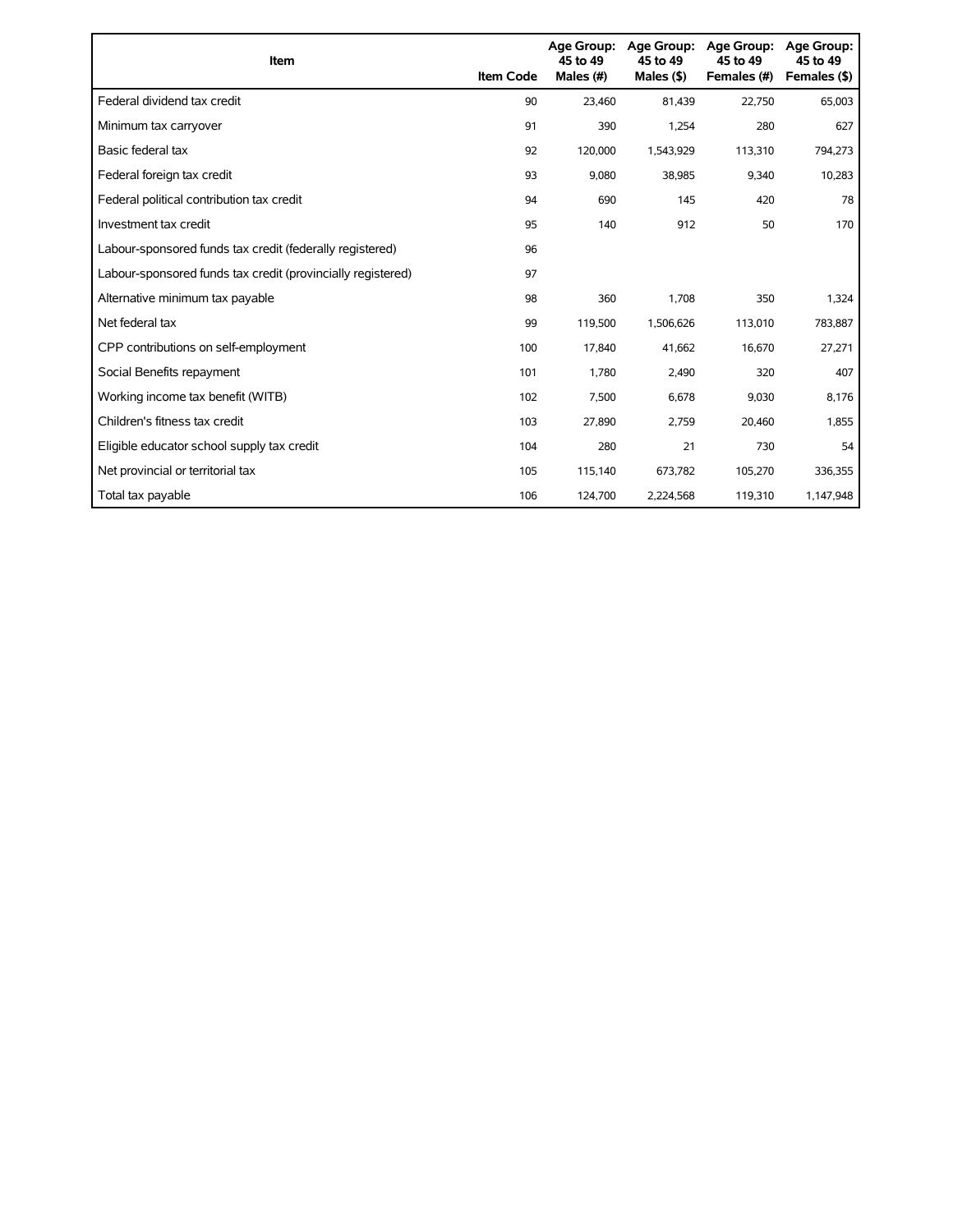| Item                                                                                          | Item<br>Code   | Age<br>Group:<br>50 to 54<br>Males (#) | Age<br>Group:<br>50 to 54<br>Males $(\$)$ | Age<br>Group:<br>50 to 54<br>Females (#) | Age<br>Group:<br>50 to 54<br>Females (\$) |
|-----------------------------------------------------------------------------------------------|----------------|----------------------------------------|-------------------------------------------|------------------------------------------|-------------------------------------------|
| Number of taxable returns                                                                     | $\mathbf{1}$   | 133,260                                |                                           | 127,770                                  |                                           |
| Number of non-taxable returns                                                                 | 2              | 27,480                                 |                                           | 43,100                                   |                                           |
| Total number of returns                                                                       | 3              | 160,740                                |                                           | 170,870                                  |                                           |
| Employment income                                                                             | 4              | 117,040                                | 8,564,070                                 | 122,140                                  | 5,711,410                                 |
| Commissions (from employment)                                                                 | 5              | 4,260                                  | 255,685                                   | 2,990                                    | 96,998                                    |
| Other employment income                                                                       | 6              | 17,290                                 | 227,359                                   | 11,710                                   | 115,138                                   |
| Old age security (OAS) pension                                                                | $\overline{7}$ |                                        |                                           |                                          |                                           |
| CPP or OPP benefits                                                                           | 8              | 5,410                                  | 49,549                                    | 9,680                                    | 78,720                                    |
| Other pensions and superannuation                                                             | 9              | 2,200                                  | 64,728                                    | 2,310                                    | 32,218                                    |
| Elected split-pension amount                                                                  | 10             | 760                                    | 4,412                                     | 5,210                                    | 60,106                                    |
| Universal child care benefit (UCCB)                                                           | 11             | 14,570                                 | 9,264                                     | 29,890                                   | 15,546                                    |
| Employment insurance and other benefits                                                       | 12             | 12,440                                 | 88,791                                    | 13,390                                   | 73,573                                    |
| Taxable amount of dividends from taxable Canadian corporations                                | 13             | 29,190                                 | 804,287                                   | 31,580                                   | 597,048                                   |
| Interest and other investment income                                                          | 14             | 39,790                                 | 132,441                                   | 49,310                                   | 140,503                                   |
| Net partnership income (limited or non-active partners only)                                  | 15             | 590                                    | $-2,273$                                  | 500                                      | 1,770                                     |
| Net rental income                                                                             | 16             | 18,300                                 | 86,349                                    | 19,540                                   | 95,037                                    |
| Taxable capital gains                                                                         | 17             | 16,790                                 | 335,465                                   | 20,380                                   | 233,282                                   |
| <b>RRSP</b> income                                                                            | 18             | 15,240                                 | 119,969                                   | 15,460                                   | 110,610                                   |
| Other income                                                                                  | 19             | 20,290                                 | 172,545                                   | 22,410                                   | 123,419                                   |
| Net business income                                                                           | 20             | 22,690                                 | 512,622                                   | 19,570                                   | 275,253                                   |
| Net professional income                                                                       | 21             | 2,580                                  | 122,473                                   | 3,170                                    | 88,702                                    |
| Net commission income                                                                         | 22             | 2,420                                  | 88,563                                    | 2,990                                    | 62,699                                    |
| Net farming income                                                                            | 23             | 1,810                                  | $-2,886$                                  | 1,400                                    | 1,108                                     |
| Net fishing income                                                                            | 24             | 410                                    | 9,493                                     | 140                                      | 2,161                                     |
| Workers' compensation benefits                                                                | 25             | 7,370                                  | 74,965                                    | 4,410                                    | 34,548                                    |
| Social assistance payments                                                                    | 26             | 8,910                                  | 80,434                                    | 8,210                                    | 78,349                                    |
| Net federal supplements                                                                       | 27             |                                        |                                           |                                          |                                           |
| Total income assessed                                                                         | 28             | 156,990                                | 11,799,105                                | 164,180                                  | 8,064,842                                 |
| Registered pension plan (RPP) deduction                                                       | 29             | 35,970                                 | 202,579                                   | 46,560                                   | 216,625                                   |
| RRSP/PRPP deduction                                                                           | 30             | 56,390                                 | 517,890                                   | 51,980                                   | 340,593                                   |
| Deduction for elected split-pension amount                                                    | 31             | 1,140                                  | 14,002                                    | 310                                      | 1,482                                     |
| Annual union, professional, or like dues                                                      | 32             | 40,170                                 | 45,396                                    | 48,150                                   | 43,750                                    |
| Child care expenses                                                                           | 33             | 2,740                                  | 10,742                                    | 2,990                                    | 8,550                                     |
| <b>Business investment loss</b>                                                               | 34             | 100                                    | 4,504                                     | 70                                       | 1,396                                     |
| Moving expenses                                                                               | 35             | 760                                    | 8,295                                     | 700                                      | 6,290                                     |
| Support payments made                                                                         | 36             | 1,450                                  | 29,701                                    | 70                                       | 912                                       |
| Carrying charges and interest expenses                                                        | 37             | 20,130                                 | 56,114                                    | 18,190                                   | 51,710                                    |
| Deduction for CPP/QPP contributions on self-employment and other earnings                     | 38             | 19,750                                 | 22,268                                    | 17,190                                   | 13,928                                    |
| Deduction for provincial parental insurance plan (PPIP) premiums on self-employment<br>income | 39             |                                        |                                           |                                          |                                           |
| Exploration and development expenses                                                          | 40             | 380                                    | 6,417                                     | 140                                      | 902                                       |
| Other employment expenses                                                                     | 41             | 10,110                                 | 58,686                                    | 5,570                                    | 22,618                                    |
| Clergy residence deduction                                                                    | 42             | 460                                    | 7,860                                     | 110                                      | 1,371                                     |
| Other deductions                                                                              | 43             | 4,850                                  | 7,580                                     | 6,100                                    | 6,764                                     |
| Total deductions before adjustments                                                           | 44             | 108,770                                | 992,302                                   | 106,950                                  | 717,006                                   |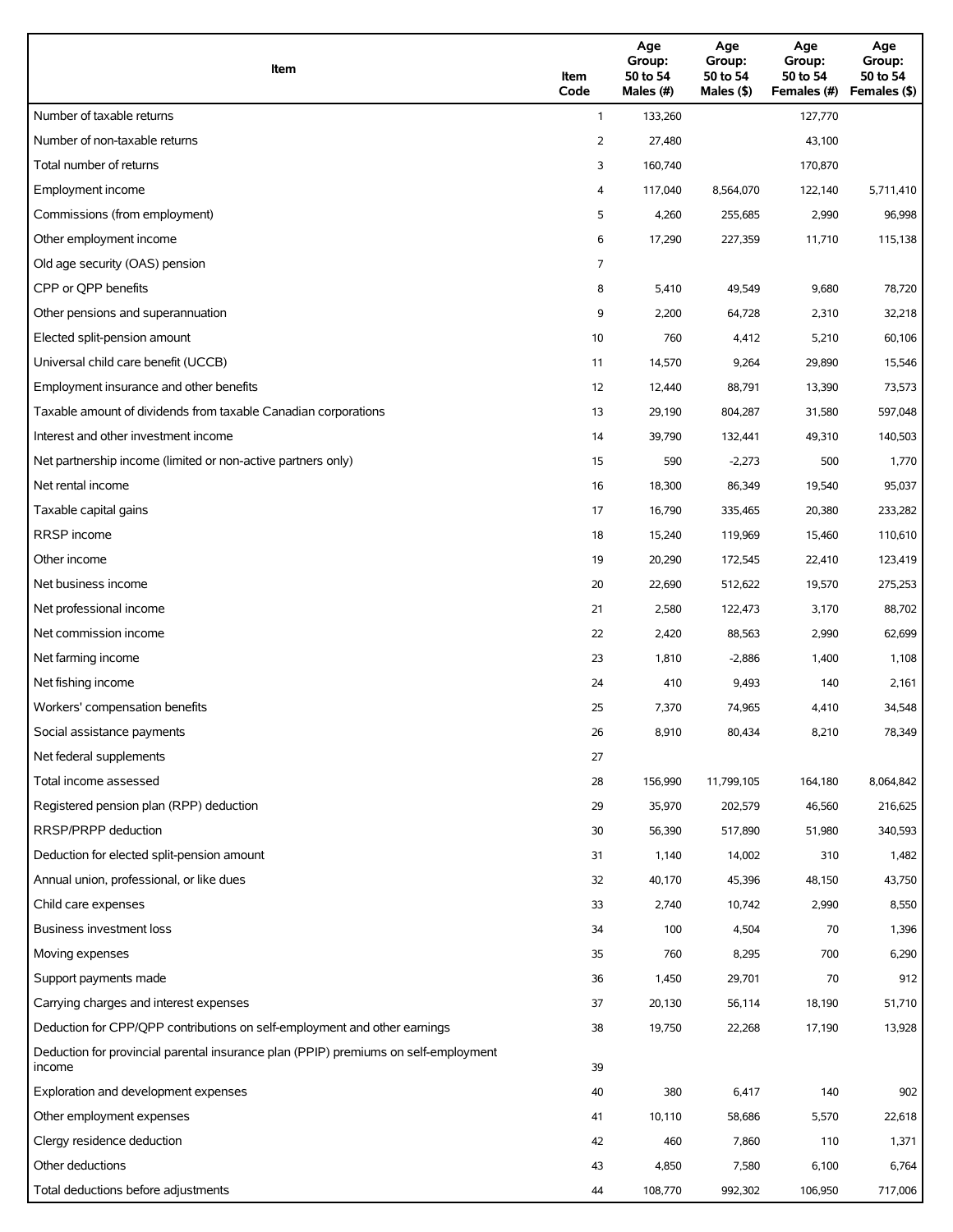| Item                                                                | <b>Item Code</b> | 50 to 54<br>Males (#) | 50 to 54<br>Males (\$) | Age Group: Age Group: Age Group:<br>50 to 54<br>Females (#) | Age Group:<br>50 to 54<br>Females (\$) |
|---------------------------------------------------------------------|------------------|-----------------------|------------------------|-------------------------------------------------------------|----------------------------------------|
| Social benefits repayment                                           | 45               | 1,980                 | 2,770                  | 350                                                         | 449                                    |
| Net income                                                          | 46               | 156,260               | 10,822,623             | 163,140                                                     | 7,356,220                              |
| Canadian Forces personnel and police deduction                      | 47               | 20                    | 486                    |                                                             |                                        |
| Security options deductions                                         | 48               | 460                   | 34,996                 | 150                                                         | 5,552                                  |
| Other payments deduction                                            | 49               | 16,030                | 155,405                | 12,510                                                      | 112,905                                |
| Non-capital losses of other years                                   | 50               | 550                   | 12,237                 | 670                                                         | 4,947                                  |
| Net capital losses of other years                                   | 51               | 3,970                 | 23,700                 | 3,600                                                       | 14,054                                 |
| Capital gains deduction                                             | 52               | 350                   | 40,665                 | 300                                                         | 27,523                                 |
| Northern residents deductions                                       | 53               | 2,120                 | 8,750                  | 1,260                                                       | 4,141                                  |
| <b>Additional deductions</b>                                        | 54               | 160                   | 7,850                  | 190                                                         | 2,308                                  |
| Farming/fishing losses of prior years                               | 55               | 100                   | 1,181                  | 80                                                          | 517                                    |
| Total deductions from net income                                    | 56               | 23,270                | 285,341                | 18,450                                                      | 172,042                                |
| Taxable income assessed                                             | 57               | 150,780               | 10,538,131             | 158,810                                                     | 7,184,572                              |
| Basic personal amount                                               | 58               | 160,730               | 1,838,033              | 170,870                                                     | 1,956,320                              |
| Age amount                                                          | 59               |                       |                        |                                                             |                                        |
| Spouse or common-law partner amount                                 | 60               | 23.190                | 192,111                | 9,740                                                       | 77,857                                 |
| Amount for an eligible dependant                                    | 61               | 2,470                 | 25,268                 | 8,870                                                       | 89,032                                 |
| Family caregiver amount for children under 18 years of age          | 62               | 1,430                 | 3,621                  | 960                                                         | 2,330                                  |
| Amount for infirm dependants age 18 or older                        | 63               | 230                   | 1,139                  | 210                                                         | 957                                    |
| CPP or QPP contributions through employment                         | 64               | 115,370               | 243,001                | 119,740                                                     | 206,041                                |
| CPP or QPP contributions on self-employment and other earnings      | 65               | 19,750                | 22,268                 | 17,190                                                      | 13,928                                 |
| Employment insurance premiums                                       | 66               | 100,880               | 80,955                 | 108,900                                                     | 74,438                                 |
| PPIP premiums paid                                                  | 67               |                       |                        |                                                             |                                        |
| PPIP premiums payable on employment income                          | 68               |                       |                        |                                                             |                                        |
| PPIP premiums payable on self-employment income                     | 69               |                       |                        |                                                             |                                        |
| Volunteer firefighters' amount/search and rescue volunteers' amount | 70               | 540                   | 1,611                  | 120                                                         | 348                                    |
| Canada employment amount                                            | 71               | 121,310               | 139,500                | 124,690                                                     | 143,016                                |
| Public transit amount                                               | 72               | 8,650                 | 8,493                  | 10,370                                                      | 9,799                                  |
| Children's arts amount                                              | 73               | 7,900                 | 2,605                  | 4,250                                                       | 1,265                                  |
| Home accessibility expenses                                         | 74               | 50                    | 281                    | 70                                                          | 320                                    |
| Home buyers' amount                                                 | 75               | 580                   | 2,585                  | 520                                                         | 2,248                                  |
| Pension income amount                                               | 76               | 2,870                 | 5,494                  | 7,110                                                       | 13,719                                 |
| Caregiver amount                                                    | 77               | 4,560                 | 26,977                 | 3,500                                                       | 19,643                                 |
| Disability amount                                                   | 78               | 3,410                 | 27,241                 | 4,050                                                       | 32,319                                 |
| Disability amount transferred from a dependant                      | 79               | 2,900                 | 31,060                 | 2,370                                                       | 23,441                                 |
| Interest paid on student loans                                      | 80               | 570                   | 337                    | 1,330                                                       | 829                                    |
| Tuition, education, and textbook amounts                            | 81               | 2,680                 | 9,573                  | 5,150                                                       | 19,411                                 |
| Tuition, education, and textbook amounts transferred from a child   | 82               | 14,050                | 73,174                 | 10,070                                                      | 50,117                                 |
| Amounts transferred from spouse or common-law partner               | 83               | 2,110                 | 10,840                 | 2,320                                                       | 13,183                                 |
| Medical expenses                                                    | 84               | 14,430                | 36,734                 | 22,300                                                      | 47,669                                 |
| Total tax credits on personal amounts                               | 85               | 160,730               | 417,446                | 170,870                                                     | 419,740                                |
| Allowable charitable donations and government gifts                 | 86               | 38,570                | 109,564                | 34,640                                                      | 58,796                                 |
| Eligible cultural and ecological gifts                              | 87               | 50                    | 33                     | 20                                                          | 35                                     |
| Total tax credit on donations and gifts                             | 88               | 38,480                | 32,341                 | 34,560                                                      | 16,670                                 |
| Total federal non-refundable tax credits                            | 89               | 160,730               | 449,787                | 170,870                                                     | 436,410                                |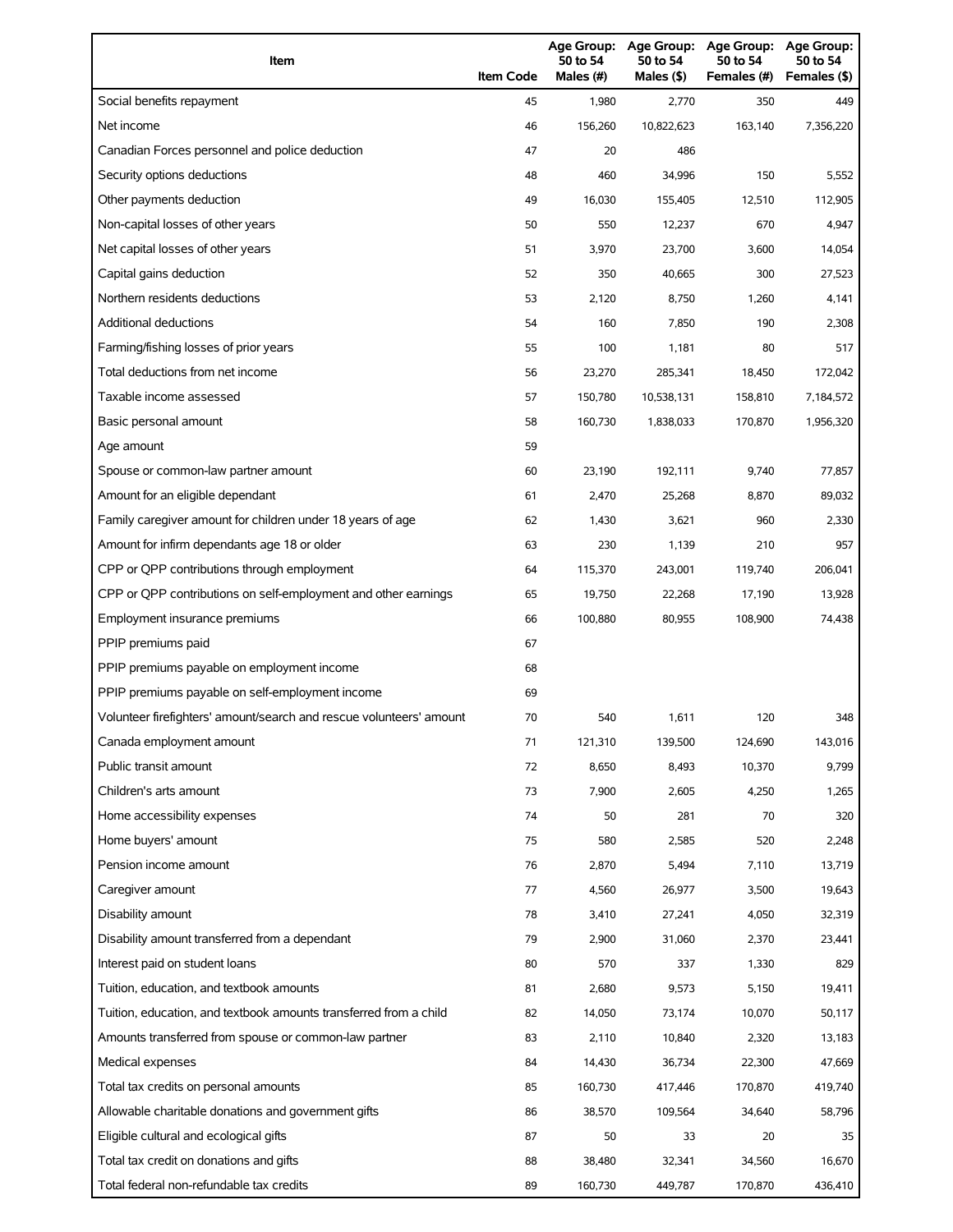| Item                                                        | <b>Item Code</b> | 50 to 54<br>Males (#) | Age Group: Age Group:<br>50 to 54<br>Males $($ \$) | <b>Age Group:</b><br>50 to 54<br>Females (#) | <b>Age Group:</b><br>50 to 54<br>Females (\$) |
|-------------------------------------------------------------|------------------|-----------------------|----------------------------------------------------|----------------------------------------------|-----------------------------------------------|
| Federal dividend tax credit                                 | 90               | 27,620                | 94,913                                             | 28,170                                       | 70,908                                        |
| Minimum tax carryover                                       | 91               | 450                   | 1,366                                              | 330                                          | 902                                           |
| Basic federal tax                                           | 92               | 127,910               | 1,586,889                                          | 121,960                                      | 829,989                                       |
| Federal foreign tax credit                                  | 93               | 11,280                | 34,544                                             | 11,840                                       | 10,438                                        |
| Federal political contribution tax credit                   | 94               | 930                   | 194                                                | 580                                          | 98                                            |
| Investment tax credit                                       | 95               | 170                   | 823                                                | 50                                           | 71                                            |
| Labour-sponsored funds tax credit (federally registered)    | 96               |                       |                                                    |                                              |                                               |
| Labour-sponsored funds tax credit (provincially registered) | 97               |                       |                                                    |                                              |                                               |
| Alternative minimum tax payable                             | 98               | 480                   | 2,438                                              | 420                                          | 1,490                                         |
| Net federal tax                                             | 99               | 127,270               | 1,552,558                                          | 121,610                                      | 819,673                                       |
| CPP contributions on self-employment                        | 100              | 19,750                | 44,537                                             | 17,190                                       | 27,855                                        |
| Social Benefits repayment                                   | 101              | 1,980                 | 2,770                                              | 350                                          | 449                                           |
| Working income tax benefit (WITB)                           | 102              | 8,310                 | 7,255                                              | 8,640                                        | 7,292                                         |
| Children's fitness tax credit                               | 103              | 14,750                | 1,318                                              | 8,100                                        | 657                                           |
| Eligible educator school supply tax credit                  | 104              | 170                   | 13                                                 | 530                                          | 40                                            |
| Net provincial or territorial tax                           | 105              | 121,470               | 692,214                                            | 112,160                                      | 349,701                                       |
| Total tax payable                                           | 106              | 133,260               | 2,292,092                                          | 127,770                                      | 1,197,691                                     |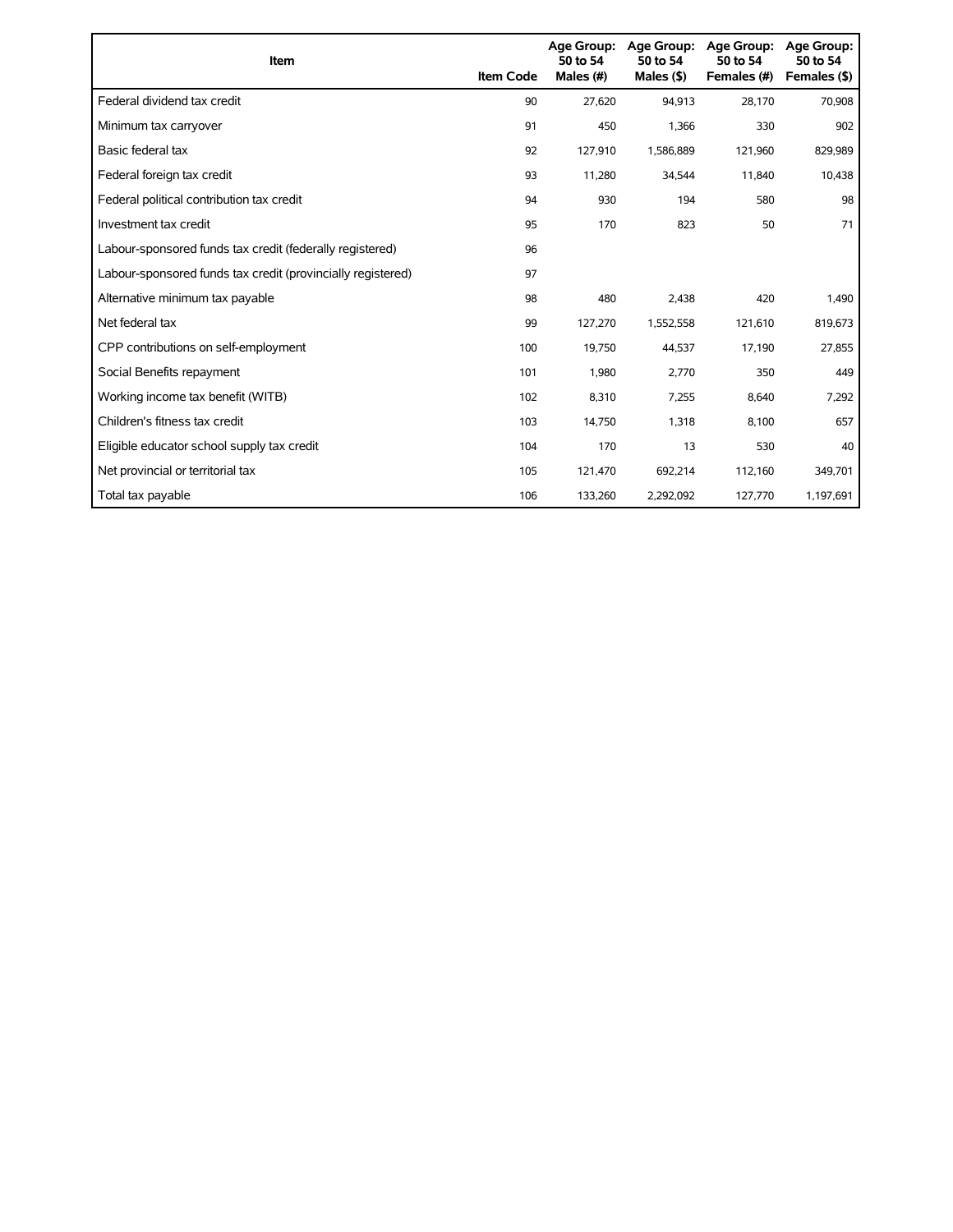| Item                                                                                          | Item<br>Code   | Age<br>Group:<br>55 to 59<br>Males (#) | Age<br>Group:<br>55 to 59<br>Males $(\$)$ | Age<br>Group:<br>55 to 59<br>Females (#) | Age<br>Group:<br>55 to 59<br>Females (\$) |
|-----------------------------------------------------------------------------------------------|----------------|----------------------------------------|-------------------------------------------|------------------------------------------|-------------------------------------------|
| Number of taxable returns                                                                     | $\mathbf{1}$   | 132,920                                |                                           | 128,990                                  |                                           |
| Number of non-taxable returns                                                                 | 2              | 30,620                                 |                                           | 45,990                                   |                                           |
| Total number of returns                                                                       | 3              | 163,540                                |                                           | 174,980                                  |                                           |
| Employment income                                                                             | 4              | 112,470                                | 7,909,543                                 | 114,570                                  | 5,032,988                                 |
| Commissions (from employment)                                                                 | 5              | 3,770                                  | 229,840                                   | 2,530                                    | 69,636                                    |
| Other employment income                                                                       | 6              | 21,310                                 | 190,405                                   | 16,430                                   | 118,727                                   |
| Old age security (OAS) pension                                                                | $\overline{7}$ |                                        |                                           |                                          |                                           |
| CPP or OPP benefits                                                                           | 8              | 9,280                                  | 90,906                                    | 16,330                                   | 137,052                                   |
| Other pensions and superannuation                                                             | 9              | 12,480                                 | 398,083                                   | 13,780                                   | 287,459                                   |
| Elected split-pension amount                                                                  | 10             | 2,700                                  | 17,550                                    | 14,260                                   | 178,517                                   |
| Universal child care benefit (UCCB)                                                           | 11             | 6,940                                  | 3,938                                     | 8,310                                    | 3,895                                     |
| Employment insurance and other benefits                                                       | 12             | 13,090                                 | 95,098                                    | 13,270                                   | 73,230                                    |
| Taxable amount of dividends from taxable Canadian corporations                                | 13             | 35,470                                 | 888,721                                   | 39,170                                   | 639,169                                   |
| Interest and other investment income                                                          | 14             | 47,010                                 | 154,019                                   | 59,190                                   | 160,813                                   |
| Net partnership income (limited or non-active partners only)                                  | 15             | 740                                    | 923                                       | 550                                      | 1,352                                     |
| Net rental income                                                                             | 16             | 17,980                                 | 93,661                                    | 18,890                                   | 93,158                                    |
| Taxable capital gains                                                                         | 17             | 21,180                                 | 315,330                                   | 26,250                                   | 281,817                                   |
| <b>RRSP</b> income                                                                            | 18             | 15,150                                 | 166,083                                   | 17,200                                   | 174,596                                   |
| Other income                                                                                  | 19             | 27,190                                 | 249,318                                   | 30,600                                   | 207,707                                   |
| Net business income                                                                           | 20             | 21,700                                 | 479,914                                   | 19,010                                   | 252,841                                   |
| Net professional income                                                                       | 21             | 2,720                                  | 128,448                                   | 3,160                                    | 88,595                                    |
| Net commission income                                                                         | 22             | 2,270                                  | 94,541                                    | 2,550                                    | 61,037                                    |
| Net farming income                                                                            | 23             | 2,180                                  | 3,209                                     | 1,720                                    | $-615$                                    |
| Net fishing income                                                                            | 24             | 420                                    | 9,384                                     | 150                                      | 2,892                                     |
| Workers' compensation benefits                                                                | 25             | 8,660                                  | 95,886                                    | 4,570                                    | 38,450                                    |
| Social assistance payments                                                                    | 26             | 9,580                                  | 86,602                                    | 8,500                                    | 77,592                                    |
| Net federal supplements                                                                       | 27             |                                        |                                           |                                          |                                           |
| Total income assessed                                                                         | 28             | 159,290                                | 11,702,442                                | 166,740                                  | 8,023,016                                 |
| Registered pension plan (RPP) deduction                                                       | 29             | 33,920                                 | 178,794                                   | 42,990                                   | 192,168                                   |
| RRSP/PRPP deduction                                                                           | 30             | 56,360                                 | 560,289                                   | 51,520                                   | 384,661                                   |
| Deduction for elected split-pension amount                                                    | 31             | 6,360                                  | 85,359                                    | 3,310                                    | 21,962                                    |
| Annual union, professional, or like dues                                                      | 32             | 40,680                                 | 44,292                                    | 45,290                                   | 39,936                                    |
| Child care expenses                                                                           | 33             | 850                                    | 2,993                                     | 510                                      | 1,453                                     |
| <b>Business investment loss</b>                                                               | 34             | 80                                     | 1,726                                     | 60                                       | 2,689                                     |
| Moving expenses                                                                               | 35             | 690                                    | 7,633                                     | 630                                      | 5,090                                     |
| Support payments made                                                                         | 36             | 1,400                                  | 36,359                                    | 50                                       | 930                                       |
| Carrying charges and interest expenses                                                        | 37             | 24,370                                 | 73,558                                    | 22,810                                   | 60,740                                    |
| Deduction for CPP/QPP contributions on self-employment and other earnings                     | 38             | 19,070                                 | 21,020                                    | 16,350                                   | 12,877                                    |
| Deduction for provincial parental insurance plan (PPIP) premiums on self-employment<br>income | 39             |                                        |                                           |                                          |                                           |
| Exploration and development expenses                                                          | 40             | 550                                    | 10,588                                    | 240                                      | 1,073                                     |
| Other employment expenses                                                                     | 41             | 9,450                                  | 52,877                                    | 5,030                                    | 19,644                                    |
| Clergy residence deduction                                                                    | 42             | 510                                    | 8,424                                     | 120                                      | 1,717                                     |
| Other deductions                                                                              | 43             | 5,400                                  | 9,790                                     | 7,060                                    | 9,108                                     |
| Total deductions before adjustments                                                           | 44             | 109,420                                | 1,093,796                                 | 105,570                                  | 754,135                                   |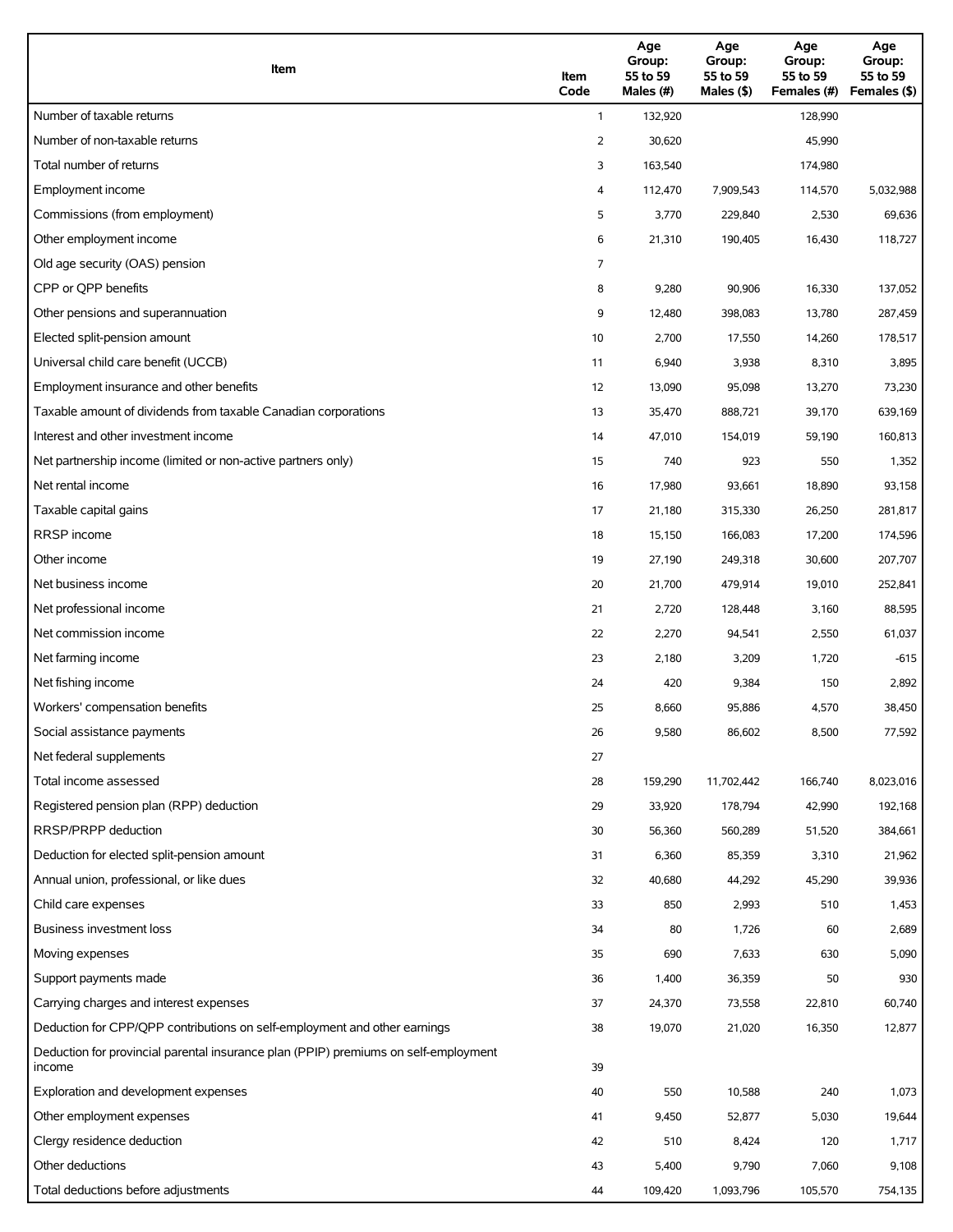| Item                                                                | <b>Item Code</b> | Age Group:<br>55 to 59<br>Males (#) | Age Group:<br>55 to 59<br>Males (\$) | <b>Age Group:</b><br>55 to 59<br>Females (#) | Age Group:<br>55 to 59<br>Females (\$) |
|---------------------------------------------------------------------|------------------|-------------------------------------|--------------------------------------|----------------------------------------------|----------------------------------------|
| Social benefits repayment                                           | 45               | 1,930                               | 2,784                                | 260                                          | 344                                    |
| Net income                                                          | 46               | 158,480                             | 10,618,921                           | 165,790                                      | 7,277,065                              |
| Canadian Forces personnel and police deduction                      | 47               |                                     |                                      |                                              |                                        |
| Security options deductions                                         | 48               | 430                                 | 29,049                               | 150                                          | 3,255                                  |
| Other payments deduction                                            | 49               | 17,960                              | 182,489                              | 12,940                                       | 116,056                                |
| Non-capital losses of other years                                   | 50               | 560                                 | 9,550                                | 590                                          | 5,240                                  |
| Net capital losses of other years                                   | 51               | 5,210                               | 24,995                               | 4,940                                        | 19,225                                 |
| Capital gains deduction                                             | 52               | 430                                 | 46,847                               | 360                                          | 33,676                                 |
| Northern residents deductions                                       | 53               | 2,260                               | 9,339                                | 1,280                                        | 4,276                                  |
| <b>Additional deductions</b>                                        | 54               | 190                                 | 5,058                                | 210                                          | 2,609                                  |
| Farming/fishing losses of prior years                               | 55               | 110                                 | 1,823                                | 90                                           | 703                                    |
| Total deductions from net income                                    | 56               | 26,520                              | 309,424                              | 20,210                                       | 185,047                                |
| Taxable income assessed                                             | 57               | 152,270                             | 10,310,450                           | 160,990                                      | 7,092,492                              |
| Basic personal amount                                               | 58               | 163,530                             | 1,872,026                            | 174,980                                      | 2,004,330                              |
| Age amount                                                          | 59               |                                     |                                      |                                              |                                        |
| Spouse or common-law partner amount                                 | 60               | 23,500                              | 195,474                              | 9,810                                        | 75,163                                 |
| Amount for an eligible dependant                                    | 61               | 1,240                               | 12,494                               | 3,140                                        | 29,230                                 |
| Family caregiver amount for children under 18 years of age          | 62               | 650                                 | 1,607                                | 260                                          | 618                                    |
| Amount for infirm dependants age 18 or older                        | 63               | 290                                 | 1,250                                | 220                                          | 934                                    |
| CPP or QPP contributions through employment                         | 64               | 110,270                             | 225,260                              | 111,150                                      | 183,679                                |
| CPP or QPP contributions on self-employment and other earnings      | 65               | 19,070                              | 21,020                               | 16,350                                       | 12,877                                 |
| Employment insurance premiums                                       | 66               | 95,580                              | 74,810                               | 100,290                                      | 66,337                                 |
| PPIP premiums paid                                                  | 67               |                                     |                                      |                                              |                                        |
| PPIP premiums payable on employment income                          | 68               |                                     |                                      |                                              |                                        |
| PPIP premiums payable on self-employment income                     | 69               |                                     |                                      |                                              |                                        |
| Volunteer firefighters' amount/search and rescue volunteers' amount | 70               | 560                                 | 1,686                                | 100                                          | 312                                    |
| Canada employment amount                                            | 71               | 118,150                             | 134,669                              | 119,380                                      | 135,371                                |
| Public transit amount                                               | 72               | 6,550                               | 6,410                                | 8,070                                        | 7,911                                  |
| Children's arts amount                                              | 73               | 2,690                               | 848                                  | 870                                          | 261                                    |
| Home accessibility expenses                                         | 74               | 70                                  | 312                                  | 100                                          | 476                                    |
| Home buyers' amount                                                 | 75               | 390                                 | 1,727                                | 340                                          | 1,508                                  |
| Pension income amount                                               | 76               | 14,730                              | 28,660                               | 25,230                                       | 49,133                                 |
| Caregiver amount                                                    | 77               | 3,470                               | 19,435                               | 2,840                                        | 14,719                                 |
| Disability amount                                                   | 78               | 4,720                               | 37,731                               | 5,640                                        | 45,042                                 |
| Disability amount transferred from a dependant                      | 79               | 2,250                               | 21,293                               | 1,860                                        | 16,049                                 |
| Interest paid on student loans                                      | 80               | 300                                 | 151                                  | 750                                          | 416                                    |
| Tuition, education, and textbook amounts                            | 81               | 1,780                               | 5,540                                | 3,170                                        | 10,053                                 |
| Tuition, education, and textbook amounts transferred from a child   | 82               | 10,940                              | 57,866                               | 6,510                                        | 32,150                                 |
| Amounts transferred from spouse or common-law partner               | 83               | 3,240                               | 16,522                               | 5,070                                        | 28,774                                 |
| Medical expenses                                                    | 84               | 17,150                              | 43,117                               | 27,370                                       | 61,290                                 |
| Total tax credits on personal amounts                               | 85               | 163,540                             | 416,993                              | 174,980                                      | 416,497                                |
| Allowable charitable donations and government gifts                 | 86               | 40,410                              | 102,771                              | 37,710                                       | 66,136                                 |
| Eligible cultural and ecological gifts                              | 87               |                                     |                                      | 40                                           | 161                                    |
| Total tax credit on donations and gifts                             | 88               | 40,300                              | 29,991                               | 37,640                                       | 18,959                                 |
| Total federal non-refundable tax credits                            | 89               | 163,540                             | 446,984                              | 174,980                                      | 435,456                                |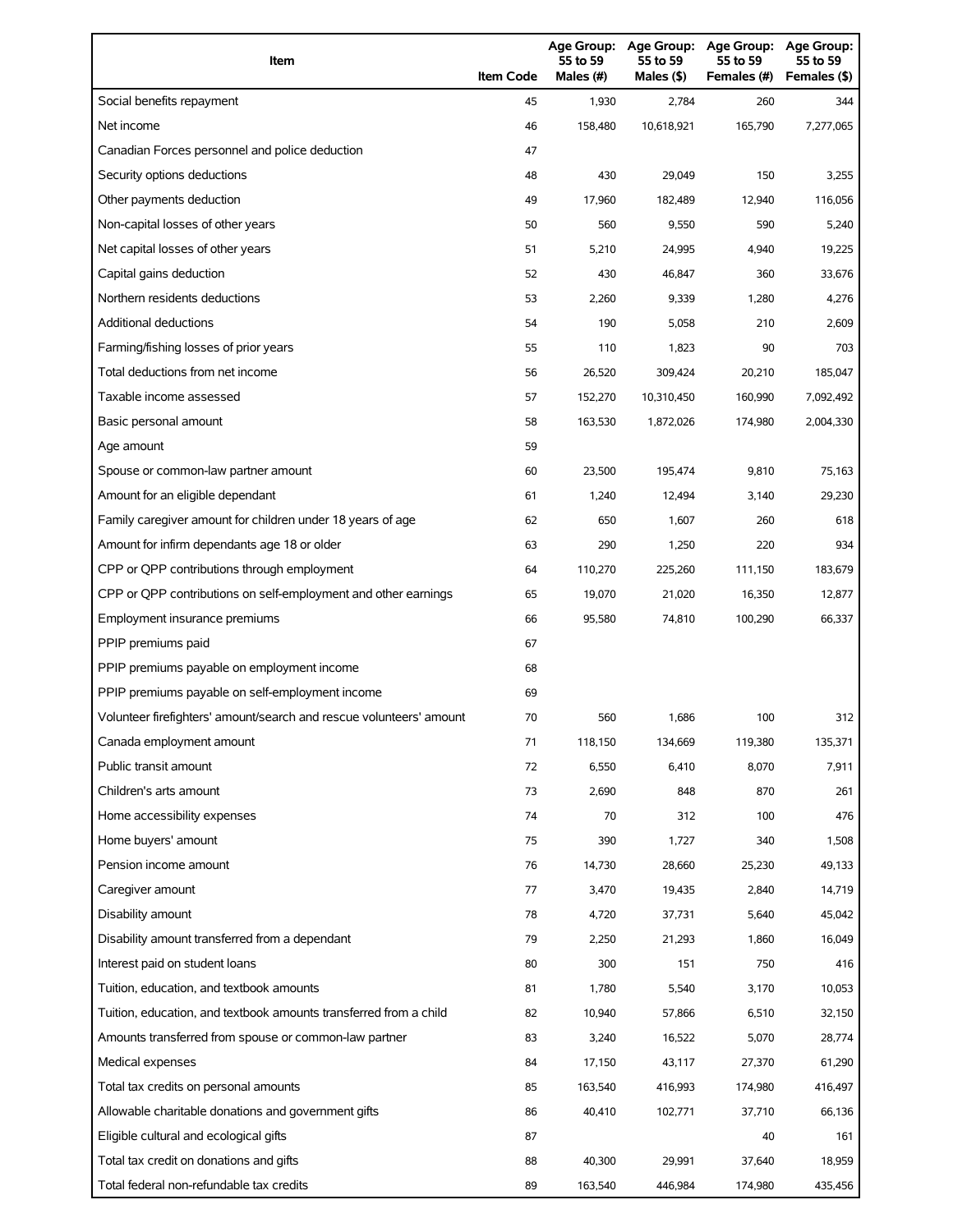| Item                                                        | <b>Item Code</b> | Age Group:<br>55 to 59<br>Males (#) | Age Group:<br>55 to 59<br>Males $(§)$ | <b>Age Group:</b><br>55 to 59<br>Females (#) | <b>Age Group:</b><br>55 to 59<br>Females (\$) |
|-------------------------------------------------------------|------------------|-------------------------------------|---------------------------------------|----------------------------------------------|-----------------------------------------------|
| Federal dividend tax credit                                 | 90               | 33,320                              | 108,160                               | 34,690                                       | 76,699                                        |
| Minimum tax carryover                                       | 91               | 480                                 | 1,691                                 | 440                                          | 1,163                                         |
| Basic federal tax                                           | 92               | 127.470                             | 1,534,404                             | 123.690                                      | 804,431                                       |
| Federal foreign tax credit                                  | 93               | 13,540                              | 26,030                                | 15,420                                       | 10,654                                        |
| Federal political contribution tax credit                   | 94               | 1,190                               | 243                                   | 940                                          | 146                                           |
| Investment tax credit                                       | 95               | 200                                 | 1,171                                 | 80                                           | 110                                           |
| Labour-sponsored funds tax credit (federally registered)    | 96               |                                     |                                       |                                              |                                               |
| Labour-sponsored funds tax credit (provincially registered) | 97               |                                     |                                       |                                              |                                               |
| Alternative minimum tax payable                             | 98               | 540                                 | 2,212                                 | 470                                          | 1,877                                         |
| Net federal tax                                             | 99               | 127,010                             | 1,507,565                             | 123,300                                      | 793,823                                       |
| CPP contributions on self-employment                        | 100              | 19,070                              | 42,040                                | 16,350                                       | 25,755                                        |
| Social Benefits repayment                                   | 101              | 1,930                               | 2,784                                 | 260                                          | 344                                           |
| Working income tax benefit (WITB)                           | 102              | 7,810                               | 6,854                                 | 7,700                                        | 6,012                                         |
| Children's fitness tax credit                               | 103              | 5,170                               | 434                                   | 1,590                                        | 121                                           |
| Eligible educator school supply tax credit                  | 104              | 120                                 | 9                                     | 360                                          | 27                                            |
| Net provincial or territorial tax                           | 105              | 120,490                             | 667,270                               | 112,210                                      | 335,197                                       |
| Total tax payable                                           | 106              | 132,920                             | 2,219,671                             | 128,990                                      | 1,155,132                                     |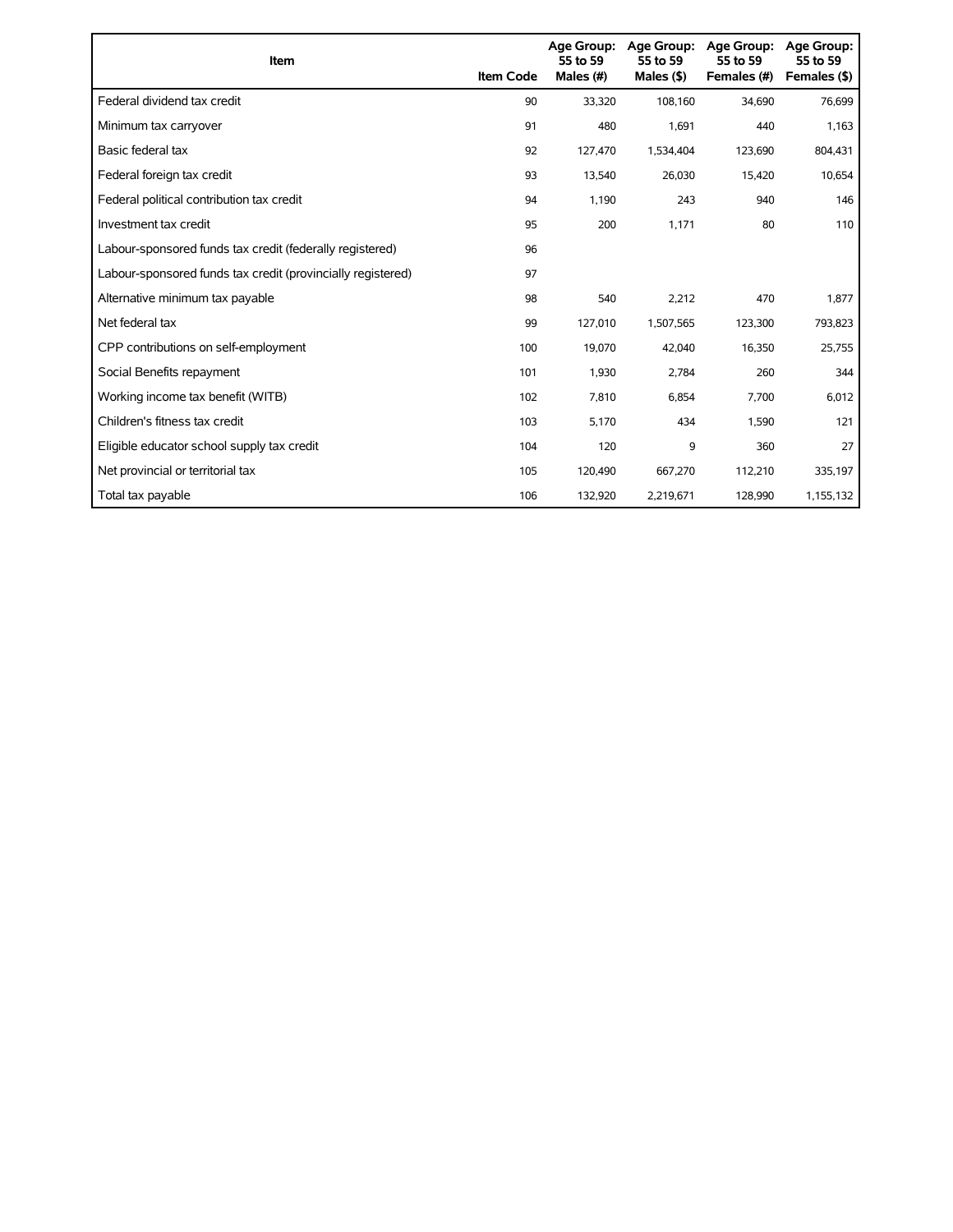| Item                                                                                          | Item<br>Code | Age<br>Group:<br>60 to 64<br>Males (#) | Age<br>Group:<br>60 to 64<br>Males (\$) | Age<br>Group:<br>60 to 64<br>Females (#) | Age<br>Group:<br>60 to 64<br>Females (\$) |
|-----------------------------------------------------------------------------------------------|--------------|----------------------------------------|-----------------------------------------|------------------------------------------|-------------------------------------------|
| Number of taxable returns                                                                     | $\mathbf{1}$ | 120,330                                |                                         | 116,040                                  |                                           |
| Number of non-taxable returns                                                                 | 2            | 33,440                                 |                                         | 47,990                                   |                                           |
| Total number of returns                                                                       | 3            | 153,770                                |                                         | 164,030                                  |                                           |
| Employment income                                                                             | 4            | 83,160                                 | 5,148,755                               | 78,020                                   | 2,954,897                                 |
| Commissions (from employment)                                                                 | 5            | 2,530                                  | 152,268                                 | 1,500                                    | 38,511                                    |
| Other employment income                                                                       | 6            | 26,400                                 | 155,961                                 | 23,700                                   | 117,372                                   |
| Old age security (OAS) pension                                                                | 7            |                                        |                                         |                                          |                                           |
| CPP or OPP benefits                                                                           | 8            | 68,790                                 | 490,744                                 | 81,830                                   | 509,853                                   |
| Other pensions and superannuation                                                             | 9            | 33,750                                 | 1,084,858                               | 36,250                                   | 837,970                                   |
| Elected split-pension amount                                                                  | 10           | 6,910                                  | 51,749                                  | 25,990                                   | 336,032                                   |
| Universal child care benefit (UCCB)                                                           | 11           | 2,440                                  | 1,260                                   | 1,450                                    | 741                                       |
| Employment insurance and other benefits                                                       | 12           | 11,190                                 | 82,786                                  | 9,450                                    | 51,169                                    |
| Taxable amount of dividends from taxable Canadian corporations                                | 13           | 39,400                                 | 973,961                                 | 43,490                                   | 693,986                                   |
| Interest and other investment income                                                          | 14           | 53,940                                 | 179,610                                 | 64,920                                   | 184,577                                   |
| Net partnership income (limited or non-active partners only)                                  | 15           | 850                                    | 5,535                                   | 640                                      | 3,039                                     |
| Net rental income                                                                             | 16           | 16,110                                 | 85,214                                  | 16,650                                   | 87,051                                    |
| Taxable capital gains                                                                         | 17           | 24,900                                 | 390,811                                 | 30,290                                   | 290,312                                   |
| <b>RRSP</b> income                                                                            | 18           | 17,050                                 | 224,100                                 | 20,220                                   | 241,372                                   |
| Other income                                                                                  | 19           | 34,740                                 | 338,532                                 | 39,110                                   | 267,119                                   |
| Net business income                                                                           | 20           | 19,430                                 | 354,341                                 | 16,090                                   | 190,043                                   |
| Net professional income                                                                       | 21           | 2,960                                  | 130,405                                 | 2,690                                    | 60,637                                    |
| Net commission income                                                                         | 22           | 2,150                                  | 78,206                                  | 1,920                                    | 43,062                                    |
| Net farming income                                                                            | 23           | 2,280                                  | 280                                     | 1,630                                    | $-1,161$                                  |
| Net fishing income                                                                            | 24           | 370                                    | 7,001                                   | 130                                      | 2,597                                     |
| Workers' compensation benefits                                                                | 25           | 7,580                                  | 88,987                                  | 3,420                                    | 31,620                                    |
| Social assistance payments                                                                    | 26           | 7,930                                  | 67,454                                  | 6,920                                    | 58,570                                    |
| Net federal supplements                                                                       | 27           |                                        |                                         |                                          |                                           |
| Total income assessed                                                                         | 28           | 150,500                                | 10,100,565                              | 158,530                                  | 7,081,826                                 |
| Registered pension plan (RPP) deduction                                                       | 29           | 20,990                                 | 98,967                                  | 24,650                                   | 99,928                                    |
| RRSP/PRPP deduction                                                                           | 30           | 42,980                                 | 463,445                                 | 36,420                                   | 298,961                                   |
| Deduction for elected split-pension amount                                                    | 31           | 17,630                                 | 233,170                                 | 8,450                                    | 63,245                                    |
| Annual union, professional, or like dues                                                      | 32           | 29,300                                 | 27,569                                  | 29,810                                   | 22,916                                    |
| Child care expenses                                                                           | 33           | 240                                    | 781                                     | 100                                      | 267                                       |
| Business investment loss                                                                      | 34           | 90                                     | 3,357                                   | 40                                       | 1,338                                     |
| Moving expenses                                                                               | 35           | 430                                    | 4,349                                   | 390                                      | 2,813                                     |
| Support payments made                                                                         | 36           | 1,170                                  | 33,833                                  | 40                                       | 446                                       |
| Carrying charges and interest expenses                                                        | 37           | 27,870                                 | 84,873                                  | 26,070                                   | 68,573                                    |
| Deduction for CPP/QPP contributions on self-employment and other earnings                     | 38           | 16,890                                 | 17,231                                  | 13,210                                   | 9,775                                     |
| Deduction for provincial parental insurance plan (PPIP) premiums on self-employment<br>income | 39           |                                        |                                         |                                          |                                           |
| Exploration and development expenses                                                          | 40           | 690                                    | 10,414                                  | 270                                      | 1,471                                     |
| Other employment expenses                                                                     | 41           | 6,410                                  | 37,209                                  | 3,160                                    | 11,941                                    |
| Clergy residence deduction                                                                    | 42           | 460                                    | 7,770                                   | 110                                      | 1,613                                     |
| Other deductions                                                                              | 43           | 6,410                                  | 10,402                                  | 7,750                                    | 14,520                                    |
| Total deductions before adjustments                                                           | 44           | 96,820                                 | 1,033,424                               | 85,970                                   | 597,848                                   |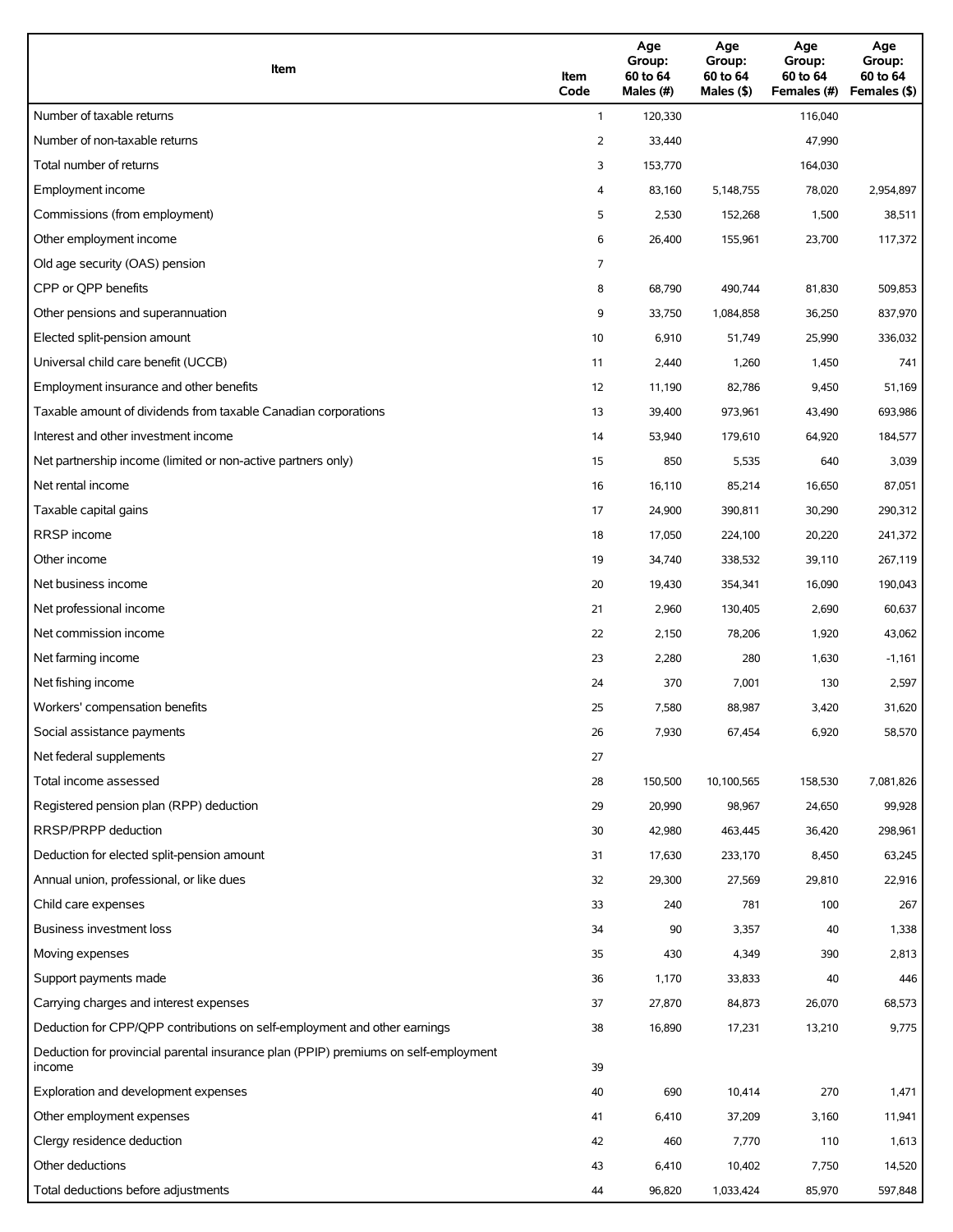| Item                                                                | <b>Item Code</b> | 60 to 64<br>Males (#) | 60 to 64<br>Males (\$) | Age Group: Age Group: Age Group:<br>60 to 64<br>Females (#) | Age Group:<br>60 to 64<br>Females (\$) |
|---------------------------------------------------------------------|------------------|-----------------------|------------------------|-------------------------------------------------------------|----------------------------------------|
| Social benefits repayment                                           | 45               | 1,560                 | 2,420                  | 220                                                         | 322                                    |
| Net income                                                          | 46               | 149,810               | 9,076,752              | 157,880                                                     | 6,489,474                              |
| Canadian Forces personnel and police deduction                      | 47               |                       |                        |                                                             |                                        |
| Security options deductions                                         | 48               | 290                   | 34,562                 | 70                                                          | 2,703                                  |
| Other payments deduction                                            | 49               | 16,240                | 163,255                | 17,800                                                      | 143,243                                |
| Non-capital losses of other years                                   | 50               | 520                   | 5,685                  | 480                                                         | 3,830                                  |
| Net capital losses of other years                                   | 51               | 6,300                 | 33,720                 | 6,080                                                       | 19,805                                 |
| Capital gains deduction                                             | 52               | 550                   | 55,368                 | 390                                                         | 31,207                                 |
| Northern residents deductions                                       | 53               | 1,770                 | 6,955                  | 980                                                         | 3,495                                  |
| Additional deductions                                               | 54               | 470                   | 4,525                  | 670                                                         | 3,429                                  |
| Farming/fishing losses of prior years                               | 55               | 110                   | 1,042                  |                                                             |                                        |
| Total deductions from net income                                    | 56               | 25,470                | 305,607                | 25,980                                                      | 208,392                                |
| Taxable income assessed                                             | 57               | 146,310               | 8,772,148              | 153,950                                                     | 6,281,898                              |
| Basic personal amount                                               | 58               | 153,760               | 1,760,624              | 164,030                                                     | 1,878,843                              |
| Age amount                                                          | 59               |                       |                        |                                                             |                                        |
| Spouse or common-law partner amount                                 | 60               | 22,030                | 175,477                | 7,740                                                       | 56,034                                 |
| Amount for an eligible dependant                                    | 61               | 490                   | 4,857                  | 920                                                         | 7,686                                  |
| Family caregiver amount for children under 18 years of age          | 62               | 230                   | 571                    | 70                                                          | 176                                    |
| Amount for infirm dependants age 18 or older                        | 63               | 220                   | 1,169                  | 200                                                         | 802                                    |
| CPP or QPP contributions through employment                         | 64               | 80,230                | 148,720                | 73,730                                                      | 109,097                                |
| CPP or QPP contributions on self-employment and other earnings      | 65               | 16,890                | 17,231                 | 13,210                                                      | 9,775                                  |
| Employment insurance premiums                                       | 66               | 67,940                | 48,872                 | 64,620                                                      | 38,922                                 |
| PPIP premiums paid                                                  | 67               |                       |                        |                                                             |                                        |
| PPIP premiums payable on employment income                          | 68               |                       |                        |                                                             |                                        |
| PPIP premiums payable on self-employment income                     | 69               |                       |                        |                                                             |                                        |
| Volunteer firefighters' amount/search and rescue volunteers' amount | 70               | 480                   | 1,425                  | 100                                                         | 291                                    |
| Canada employment amount                                            | 71               | 95,570                | 104,827                | 89,970                                                      | 97,492                                 |
| Public transit amount                                               | 72               | 4,500                 | 4,369                  | 5,600                                                       | 5,278                                  |
| Children's arts amount                                              | 73               | 770                   | 239                    | 120                                                         | 40                                     |
| Home accessibility expenses                                         | 74               | 90                    | 469                    | 140                                                         | 645                                    |
| Home buyers' amount                                                 | 75               | 210                   | 924                    | 180                                                         | 789                                    |
| Pension income amount                                               | 76               | 38,730                | 75,850                 | 52,800                                                      | 103,357                                |
| Caregiver amount                                                    | 77               | 2,310                 | 12,814                 | 1,890                                                       | 9,444                                  |
| Disability amount                                                   | 78               | 6,160                 | 49,175                 | 6,590                                                       | 52,586                                 |
| Disability amount transferred from a dependant                      | 79               | 1,680                 | 14,679                 | 1,400                                                       | 11,443                                 |
| Interest paid on student loans                                      | 80               | 160                   | 95                     | 320                                                         | 142                                    |
| Tuition, education, and textbook amounts                            | 81               | 1,030                 | 2,821                  | 1,690                                                       | 4,415                                  |
| Tuition, education, and textbook amounts transferred from a child   | 82               | 4,910                 | 24,947                 | 2,130                                                       | 10,063                                 |
| Amounts transferred from spouse or common-law partner               | 83               | 6,140                 | 30,913                 | 12,400                                                      | 72,150                                 |
| Medical expenses                                                    | 84               | 23,040                | 59,255                 | 35,290                                                      | 83,918                                 |
| Total tax credits on personal amounts                               | 85               | 153,760               | 381,057                | 164,030                                                     | 383,010                                |
| Allowable charitable donations and government gifts                 | 86               | 39,540                | 120,461                | 36,960                                                      | 62,333                                 |
| Eligible cultural and ecological gifts                              | 87               | 40                    | 479                    | 50                                                          | 38                                     |
| Total tax credit on donations and gifts                             | 88               | 39,440                | 36,000                 | 36,910                                                      | 17,662                                 |
| Total federal non-refundable tax credits                            | 89               | 153,760               | 417,057                | 164,030                                                     | 400,672                                |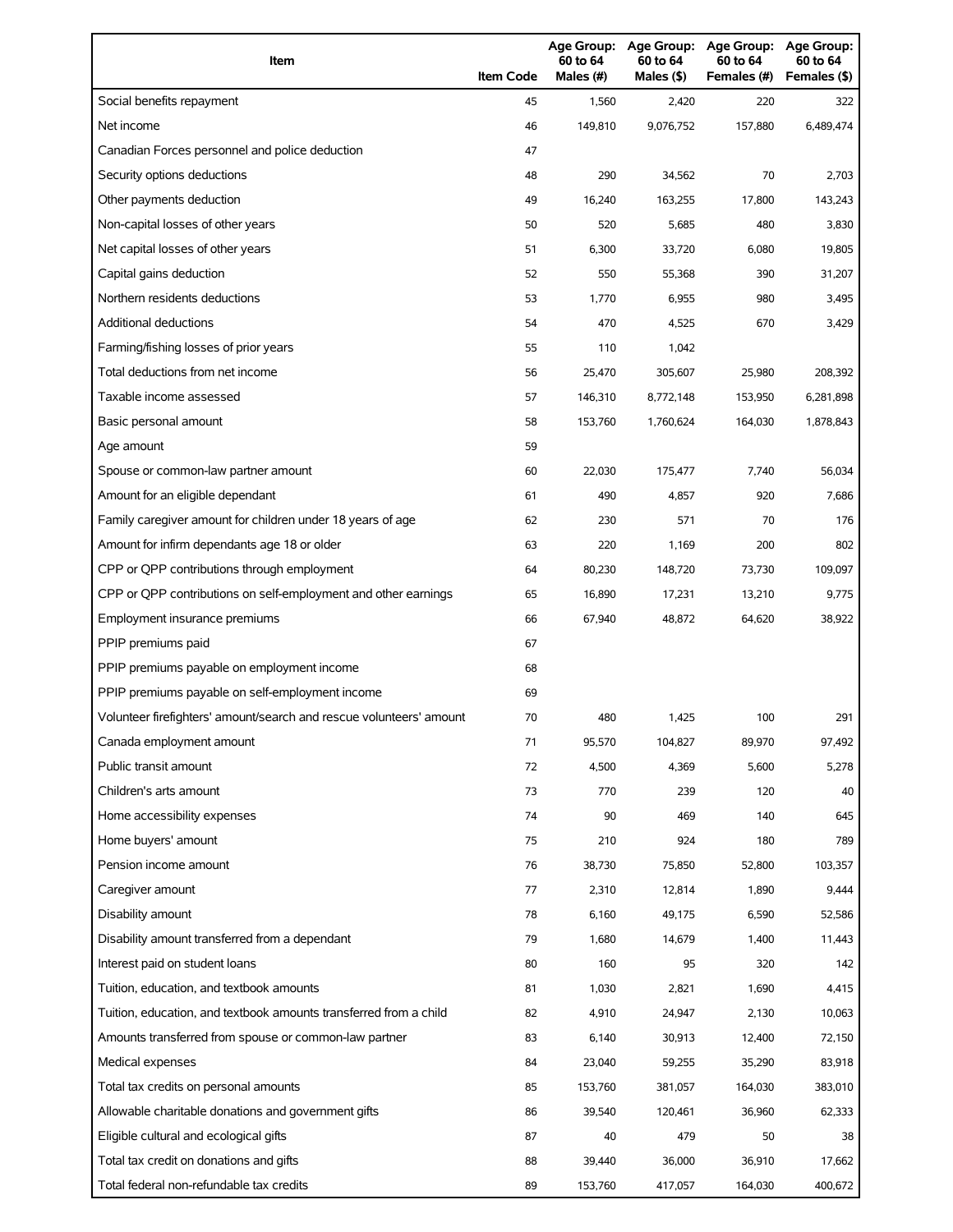| <b>Item</b>                                                 | <b>Item Code</b> | <b>Age Group:</b><br>60 to 64<br>Males (#) | Age Group:<br>60 to 64<br>Males $($ \$) | Age Group:<br>60 to 64<br>Females (#) | <b>Age Group:</b><br>60 to 64<br>Females (\$) |
|-------------------------------------------------------------|------------------|--------------------------------------------|-----------------------------------------|---------------------------------------|-----------------------------------------------|
| Federal dividend tax credit                                 | 90               | 36,310                                     | 114,938                                 | 38,270                                | 84,960                                        |
| Minimum tax carryover                                       | 91               | 580                                        | 1,993                                   | 450                                   | 1,103                                         |
| Basic federal tax                                           | 92               | 115,750                                    | 1,229,608                               | 112,080                               | 685,573                                       |
| Federal foreign tax credit                                  | 93               | 16,490                                     | 25,685                                  | 18,740                                | 11,633                                        |
| Federal political contribution tax credit                   | 94               | 1,710                                      | 326                                     | 1,400                                 | 229                                           |
| Investment tax credit                                       | 95               | 210                                        | 1,427                                   | 80                                    | 138                                           |
| Labour-sponsored funds tax credit (federally registered)    | 96               |                                            |                                         |                                       |                                               |
| Labour-sponsored funds tax credit (provincially registered) | 97               |                                            |                                         |                                       |                                               |
| Alternative minimum tax payable                             | 98               | 560                                        | 6,779                                   | 430                                   | 1,546                                         |
| Net federal tax                                             | 99               | 115,250                                    | 1,202,806                               | 111,650                               | 673,819                                       |
| CPP contributions on self-employment                        | 100              | 16,890                                     | 34,462                                  | 13,210                                | 19,550                                        |
| Social Benefits repayment                                   | 101              | 1,560                                      | 2,420                                   | 220                                   | 322                                           |
| Working income tax benefit (WITB)                           | 102              | 6,690                                      | 5,627                                   | 5,310                                 | 3,940                                         |
| Children's fitness tax credit                               | 103              | 1,360                                      | 112                                     | 230                                   | 18                                            |
| Eligible educator school supply tax credit                  | 104              | 50                                         | 4                                       | 170                                   | 12                                            |
| Net provincial or territorial tax                           | 105              | 107,570                                    | 528,725                                 | 99,720                                | 281,392                                       |
| Total tax payable                                           | 106              | 120,330                                    | 1,768,423                               | 116,040                               | 975,090                                       |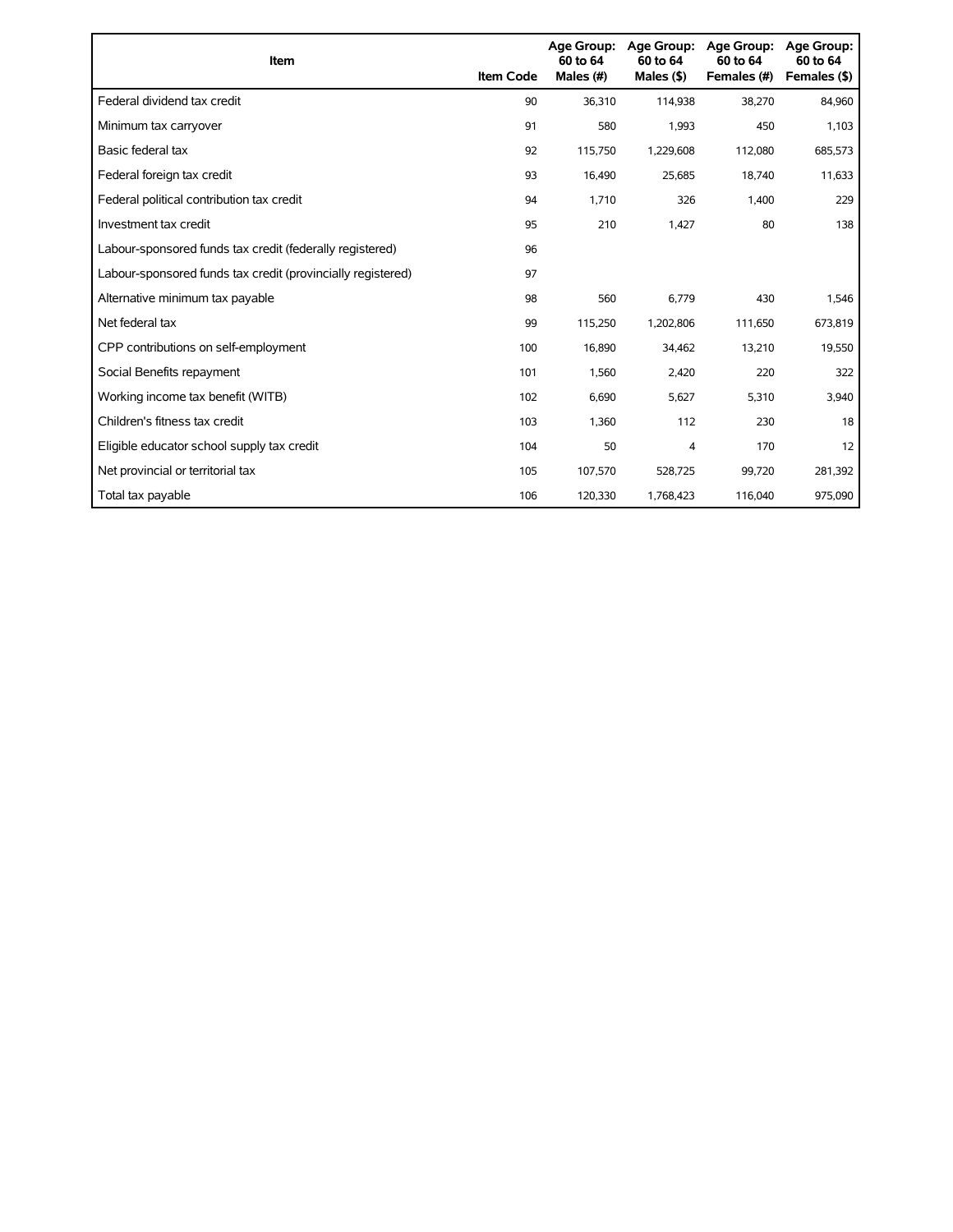| Item                                                                                          | Item<br>Code   | Age<br>Group:<br>65 to 69<br>Males (#) | Age<br>Group:<br>65 to 69<br>Males (\$) | Age<br>Group:<br>65 to 69<br>Females (#) | Age<br>Group:<br>65 to 69<br>Females (\$) |
|-----------------------------------------------------------------------------------------------|----------------|----------------------------------------|-----------------------------------------|------------------------------------------|-------------------------------------------|
| Number of taxable returns                                                                     | $\mathbf{1}$   | 94,000                                 |                                         | 87,990                                   |                                           |
| Number of non-taxable returns                                                                 | 2              | 44,560                                 |                                         | 57,370                                   |                                           |
| Total number of returns                                                                       | 3              | 138,560                                |                                         | 145,350                                  |                                           |
| Employment income                                                                             | 4              | 42,220                                 | 2,113,040                               | 33,590                                   | 1,032,457                                 |
| Commissions (from employment)                                                                 | 5              | 1,220                                  | 64,866                                  | 630                                      | 13,263                                    |
| Other employment income                                                                       | 6              | 23,830                                 | 62,947                                  | 22,140                                   | 30,344                                    |
| Old age security (OAS) pension                                                                | $\overline{7}$ | 114,830                                | 692,076                                 | 125,990                                  | 752,202                                   |
| CPP or OPP benefits                                                                           | 8              | 123,110                                | 942,840                                 | 129,270                                  | 830,924                                   |
| Other pensions and superannuation                                                             | 9              | 65,340                                 | 1,548,023                               | 65,790                                   | 1,137,770                                 |
| Elected split-pension amount                                                                  | 10             | 9,410                                  | 68,477                                  | 31,940                                   | 372,016                                   |
| Universal child care benefit (UCCB)                                                           | 11             | 780                                    | 387                                     | 550                                      | 291                                       |
| Employment insurance and other benefits                                                       | 12             | 5,320                                  | 38,619                                  | 3,380                                    | 18,009                                    |
| Taxable amount of dividends from taxable Canadian corporations                                | 13             | 40,100                                 | 827,680                                 | 43,230                                   | 548,518                                   |
| Interest and other investment income                                                          | 14             | 55,810                                 | 192,763                                 | 64,030                                   | 190,258                                   |
| Net partnership income (limited or non-active partners only)                                  | 15             | 820                                    | $-617$                                  | 590                                      | 667                                       |
| Net rental income                                                                             | 16             | 13,200                                 | 77,439                                  | 12,430                                   | 76,788                                    |
| Taxable capital gains                                                                         | 17             | 26,520                                 | 389,971                                 | 31,500                                   | 289,346                                   |
| <b>RRSP</b> income                                                                            | 18             | 17,470                                 | 253,406                                 | 18,670                                   | 232,812                                   |
| Other income                                                                                  | 19             | 29,260                                 | 155,857                                 | 30,680                                   | 100,599                                   |
| Net business income                                                                           | 20             | 14,190                                 | 197,778                                 | 10,130                                   | 93,956                                    |
| Net professional income                                                                       | 21             | 2,600                                  | 94,143                                  | 1,740                                    | 33,376                                    |
| Net commission income                                                                         | 22             | 1,690                                  | 49,007                                  | 1,230                                    | 26,233                                    |
| Net farming income                                                                            | 23             | 2,050                                  | 17                                      | 1,360                                    | $-744$                                    |
| Net fishing income                                                                            | 24             | 250                                    | 5,387                                   | 60                                       | 597                                       |
| Workers' compensation benefits                                                                | 25             | 5,130                                  | 60,075                                  | 1,890                                    | 20,549                                    |
| Social assistance payments                                                                    | 26             | 3,150                                  | 10,559                                  | 3,330                                    | 8,796                                     |
| Net federal supplements                                                                       | 27             | 29,790                                 | 170,895                                 | 35,690                                   | 202,654                                   |
| Total income assessed                                                                         | 28             | 137,180                                | 8,016,097                               | 143,400                                  | 6,025,573                                 |
| Registered pension plan (RPP) deduction                                                       | 29             | 7,380                                  | 30,946                                  | 7,350                                    | 25,722                                    |
| RRSP/PRPP deduction                                                                           | 30             | 22,810                                 | 265,493                                 | 17,100                                   | 184,066                                   |
| Deduction for elected split-pension amount                                                    | 31             | 32,260                                 | 384,884                                 | 11,650                                   | 85,771                                    |
| Annual union, professional, or like dues                                                      | 32             | 14,650                                 | 10,150                                  | 11,990                                   | 7,210                                     |
| Child care expenses                                                                           | 33             | 60                                     | 165                                     | 20                                       | 38                                        |
| Business investment loss                                                                      | 34             | 60                                     | 1,226                                   | 40                                       | 926                                       |
| Moving expenses                                                                               | 35             | 240                                    | 2,042                                   | 120                                      | 801                                       |
| Support payments made                                                                         | 36             | 650                                    | 14,798                                  | 20                                       | 173                                       |
| Carrying charges and interest expenses                                                        | 37             | 30,010                                 | 81,039                                  | 28,000                                   | 71,355                                    |
| Deduction for CPP/QPP contributions on self-employment and other earnings                     | 38             | 7,080                                  | 5,926                                   | 4,800                                    | 2,926                                     |
| Deduction for provincial parental insurance plan (PPIP) premiums on self-employment<br>income | 39             |                                        |                                         |                                          |                                           |
| Exploration and development expenses                                                          | 40             | 750                                    | 12,117                                  | 330                                      | 1,429                                     |
| Other employment expenses                                                                     | 41             | 3,240                                  | 19,570                                  | 1,290                                    | 4,875                                     |
| Clergy residence deduction                                                                    | 42             | 270                                    | 3,926                                   | 70                                       | 820                                       |
| Other deductions                                                                              | 43             | 6,640                                  | 11,539                                  | 7,740                                    | 18,373                                    |
| Total deductions before adjustments                                                           | 44             | 76,590                                 | 843,844                                 | 59,050                                   | 404,506                                   |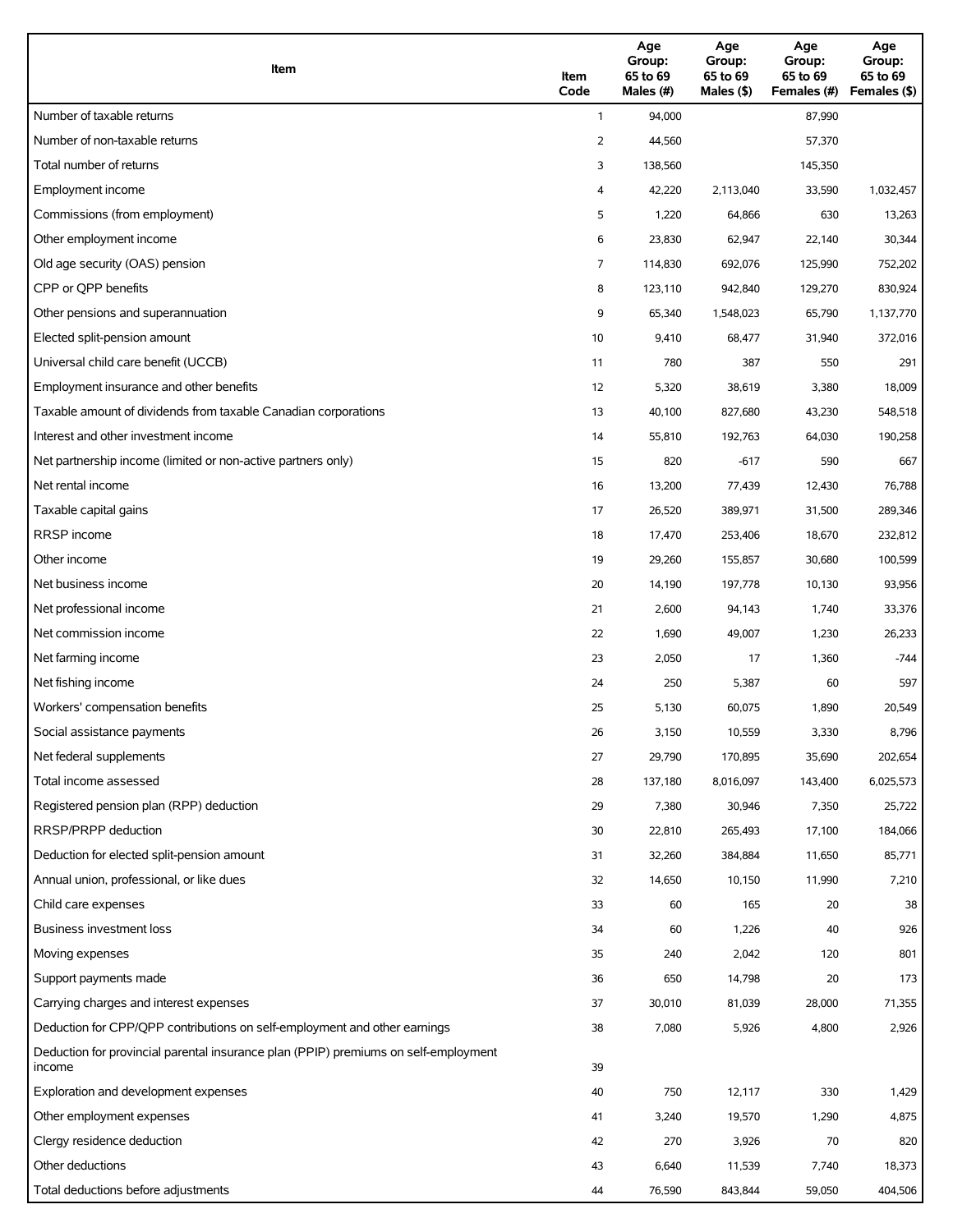| Item                                                                | <b>Item Code</b> | 65 to 69<br>Males (#) | 65 to 69<br>Males (\$) | Age Group: Age Group: Age Group:<br>65 to 69<br>Females (#) | Age Group:<br>65 to 69<br>Females (\$) |
|---------------------------------------------------------------------|------------------|-----------------------|------------------------|-------------------------------------------------------------|----------------------------------------|
| Social benefits repayment                                           | 45               | 13,550                | 44,945                 | 8,530                                                       | 25,675                                 |
| Net income                                                          | 46               | 136,900               | 7,133,214              | 143,230                                                     | 5,597,696                              |
| Canadian Forces personnel and police deduction                      | 47               |                       |                        |                                                             |                                        |
| Security options deductions                                         | 48               | 120                   | 11,033                 | 20                                                          | 656                                    |
| Other payments deduction                                            | 49               | 34,910                | 241,340                | 37,850                                                      | 231,821                                |
| Non-capital losses of other years                                   | 50               | 320                   | 5,547                  | 270                                                         | 2,339                                  |
| Net capital losses of other years                                   | 51               | 6,840                 | 31,419                 | 6,760                                                       | 23,562                                 |
| Capital gains deduction                                             | 52               | 470                   | 41,688                 | 340                                                         | 25,145                                 |
| Northern residents deductions                                       | 53               | 1,190                 | 4,605                  | 680                                                         | 2,445                                  |
| Additional deductions                                               | 54               | 1,960                 | 7,747                  | 2,430                                                       | 6,026                                  |
| Farming/fishing losses of prior years                               | 55               | 100                   | 722                    | 70                                                          | 890                                    |
| Total deductions from net income                                    | 56               | 44,290                | 344,313                | 46,880                                                      | 292,893                                |
| Taxable income assessed                                             | 57               | 136,610               | 6,789,806              | 142,940                                                     | 5,305,480                              |
| Basic personal amount                                               | 58               | 138,560               | 1,586,879              | 145,350                                                     | 1,665,048                              |
| Age amount                                                          | 59               | 123,090               | 732,268                | 137,190                                                     | 853,107                                |
| Spouse or common-law partner amount                                 | 60               | 16,300                | 109,808                | 4,260                                                       | 27,683                                 |
| Amount for an eligible dependant                                    | 61               | 200                   | 1,824                  | 510                                                         | 3,991                                  |
| Family caregiver amount for children under 18 years of age          | 62               | 100                   | 236                    | 30                                                          | 72                                     |
| Amount for infirm dependants age 18 or older                        | 63               | 200                   | 873                    | 150                                                         | 608                                    |
| CPP or QPP contributions through employment                         | 64               | 32,140                | 47,082                 | 25,730                                                      | 29,639                                 |
| CPP or QPP contributions on self-employment and other earnings      | 65               | 7,080                 | 5,926                  | 4,800                                                       | 2,926                                  |
| Employment insurance premiums                                       | 66               | 31,810                | 19,208                 | 25,560                                                      | 12,874                                 |
| PPIP premiums paid                                                  | 67               |                       |                        |                                                             |                                        |
| PPIP premiums payable on employment income                          | 68               |                       |                        |                                                             |                                        |
| PPIP premiums payable on self-employment income                     | 69               |                       |                        |                                                             |                                        |
| Volunteer firefighters' amount/search and rescue volunteers' amount | 70               | 410                   | 1,224                  | 60                                                          | 177                                    |
| Canada employment amount                                            | 71               | 58,950                | 60,274                 | 50,140                                                      | 48,917                                 |
| Public transit amount                                               | 72               | 3,060                 | 1,731                  | 3,610                                                       | 1,730                                  |
| Children's arts amount                                              | 73               | 220                   | 68                     | 40                                                          | 14                                     |
| Home accessibility expenses                                         | 74               | 420                   | 2,027                  | 380                                                         | 1,820                                  |
| Home buyers' amount                                                 | 75               | 110                   | 492                    | 100                                                         | 435                                    |
| Pension income amount                                               | 76               | 70,380                | 136,488                | 82,100                                                      | 159,511                                |
| Caregiver amount                                                    | 77               | 1,300                 | 6,957                  | 1,120                                                       | 5,524                                  |
| Disability amount                                                   | 78               | 6,340                 | 50,605                 | 6,420                                                       | 51,305                                 |
| Disability amount transferred from a dependant                      | 79               | 1,070                 | 8,771                  | 970                                                         | 7,708                                  |
| Interest paid on student loans                                      | 80               | 50                    | 25                     |                                                             |                                        |
| Tuition, education, and textbook amounts                            | 81               | 510                   | 949                    | 750                                                         | 1,217                                  |
| Tuition, education, and textbook amounts transferred from a child   | 82               | 1,510                 | 7,243                  | 470                                                         | 2,119                                  |
| Amounts transferred from spouse or common-law partner               | 83               | 15,320                | 85,646                 | 16,530                                                      | 96,838                                 |
| Medical expenses                                                    | 84               | 30,290                | 86,909                 | 40,320                                                      | 106,065                                |
| Total tax credits on personal amounts                               | 85               | 138,560               | 443,028                | 145,350                                                     | 461,907                                |
| Allowable charitable donations and government gifts                 | 86               | 35,020                | 108,562                | 32,270                                                      | 61,914                                 |
| Eligible cultural and ecological gifts                              | 87               | 50                    | 275                    | 70                                                          | 330                                    |
| Total tax credit on donations and gifts                             | 88               | 34,960                | 32,358                 | 32,240                                                      | 17,752                                 |
| Total federal non-refundable tax credits                            | 89               | 138,560               | 475,386                | 145,350                                                     | 479,659                                |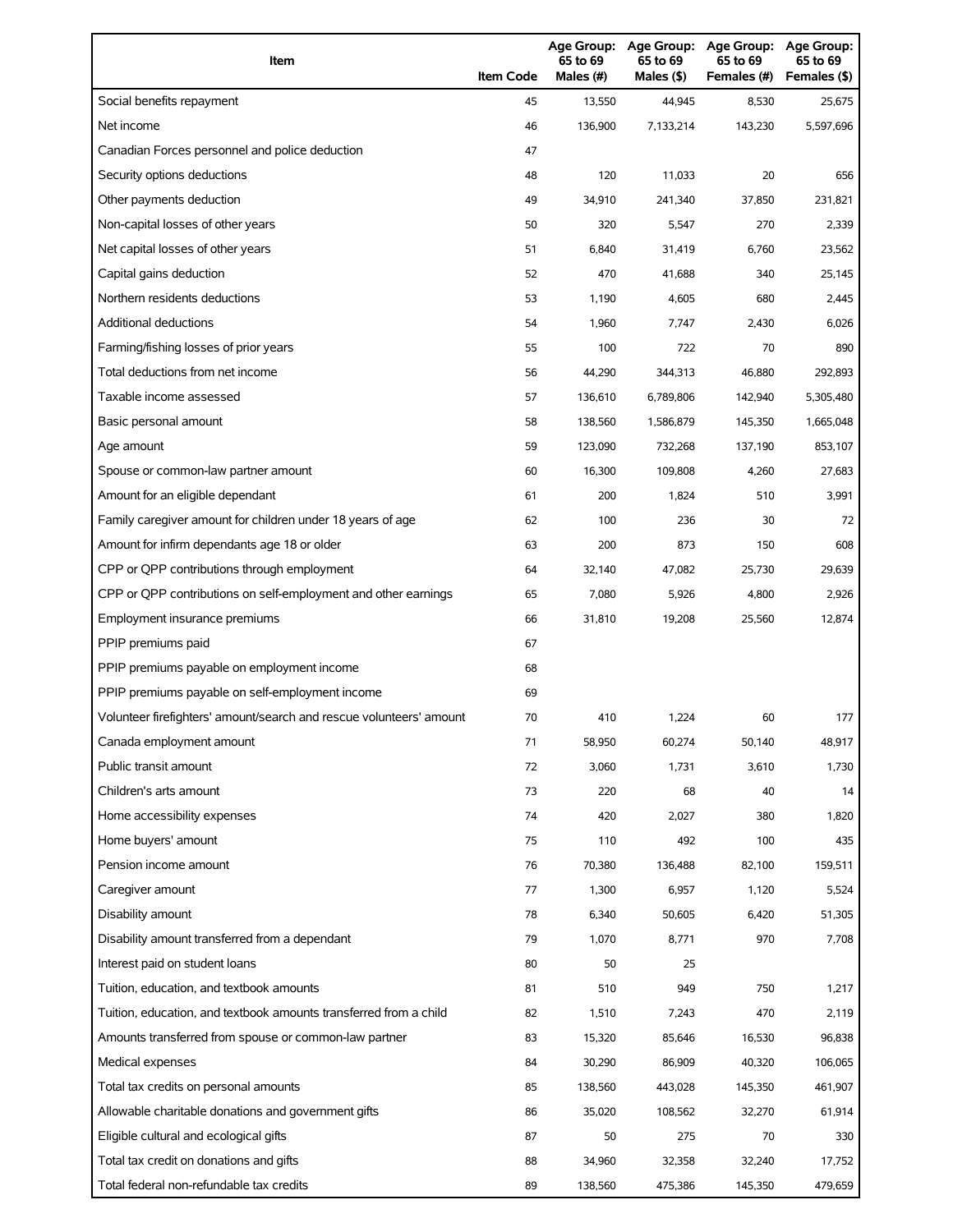| Item                                                        | <b>Item Code</b> | <b>Age Group:</b><br>65 to 69<br>Males (#) | Age Group:<br>65 to 69<br>Males $($ \$) | <b>Age Group:</b><br>65 to 69<br>Females (#) | <b>Age Group:</b><br>65 to 69<br>Females (\$) |
|-------------------------------------------------------------|------------------|--------------------------------------------|-----------------------------------------|----------------------------------------------|-----------------------------------------------|
| Federal dividend tax credit                                 | 90               | 34,870                                     | 97,482                                  | 36,150                                       | 68,370                                        |
| Minimum tax carryover                                       | 91               | 520                                        | 1,545                                   | 370                                          | 975                                           |
| Basic federal tax                                           | 92               | 89,340                                     | 785,188                                 | 84,420                                       | 458,215                                       |
| Federal foreign tax credit                                  | 93               | 16,980                                     | 18,019                                  | 19,160                                       | 9,180                                         |
| Federal political contribution tax credit                   | 94               | 2,040                                      | 378                                     | 1,810                                        | 284                                           |
| Investment tax credit                                       | 95               | 200                                        | 1,672                                   | 70                                           | 235                                           |
| Labour-sponsored funds tax credit (federally registered)    | 96               |                                            |                                         |                                              |                                               |
| Labour-sponsored funds tax credit (provincially registered) | 97               |                                            |                                         |                                              |                                               |
| Alternative minimum tax payable                             | 98               | 360                                        | 6,179                                   | 250                                          | 1,268                                         |
| Net federal tax                                             | 99               | 88,940                                     | 766,013                                 | 83,980                                       | 448,570                                       |
| CPP contributions on self-employment                        | 100              | 7,080                                      | 11,852                                  | 4,800                                        | 5,852                                         |
| Social Benefits repayment                                   | 101              | 13,550                                     | 44,945                                  | 8,530                                        | 25,675                                        |
| Working income tax benefit (WITB)                           | 102              | 1,810                                      | 1,569                                   | 1,140                                        | 825                                           |
| Children's fitness tax credit                               | 103              | 410                                        | 32                                      | 100                                          |                                               |
| Eligible educator school supply tax credit                  | 104              | 20                                         | $\overline{2}$                          | 40                                           | 3                                             |
| Net provincial or territorial tax                           | 105              | 89,540                                     | 348,145                                 | 82,610                                       | 199,917                                       |
| Total tax payable                                           | 106              | 94,000                                     | 1,170,959                               | 87,990                                       | 680,018                                       |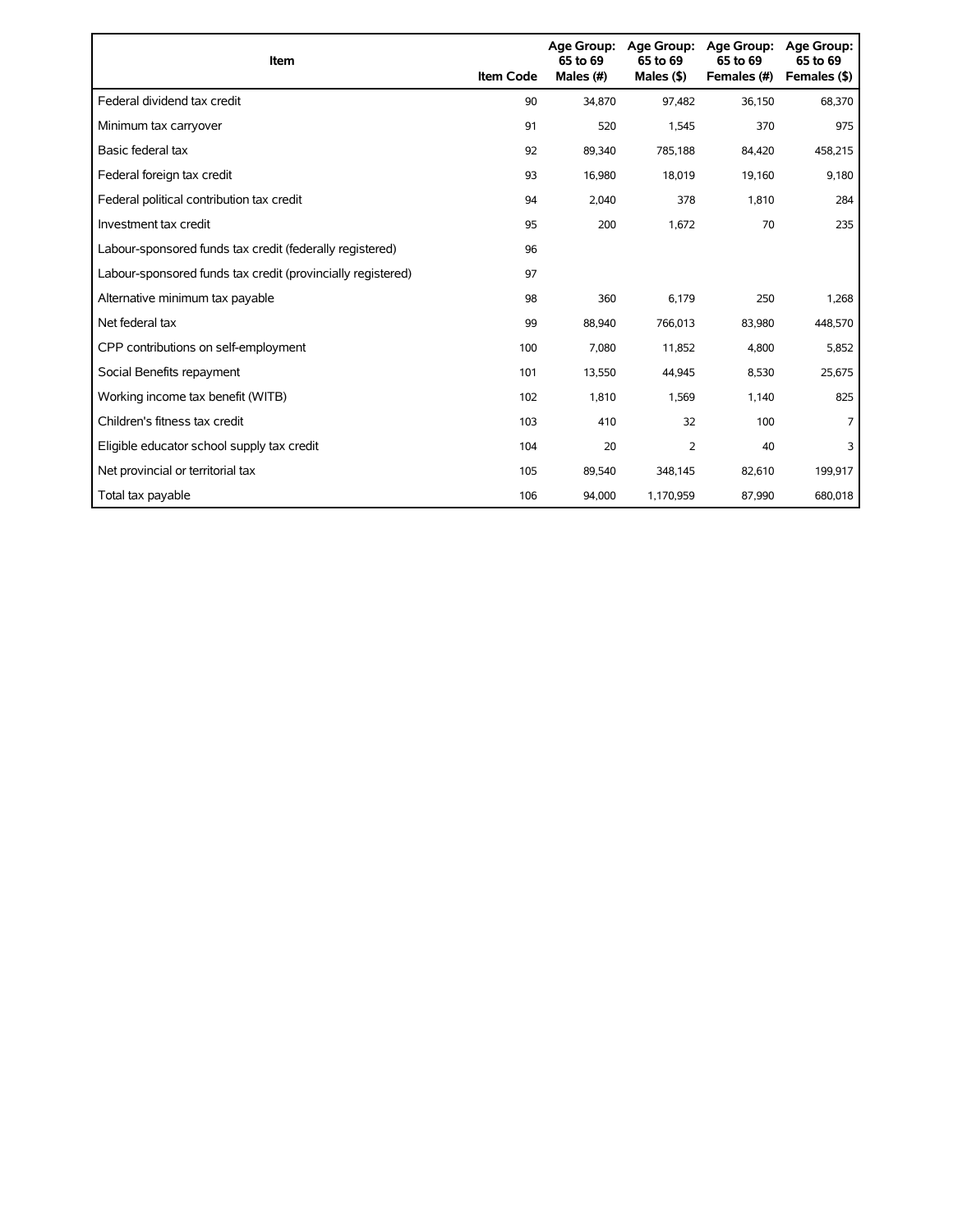| Item                                                                                          | Item<br>Code   | Age<br>Group:<br>70 to 74<br>Males (#) | Age<br>Group:<br>70 to 74<br>Males (\$) | Age<br>Group:<br>70 to 74<br>Females (#) | Age<br>Group:<br>70 to 74<br>Females (\$) |
|-----------------------------------------------------------------------------------------------|----------------|----------------------------------------|-----------------------------------------|------------------------------------------|-------------------------------------------|
| Number of taxable returns                                                                     | $\mathbf{1}$   | 65,380                                 |                                         | 61,160                                   |                                           |
| Number of non-taxable returns                                                                 | 2              | 36,720                                 |                                         | 46,020                                   |                                           |
| Total number of returns                                                                       | 3              | 102,100                                |                                         | 107,180                                  |                                           |
| Employment income                                                                             | 4              | 15,900                                 | 666,759                                 | 10,460                                   | 259,799                                   |
| Commissions (from employment)                                                                 | 5              | 410                                    | 22,652                                  | 190                                      | 2,491                                     |
| Other employment income                                                                       | 6              | 17,970                                 | 33,628                                  | 15,350                                   | 14,724                                    |
| Old age security (OAS) pension                                                                | $\overline{7}$ | 96,160                                 | 617,631                                 | 102,100                                  | 651,398                                   |
| CPP or OPP benefits                                                                           | 8              | 96,480                                 | 765,645                                 | 98,170                                   | 646,106                                   |
| Other pensions and superannuation                                                             | 9              | 67,560                                 | 1,636,284                               | 66,180                                   | 1,118,352                                 |
| Elected split-pension amount                                                                  | 10             | 8,070                                  | 59,079                                  | 26,090                                   | 309,078                                   |
| Universal child care benefit (UCCB)                                                           | 11             | 280                                    | 143                                     | 250                                      | 120                                       |
| Employment insurance and other benefits                                                       | 12             | 1,830                                  | 12,547                                  | 840                                      | 4,107                                     |
| Taxable amount of dividends from taxable Canadian corporations                                | 13             | 31,770                                 | 569,232                                 | 33,350                                   | 383,743                                   |
| Interest and other investment income                                                          | 14             | 45,040                                 | 154,796                                 | 50,080                                   | 152,204                                   |
| Net partnership income (limited or non-active partners only)                                  | 15             | 670                                    | 6,641                                   | 430                                      | 503                                       |
| Net rental income                                                                             | 16             | 8,480                                  | 67,292                                  | 7,340                                    | 52,952                                    |
| Taxable capital gains                                                                         | 17             | 21,900                                 | 304,643                                 | 25,090                                   | 225,064                                   |
| <b>RRSP</b> income                                                                            | 18             | 7,860                                  | 87,667                                  | 7,550                                    | 77,336                                    |
| Other income                                                                                  | 19             | 23,070                                 | 116,332                                 | 24,110                                   | 82,929                                    |
| Net business income                                                                           | 20             | 7,620                                  | 71,565                                  | 4,910                                    | 31,180                                    |
| Net professional income                                                                       | 21             | 1,710                                  | 46,374                                  | 740                                      | 8,082                                     |
| Net commission income                                                                         | 22             | 890                                    | 19,656                                  | 520                                      | 10,485                                    |
| Net farming income                                                                            | 23             | 1,620                                  | $-1,125$                                | 940                                      | $-559$                                    |
| Net fishing income                                                                            | 24             | 190                                    | 2,061                                   | 30                                       | 174                                       |
| Workers' compensation benefits                                                                | 25             | 3,610                                  | 41,801                                  | 1,310                                    | 15,537                                    |
| Social assistance payments                                                                    | 26             | 1,870                                  | 3,037                                   | 2,830                                    | 3,243                                     |
| Net federal supplements                                                                       | 27             | 27,710                                 | 151,491                                 | 34,230                                   | 194,922                                   |
| Total income assessed                                                                         | 28             | 101,240                                | 5,456,279                               | 105,860                                  | 4,251,693                                 |
| Registered pension plan (RPP) deduction                                                       | 29             | 1,230                                  | 4,355                                   | 1,000                                    | 2,895                                     |
| RRSP/PRPP deduction                                                                           | 30             | 5,960                                  | 65,952                                  | 3,740                                    | 40,931                                    |
| Deduction for elected split-pension amount                                                    | 31             | 32,130                                 | 382,927                                 | 8,560                                    | 60,865                                    |
| Annual union, professional, or like dues                                                      | 32             | 5,710                                  | 2,593                                   | 3,150                                    | 1,481                                     |
| Child care expenses                                                                           | 33             |                                        |                                         | 10                                       | 36                                        |
| <b>Business investment loss</b>                                                               | 34             | 60                                     | 1,561                                   | 20                                       | 201                                       |
| Moving expenses                                                                               | 35             | 80                                     | 620                                     | 50                                       | 200                                       |
| Support payments made                                                                         | 36             | 430                                    | 9,640                                   |                                          |                                           |
| Carrying charges and interest expenses                                                        | 37             | 25,260                                 | 74,781                                  | 23,150                                   | 56,228                                    |
| Deduction for CPP/QPP contributions on self-employment and other earnings                     | 38             | 530                                    | 235                                     | 320                                      | 104                                       |
| Deduction for provincial parental insurance plan (PPIP) premiums on self-employment<br>income | 39             |                                        |                                         |                                          |                                           |
| Exploration and development expenses                                                          | 40             | 680                                    | 6,388                                   | 290                                      | 1,463                                     |
| Other employment expenses                                                                     | 41             | 1,200                                  | 6,595                                   | 390                                      | 1,186                                     |
| Clergy residence deduction                                                                    | 42             | 90                                     | 983                                     | 20                                       | 165                                       |
| Other deductions                                                                              | 43             | 5,180                                  | 21,321                                  | 5,480                                    | 33,815                                    |
| Total deductions before adjustments                                                           | 44             | 52,130                                 | 577,995                                 | 34,990                                   | 199,672                                   |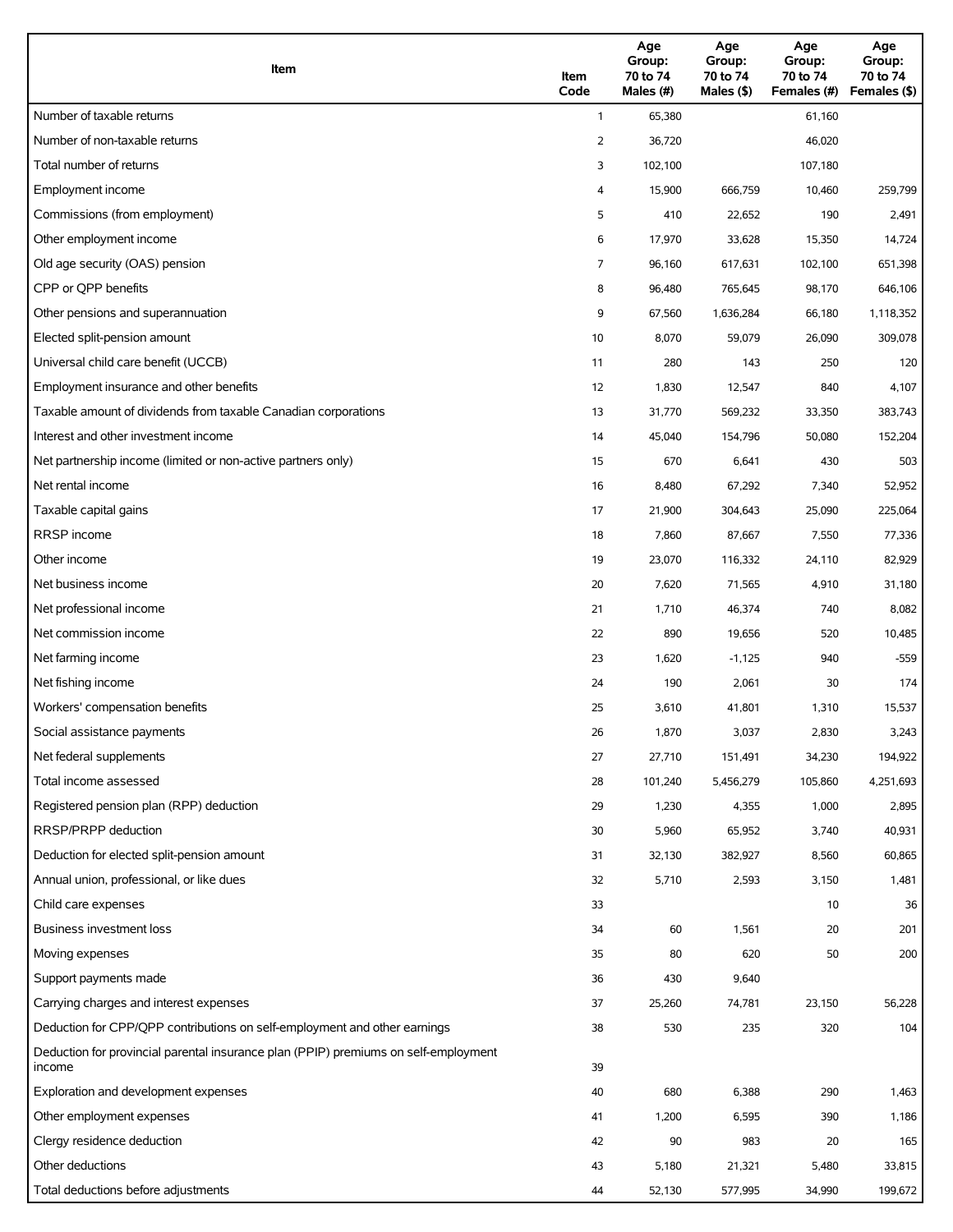| Item                                                                | <b>Item Code</b> | Age Group:<br>70 to 74<br>Males (#) | <b>Age Group:</b><br>70 to 74<br>Males (\$) | <b>Age Group:</b><br>70 to 74<br>Females (#) | <b>Age Group:</b><br>70 to 74<br>Females (\$) |
|---------------------------------------------------------------------|------------------|-------------------------------------|---------------------------------------------|----------------------------------------------|-----------------------------------------------|
| Social benefits repayment                                           | 45               | 9,990                               | 38,640                                      | 7,650                                        | 26,887                                        |
| Net income                                                          | 46               | 101,140                             | 4,842,374                                   | 105,780                                      | 4,026,598                                     |
| Canadian Forces personnel and police deduction                      | 47               |                                     |                                             |                                              |                                               |
| Security options deductions                                         | 48               |                                     |                                             |                                              |                                               |
| Other payments deduction                                            | 49               | 30,790                              | 196,192                                     | 35,440                                       | 213,577                                       |
| Non-capital losses of other years                                   | 50               | 190                                 | 6,121                                       | 100                                          | 2,683                                         |
| Net capital losses of other years                                   | 51               | 6,010                               | 26,945                                      | 5,890                                        | 18,096                                        |
| Capital gains deduction                                             | 52               | 310                                 | 28,283                                      | 210                                          | 16,226                                        |
| Northern residents deductions                                       | 53               | 740                                 | 2,771                                       | 510                                          | 1,725                                         |
| Additional deductions                                               | 54               | 3,140                               | 8,851                                       | 3,430                                        | 7,147                                         |
| Farming/fishing losses of prior years                               | 55               | 70                                  | 1,028                                       | 40                                           | 220                                           |
| Total deductions from net income                                    | 56               | 39,460                              | 274,919                                     | 43,870                                       | 259,881                                       |
| Taxable income assessed                                             | 57               | 100,950                             | 4,567,912                                   | 105,600                                      | 3,767,267                                     |
| Basic personal amount                                               | 58               | 102,090                             | 1,169,740                                   | 107,180                                      | 1,228,088                                     |
| Age amount                                                          | 59               | 93,850                              | 575,449                                     | 101,570                                      | 644,087                                       |
| Spouse or common-law partner amount                                 | 60               | 7,820                               | 44,920                                      | 2,000                                        | 12,994                                        |
| Amount for an eligible dependant                                    | 61               | 100                                 | 937                                         | 260                                          | 1,964                                         |
| Family caregiver amount for children under 18 years of age          | 62               | 30                                  | 64                                          | 20                                           | 55                                            |
| Amount for infirm dependants age 18 or older                        | 63               | 130                                 | 527                                         | 110                                          | 404                                           |
| CPP or QPP contributions through employment                         | 64               | 2,780                               | 2,191                                       | 1,840                                        | 1,191                                         |
| CPP or QPP contributions on self-employment and other earnings      | 65               | 530                                 | 235                                         | 320                                          | 104                                           |
| Employment insurance premiums                                       | 66               | 10,350                              | 5,000                                       | 6,820                                        | 2,795                                         |
| PPIP premiums paid                                                  | 67               |                                     |                                             |                                              |                                               |
| PPIP premiums payable on employment income                          | 68               |                                     |                                             |                                              |                                               |
| PPIP premiums payable on self-employment income                     | 69               |                                     |                                             |                                              |                                               |
| Volunteer firefighters' amount/search and rescue volunteers' amount | 70               | 190                                 | 567                                         | 20                                           | 66                                            |
| Canada employment amount                                            | 71               | 31,320                              | 29,713                                      | 24,150                                       | 20,559                                        |
| Public transit amount                                               | 72               | 1,810                               | 692                                         | 2,180                                        | 703                                           |
| Children's arts amount                                              | 73               | 80                                  | 24                                          | 20                                           | 5                                             |
| Home accessibility expenses                                         | 74               | 380                                 | 1,731                                       | 290                                          | 1,292                                         |
| Home buyers' amount                                                 | 75               | 60                                  | 254                                         | 40                                           | 151                                           |
| Pension income amount                                               | 76               | 70,260                              | 135,865                                     | 74,800                                       | 144,192                                       |
| Caregiver amount                                                    | 77               | 670                                 | 3,619                                       | 510                                          | 2,564                                         |
| Disability amount                                                   | 78               | 5,690                               | 45,444                                      | 5,390                                        | 43,006                                        |
| Disability amount transferred from a dependant                      | 79               | 580                                 | 4,509                                       | 480                                          | 3,783                                         |
| Interest paid on student loans                                      | 80               |                                     |                                             | 20                                           | 14                                            |
| Tuition, education, and textbook amounts                            | 81               | 240                                 | 346                                         | 370                                          | 388                                           |
| Tuition, education, and textbook amounts transferred from a child   | 82               | 430                                 | 2,010                                       | 130                                          | 564                                           |
| Amounts transferred from spouse or common-law partner               | 83               | 17,800                              | 105,077                                     | 12,440                                       | 71,416                                        |
| Medical expenses                                                    | 84               | 27,050                              | 86,916                                      | 33,490                                       | 97,429                                        |
| Total tax credits on personal amounts                               | 85               | 102,090                             | 332,378                                     | 107,180                                      | 341,672                                       |
| Allowable charitable donations and government gifts                 | 86               | 28,510                              | 79,033                                      | 25,210                                       | 58,190                                        |
| Eligible cultural and ecological gifts                              | 87               | 50                                  | 527                                         | 40                                           | 89                                            |
| Total tax credit on donations and gifts                             | 88               | 28,490                              | 23,302                                      | 25,190                                       | 16,784                                        |
| Total federal non-refundable tax credits                            | 89               | 102,090                             | 355,680                                     | 107,180                                      | 358,456                                       |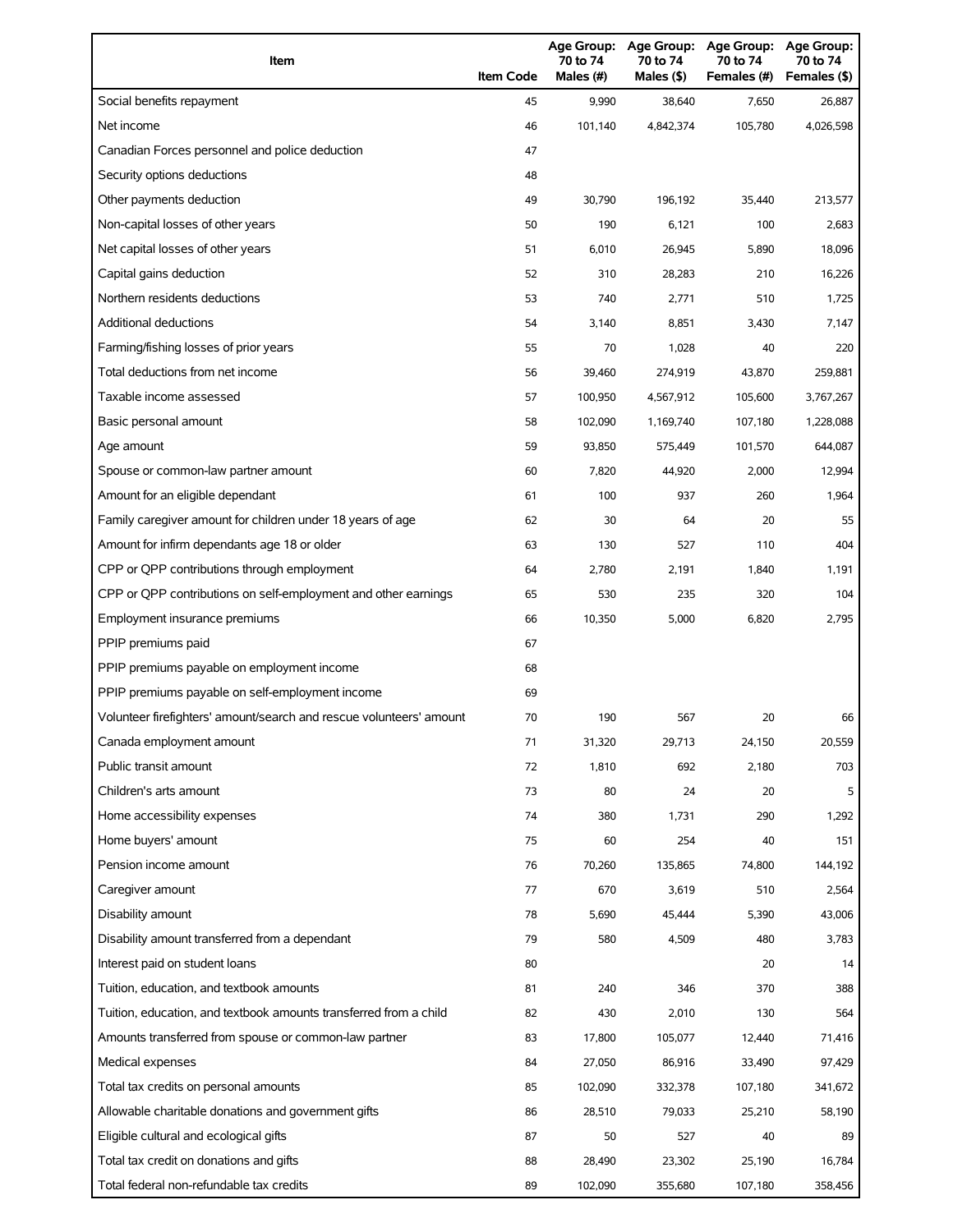| Item                                                        | <b>Item Code</b> | 70 to 74<br>Males (#) | Age Group: Age Group:<br>70 to 74<br>Males $($ \$) | Age Group:<br>70 to 74<br>Females (#) | <b>Age Group:</b><br>70 to 74<br>Females (\$) |
|-------------------------------------------------------------|------------------|-----------------------|----------------------------------------------------|---------------------------------------|-----------------------------------------------|
| Federal dividend tax credit                                 | 90               | 27,690                | 72,769                                             | 28,330                                | 49,713                                        |
| Minimum tax carryover                                       | 91               | 300                   | 1,029                                              | 200                                   | 544                                           |
| Basic federal tax                                           | 92               | 62,470                | 488,668                                            | 59,310                                | 312,348                                       |
| Federal foreign tax credit                                  | 93               | 14,650                | 11,279                                             | 15,850                                | 8,186                                         |
| Federal political contribution tax credit                   | 94               | 2,140                 | 385                                                | 1,630                                 | 266                                           |
| Investment tax credit                                       | 95               | 130                   | 1,069                                              | 60                                    | 111                                           |
| Labour-sponsored funds tax credit (federally registered)    | 96               |                       |                                                    |                                       |                                               |
| Labour-sponsored funds tax credit (provincially registered) | 97               |                       |                                                    |                                       |                                               |
| Alternative minimum tax payable                             | 98               | 190                   | 1,239                                              | 120                                   | 783                                           |
| Net federal tax                                             | 99               | 62,150                | 476,271                                            | 58,990                                | 303,849                                       |
| CPP contributions on self-employment                        | 100              | 530                   | 470                                                | 320                                   | 207                                           |
| Social Benefits repayment                                   | 101              | 9,990                 | 38,640                                             | 7,650                                 | 26,887                                        |
| Working income tax benefit (WITB)                           | 102              | 560                   | 507                                                | 380                                   | 300                                           |
| Children's fitness tax credit                               | 103              | 140                   | 10                                                 | 40                                    | 3                                             |
| Eligible educator school supply tax credit                  | 104              |                       |                                                    | 20                                    |                                               |
| Net provincial or territorial tax                           | 105              | 63,040                | 213,759                                            | 57,950                                | 134,356                                       |
| Total tax payable                                           | 106              | 65,380                | 729,140                                            | 61,160                                | 465,300                                       |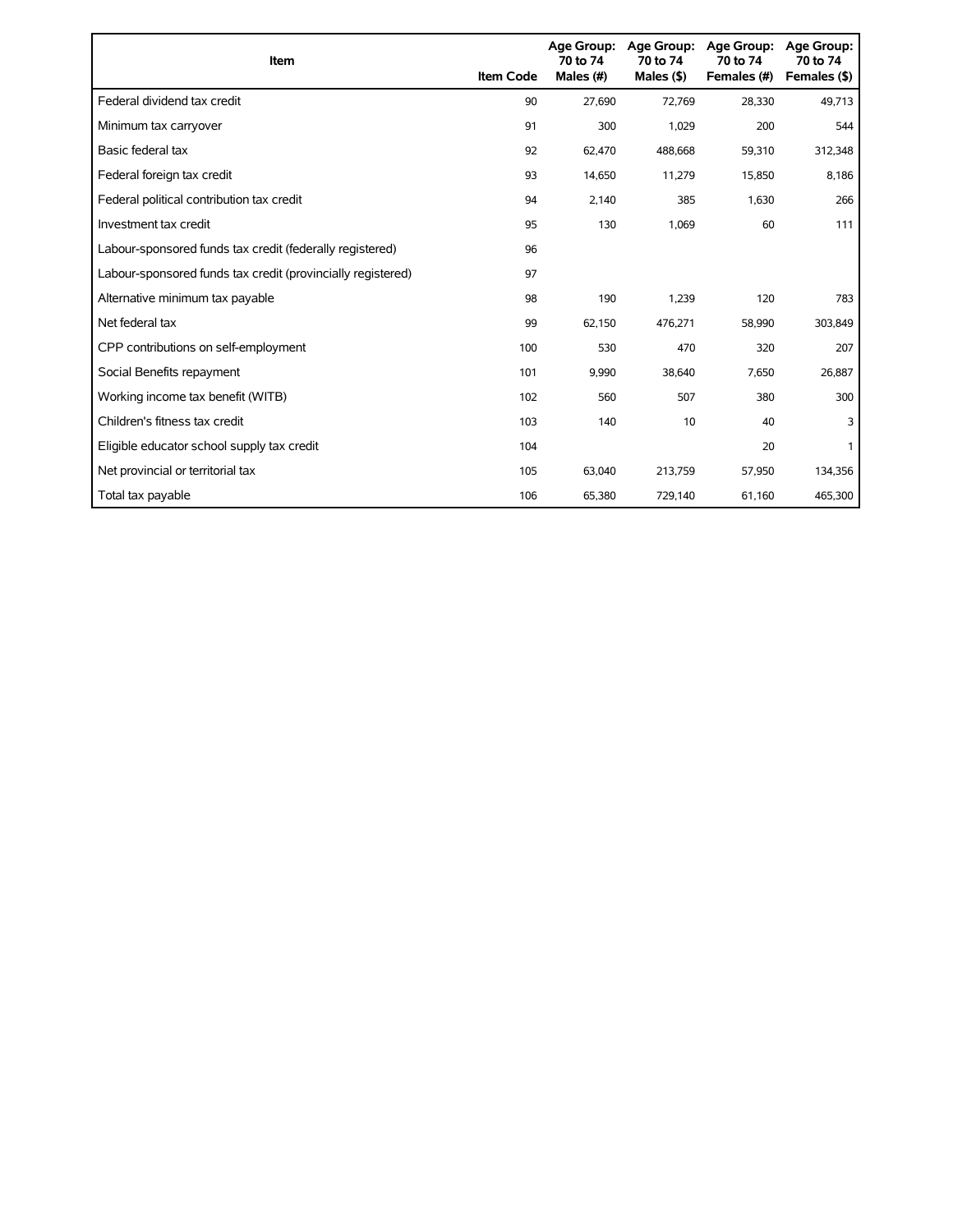| Item                                                                                          | Item<br>Code   | Age<br>Group:<br>75 to 79<br>Males (#) | Age<br>Group:<br>75 to 79<br>Males (\$) | Age<br>Group:<br>75 to 79<br>Females (#) | Age<br>Group:<br>75 to 79<br>Females (\$) |
|-----------------------------------------------------------------------------------------------|----------------|----------------------------------------|-----------------------------------------|------------------------------------------|-------------------------------------------|
| Number of taxable returns                                                                     | $\mathbf{1}$   | 41,470                                 |                                         | 39,030                                   |                                           |
| Number of non-taxable returns                                                                 | $\overline{2}$ | 29,150                                 |                                         | 38,020                                   |                                           |
| Total number of returns                                                                       | 3              | 70,620                                 |                                         | 77,050                                   |                                           |
| Employment income                                                                             | 4              | 5,280                                  | 234,827                                 | 2,960                                    | 69,999                                    |
| Commissions (from employment)                                                                 | 5              | 120                                    | 7,084                                   |                                          |                                           |
| Other employment income                                                                       | 6              | 12,710                                 | 26,705                                  | 10,030                                   | 8,359                                     |
| Old age security (OAS) pension                                                                | 7              | 67,470                                 | 424,969                                 | 74,070                                   | 462,524                                   |
| CPP or QPP benefits                                                                           | 8              | 66,310                                 | 530,960                                 | 69,040                                   | 462,063                                   |
| Other pensions and superannuation                                                             | 9              | 51,320                                 | 1,201,609                               | 51,470                                   | 792,602                                   |
| Elected split-pension amount                                                                  | 10             | 5,770                                  | 41,615                                  | 16,070                                   | 185,712                                   |
| Universal child care benefit (UCCB)                                                           | 11             | 110                                    | 53                                      | 110                                      | 65                                        |
| Employment insurance and other benefits                                                       | 12             | 520                                    | 3,234                                   | 190                                      | 928                                       |
| Taxable amount of dividends from taxable Canadian corporations                                | 13             | 22,070                                 | 356,677                                 | 23,830                                   | 242,632                                   |
| Interest and other investment income                                                          | 14             | 33,270                                 | 109,021                                 | 38,240                                   | 120,816                                   |
| Net partnership income (limited or non-active partners only)                                  | 15             | 370                                    | 1,978                                   | 280                                      | 321                                       |
| Net rental income                                                                             | 16             | 4,990                                  | 53,838                                  | 4,090                                    | 40,285                                    |
| Taxable capital gains                                                                         | 17             | 15,660                                 | 230,306                                 | 18,370                                   | 177,742                                   |
| <b>RRSP</b> income                                                                            | 18             | 1,900                                  | 13,880                                  | 1,920                                    | 9,999                                     |
| Other income                                                                                  | 19             | 16,050                                 | 87,339                                  | 17,750                                   | 72,165                                    |
| Net business income                                                                           | 20             | 3,280                                  | 23,664                                  | 1,860                                    | 11,220                                    |
| Net professional income                                                                       | 21             | 730                                    | 17,431                                  | 280                                      | 3,165                                     |
| Net commission income                                                                         | 22             | 390                                    | 7,869                                   | 220                                      | 2,398                                     |
| Net farming income                                                                            | 23             | 1,070                                  | $-2,234$                                | 550                                      | $-59$                                     |
| Net fishing income                                                                            | 24             | 100                                    | 987                                     |                                          |                                           |
| Workers' compensation benefits                                                                | 25             | 2,900                                  | 31,645                                  | 1,070                                    | 12,229                                    |
| Social assistance payments                                                                    | 26             | 1,810                                  | 2,319                                   | 3,050                                    | 3,027                                     |
| Net federal supplements                                                                       | 27             | 21,050                                 | 112,677                                 | 28,120                                   | 170,599                                   |
| Total income assessed                                                                         | 28             | 69,950                                 | 3,518,567                               | 76,170                                   | 2,852,055                                 |
| Registered pension plan (RPP) deduction                                                       | 29             | 210                                    | 342                                     | 110                                      | 167                                       |
| RRSP/PRPP deduction                                                                           | 30             | 1,290                                  | 9,628                                   | 730                                      | 4,462                                     |
| Deduction for elected split-pension amount                                                    | 31             | 22,390                                 | 260,816                                 | 4,570                                    | 30,599                                    |
| Annual union, professional, or like dues                                                      | 32             | 2,450                                  | 644                                     | 770                                      | 195                                       |
| Child care expenses                                                                           | 33             |                                        |                                         |                                          |                                           |
| Business investment loss                                                                      | 34             | 20                                     | 898                                     |                                          |                                           |
| Moving expenses                                                                               | 35             | 20                                     | 101                                     |                                          |                                           |
| Support payments made                                                                         | 36             | 290                                    | 3,777                                   |                                          |                                           |
| Carrying charges and interest expenses                                                        | 37             | 18,350                                 | 45,219                                  | 16,800                                   | 38,542                                    |
| Deduction for CPP/QPP contributions on self-employment and other earnings                     | 38             |                                        |                                         |                                          |                                           |
| Deduction for provincial parental insurance plan (PPIP) premiums on self-employment<br>income | 39             |                                        |                                         |                                          |                                           |
| Exploration and development expenses                                                          | 40             | 470                                    | 10,549                                  | 220                                      | 969                                       |
| Other employment expenses                                                                     | 41             | 410                                    | 1,812                                   | 100                                      | 278                                       |
| Clergy residence deduction                                                                    | 42             | 60                                     | 703                                     |                                          |                                           |
| Other deductions                                                                              | 43             | 3,620                                  | 23,914                                  | 4,160                                    | 37,197                                    |
| Total deductions before adjustments                                                           | 44             | 34,510                                 | 358,459                                 | 22,090                                   | 112,678                                   |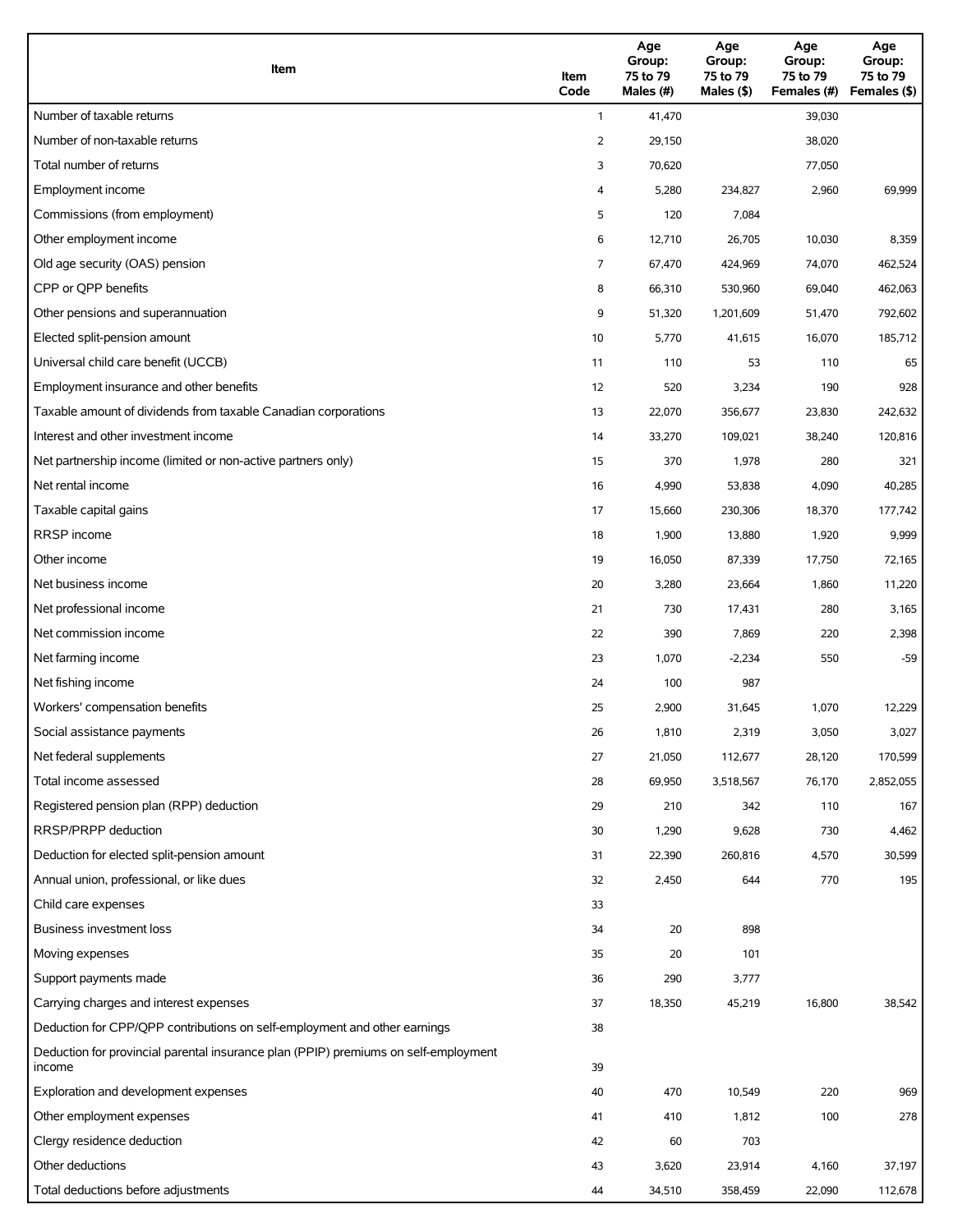| Item                                                                | <b>Item Code</b> | Age Group:<br>75 to 79<br>Males (#) | <b>Age Group:</b><br>75 to 79<br>Males (\$) | <b>Age Group:</b><br>75 to 79<br>Females (#) | <b>Age Group:</b><br>75 to 79<br>Females (\$) |
|---------------------------------------------------------------------|------------------|-------------------------------------|---------------------------------------------|----------------------------------------------|-----------------------------------------------|
| Social benefits repayment                                           | 45               | 5,560                               | 21,607                                      | 4,740                                        | 17,162                                        |
| Net income                                                          | 46               | 69,880                              | 3,142,682                                   | 76,140                                       | 2,724,360                                     |
| Canadian Forces personnel and police deduction                      | 47               |                                     |                                             |                                              |                                               |
| Security options deductions                                         | 48               | 30                                  | 1,915                                       |                                              |                                               |
| Other payments deduction                                            | 49               | 23,510                              | 146,564                                     | 29,060                                       | 185,693                                       |
| Non-capital losses of other years                                   | 50               | 80                                  | 1,282                                       | 40                                           | 440                                           |
| Net capital losses of other years                                   | 51               | 4,360                               | 18,918                                      | 4,090                                        | 12,535                                        |
| Capital gains deduction                                             | 52               | 160                                 | 13,841                                      | 140                                          | 12,019                                        |
| Northern residents deductions                                       | 53               | 430                                 | 1,586                                       | 320                                          | 1,131                                         |
| <b>Additional deductions</b>                                        | 54               | 2,900                               | 7,089                                       | 3,020                                        | 8,899                                         |
| Farming/fishing losses of prior years                               | 55               | 30                                  | 612                                         |                                              |                                               |
| Total deductions from net income                                    | 56               | 30,070                              | 191,858                                     | 35,190                                       | 220,812                                       |
| Taxable income assessed                                             | 57               | 69,730                              | 2,951,347                                   | 76,000                                       | 2,503,790                                     |
| Basic personal amount                                               | 58               | 70,620                              | 809,048                                     | 77,050                                       | 882,987                                       |
| Age amount                                                          | 59               | 66,230                              | 417,652                                     | 73,620                                       | 477,468                                       |
| Spouse or common-law partner amount                                 | 60               | 4,750                               | 23,889                                      | 1,200                                        | 7,547                                         |
| Amount for an eligible dependant                                    | 61               | 50                                  | 364                                         | 140                                          | 954                                           |
| Family caregiver amount for children under 18 years of age          | 62               | 20                                  | 42                                          |                                              |                                               |
| Amount for infirm dependants age 18 or older                        | 63               | 80                                  | 288                                         | 60                                           | 227                                           |
| CPP or QPP contributions through employment                         | 64               | 190                                 | 81                                          | 100                                          | 35                                            |
| CPP or QPP contributions on self-employment and other earnings      | 65               |                                     |                                             |                                              |                                               |
| Employment insurance premiums                                       | 66               | 2,830                               | 1,146                                       | 1,460                                        | 469                                           |
| PPIP premiums paid                                                  | 67               |                                     |                                             |                                              |                                               |
| PPIP premiums payable on employment income                          | 68               |                                     |                                             |                                              |                                               |
| PPIP premiums payable on self-employment income                     | 69               |                                     |                                             |                                              |                                               |
| Volunteer firefighters' amount/search and rescue volunteers' amount | 70               | 70                                  | 222                                         |                                              |                                               |
| Canada employment amount                                            | 71               | 17,230                              | 15,107                                      | 12,630                                       | 9,391                                         |
| Public transit amount                                               | 72               | 1,060                               | 337                                         | 1,460                                        | 422                                           |
| Children's arts amount                                              | 73               | 40                                  | 12                                          | 10                                           | 2                                             |
| Home accessibility expenses                                         | 74               | 290                                 | 1,360                                       | 220                                          | 838                                           |
| Home buyers' amount                                                 | 75               | 20                                  | 80                                          | 20                                           | 71                                            |
| Pension income amount                                               | 76               | 52,600                              | 100,977                                     | 55,000                                       | 104,199                                       |
| Caregiver amount                                                    | 77               | 330                                 | 1,905                                       | 230                                          | 1,222                                         |
| Disability amount                                                   | 78               | 5,190                               | 41,474                                      | 5,050                                        | 40,335                                        |
| Disability amount transferred from a dependant                      | 79               | 320                                 | 2,499                                       | 250                                          | 1,936                                         |
| Interest paid on student loans                                      | 80               |                                     |                                             |                                              |                                               |
| Tuition, education, and textbook amounts                            | 81               | 100                                 | 78                                          | 170                                          | 113                                           |
| Tuition, education, and textbook amounts transferred from a child   | 82               | 160                                 | 733                                         | 70                                           | 328                                           |
| Amounts transferred from spouse or common-law partner               | 83               | 15,650                              | 94,238                                      | 8,820                                        | 50,382                                        |
| Medical expenses                                                    | 84               | 19,630                              | 72,817                                      | 23,620                                       | 77,903                                        |
| Total tax credits on personal amounts                               | 85               | 70,620                              | 237,653                                     | 77,050                                       | 248,527                                       |
| Allowable charitable donations and government gifts                 | 86               | 19,760                              | 96,648                                      | 18,320                                       | 49,048                                        |
| Eligible cultural and ecological gifts                              | 87               | 40                                  | 877                                         | 30                                           | 302                                           |
| Total tax credit on donations and gifts                             | 88               | 19,750                              | 29,878                                      | 18,300                                       | 14,393                                        |
| Total federal non-refundable tax credits                            | 89               | 70,620                              | 267,531                                     | 77,050                                       | 262,920                                       |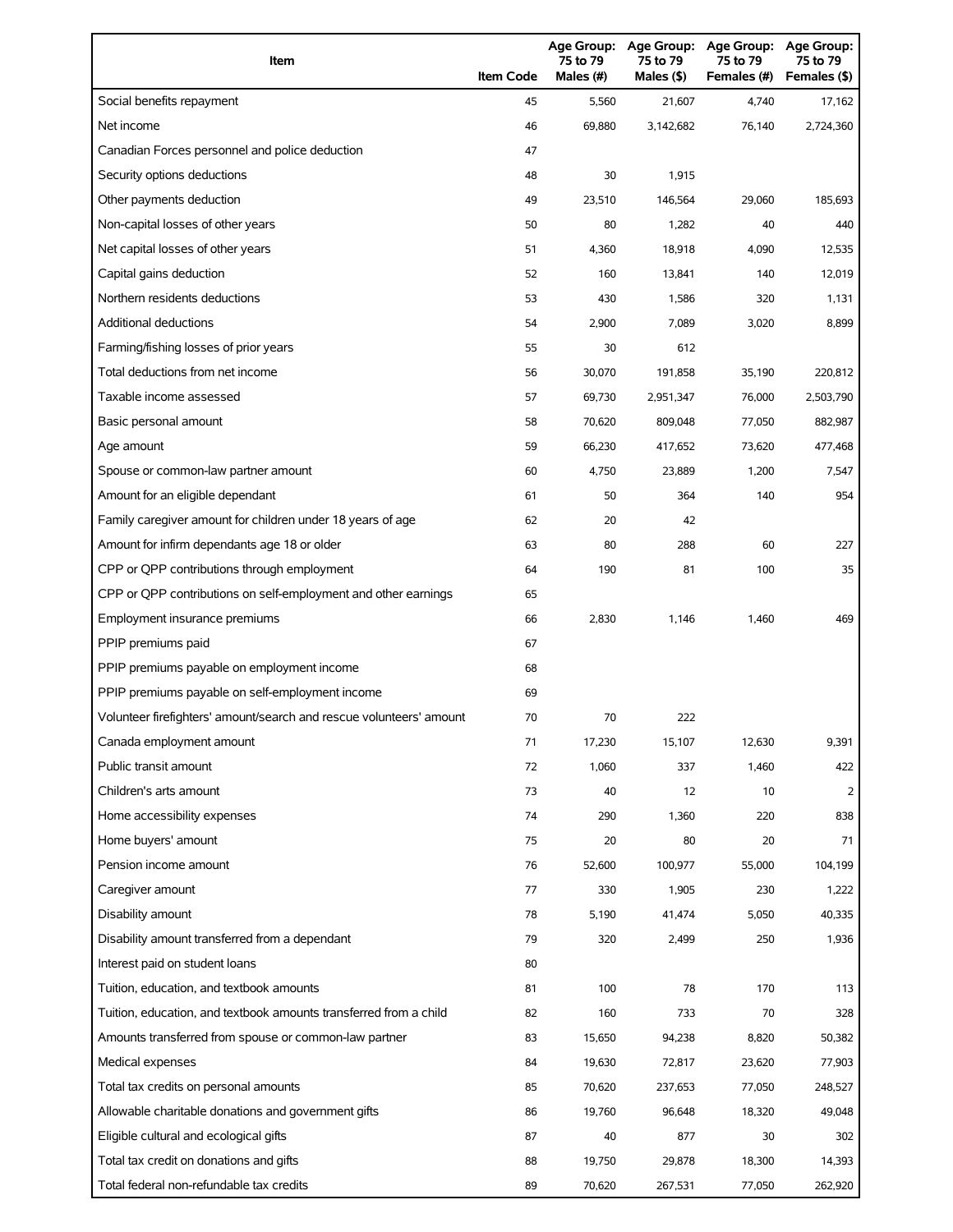| Item                                                        | <b>Item Code</b> | 75 to 79<br>Males (#) | Age Group: Age Group:<br>75 to 79<br>Males $(§)$ | Age Group:<br>75 to 79<br>Females (#) | Age Group:<br>75 to 79<br>Females (\$) |
|-------------------------------------------------------------|------------------|-----------------------|--------------------------------------------------|---------------------------------------|----------------------------------------|
| Federal dividend tax credit                                 | 90               | 18,720                | 46,447                                           | 19,610                                | 32,203                                 |
| Minimum tax carryover                                       | 91               | 120                   | 482                                              | 90                                    | 229                                    |
| Basic federal tax                                           | 92               | 39,190                | 294,913                                          | 37,750                                | 196,898                                |
| Federal foreign tax credit                                  | 93               | 10,230                | 5,542                                            | 11,220                                | 5,524                                  |
| Federal political contribution tax credit                   | 94               | 1,760                 | 328                                              | 1,200                                 | 200                                    |
| Investment tax credit                                       | 95               | 90                    | 993                                              | 50                                    | 154                                    |
| Labour-sponsored funds tax credit (federally registered)    | 96               |                       |                                                  |                                       |                                        |
| Labour-sponsored funds tax credit (provincially registered) | 97               |                       |                                                  |                                       |                                        |
| Alternative minimum tax payable                             | 98               | 90                    | 1,101                                            | 70                                    | 486                                    |
| Net federal tax                                             | 99               | 38,940                | 288,177                                          | 37,550                                | 191,215                                |
| CPP contributions on self-employment                        | 100              |                       |                                                  |                                       |                                        |
| Social Benefits repayment                                   | 101              | 5,560                 | 21,607                                           | 4,740                                 | 17,162                                 |
| Working income tax benefit (WITB)                           | 102              | 220                   | 208                                              | 160                                   | 119                                    |
| Children's fitness tax credit                               | 103              | 50                    | 4                                                | 20                                    |                                        |
| Eligible educator school supply tax credit                  | 104              |                       |                                                  |                                       |                                        |
| Net provincial or territorial tax                           | 105              | 39,810                | 126,721                                          | 36,640                                | 83,597                                 |
| Total tax payable                                           | 106              | 41,470                | 436,505                                          | 39,030                                | 291,974                                |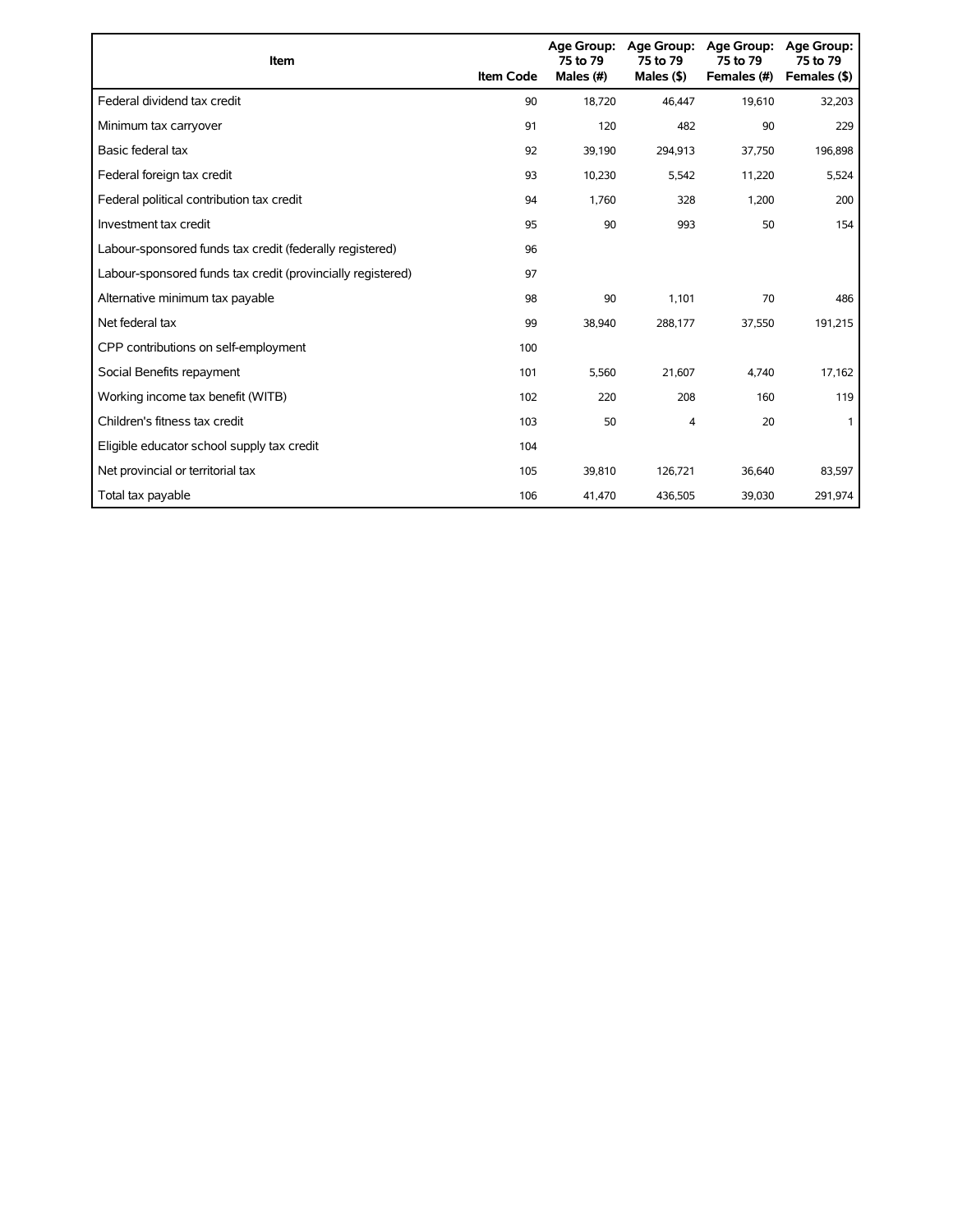| Item                                                                                          | Item<br>Code   | Age<br>Group:<br>80 and<br>over Males<br>(#) | Age<br>Group:<br>80 and<br>over Males<br>(5) | Age<br>Group:<br>80 and<br>over<br>Females (#) | Age<br>Group:<br>80 and<br>over<br>Females (\$) |
|-----------------------------------------------------------------------------------------------|----------------|----------------------------------------------|----------------------------------------------|------------------------------------------------|-------------------------------------------------|
| Number of taxable returns                                                                     | $\mathbf{1}$   | 50,370                                       |                                              | 56,500                                         |                                                 |
| Number of non-taxable returns                                                                 | $\overline{2}$ | 45,650                                       |                                              | 74,980                                         |                                                 |
| Total number of returns                                                                       | 3              | 96,010                                       |                                              | 131,470                                        |                                                 |
| Employment income                                                                             | 4              | 2,480                                        | 105,068                                      | 1,440                                          | 34,476                                          |
| Commissions (from employment)                                                                 | 5              | 40                                           | 1,669                                        |                                                |                                                 |
| Other employment income                                                                       | 6              | 17,920                                       | 20,669                                       | 15,870                                         | 10,695                                          |
| Old age security (OAS) pension                                                                | $\overline{7}$ | 93,430                                       | 566,544                                      | 128,700                                        | 782,033                                         |
| CPP or QPP benefits                                                                           | 8              | 88,710                                       | 734,580                                      | 116,380                                        | 843,447                                         |
| Other pensions and superannuation                                                             | 9              | 69,370                                       | 1,445,989                                    | 82,500                                         | 1,145,066                                       |
| Elected split-pension amount                                                                  | 10             | 5,980                                        | 37,751                                       | 14,180                                         | 159,700                                         |
| Universal child care benefit (UCCB)                                                           | 11             | 50                                           | 25                                           | 50                                             | 18                                              |
| Employment insurance and other benefits                                                       | 12             | 130                                          | 574                                          | 50                                             | 173                                             |
| Taxable amount of dividends from taxable Canadian corporations                                | 13             | 31,420                                       | 474,695                                      | 40,760                                         | 523,887                                         |
| Interest and other investment income                                                          | 14             | 53,890                                       | 190,539                                      | 75,590                                         | 286,610                                         |
| Net partnership income (limited or non-active partners only)                                  | 15             | 480                                          | 3,659                                        | 350                                            | 1,307                                           |
| Net rental income                                                                             | 16             | 4,650                                        | 67,751                                       | 4,240                                          | 59,434                                          |
| Taxable capital gains                                                                         | 17             | 23,310                                       | 421,347                                      | 33,340                                         | 535,693                                         |
| RRSP income                                                                                   | 18             | 4,360                                        | 29,234                                       | 6,840                                          | 37,962                                          |
| Other income                                                                                  | 19             | 24,020                                       | 167,168                                      | 32,300                                         | 204,703                                         |
| Net business income                                                                           | 20             | 1,820                                        | 16,650                                       | 1,070                                          | 8,178                                           |
| Net professional income                                                                       | 21             | 440                                          | 7,993                                        | 120                                            | 794                                             |
| Net commission income                                                                         | 22             | 220                                          | 2,251                                        | 110                                            | 515                                             |
| Net farming income                                                                            | 23             | 1,070                                        | $-47$                                        | 610                                            | 2,049                                           |
| Net fishing income                                                                            | 24             | 50                                           | 233                                          |                                                |                                                 |
| Workers' compensation benefits                                                                | 25             | 3,760                                        | 29,344                                       | 1,760                                          | 18,558                                          |
| Social assistance payments                                                                    | 26             | 3,210                                        | 3,100                                        | 6,630                                          | 5,032                                           |
| Net federal supplements                                                                       | 27             | 31,950                                       | 167,789                                      | 58,880                                         | 351,249                                         |
| Total income assessed                                                                         | 28             | 95,330                                       | 4,494,616                                    | 130,450                                        | 5,014,664                                       |
| Registered pension plan (RPP) deduction                                                       | 29             | 190                                          | 259                                          | 50                                             | 77                                              |
| RRSP/PRPP deduction                                                                           | 30             | 990                                          | 5,348                                        | 630                                            | 2,758                                           |
| Deduction for elected split-pension amount                                                    | 31             | 23,740                                       | 262,428                                      | 2,900                                          | 16,486                                          |
| Annual union, professional, or like dues                                                      | 32             | 2,070                                        | 355                                          | 460                                            | 63                                              |
| Child care expenses                                                                           | 33             |                                              |                                              |                                                |                                                 |
| Business investment loss                                                                      | 34             |                                              |                                              |                                                |                                                 |
| Moving expenses                                                                               | 35             | 10                                           | 37                                           |                                                |                                                 |
| Support payments made                                                                         | 36             | 400                                          | 3,995                                        |                                                |                                                 |
| Carrying charges and interest expenses                                                        | 37             | 26,390                                       | 63,178                                       | 31,660                                         | 78,036                                          |
| Deduction for CPP/QPP contributions on self-employment and other earnings                     | 38             |                                              |                                              |                                                |                                                 |
| Deduction for provincial parental insurance plan (PPIP) premiums on self-employment<br>income | 39             |                                              |                                              |                                                |                                                 |
| Exploration and development expenses                                                          | 40             | 620                                          | 8,035                                        | 400                                            | 1,096                                           |
| Other employment expenses                                                                     | 41             | 120                                          | 1,207                                        | 30                                             | 49                                              |
| Clergy residence deduction                                                                    | 42             | 20                                           | 217                                          |                                                |                                                 |
| Other deductions                                                                              | 43             | 5,550                                        | 22,859                                       | 7,280                                          | 43,357                                          |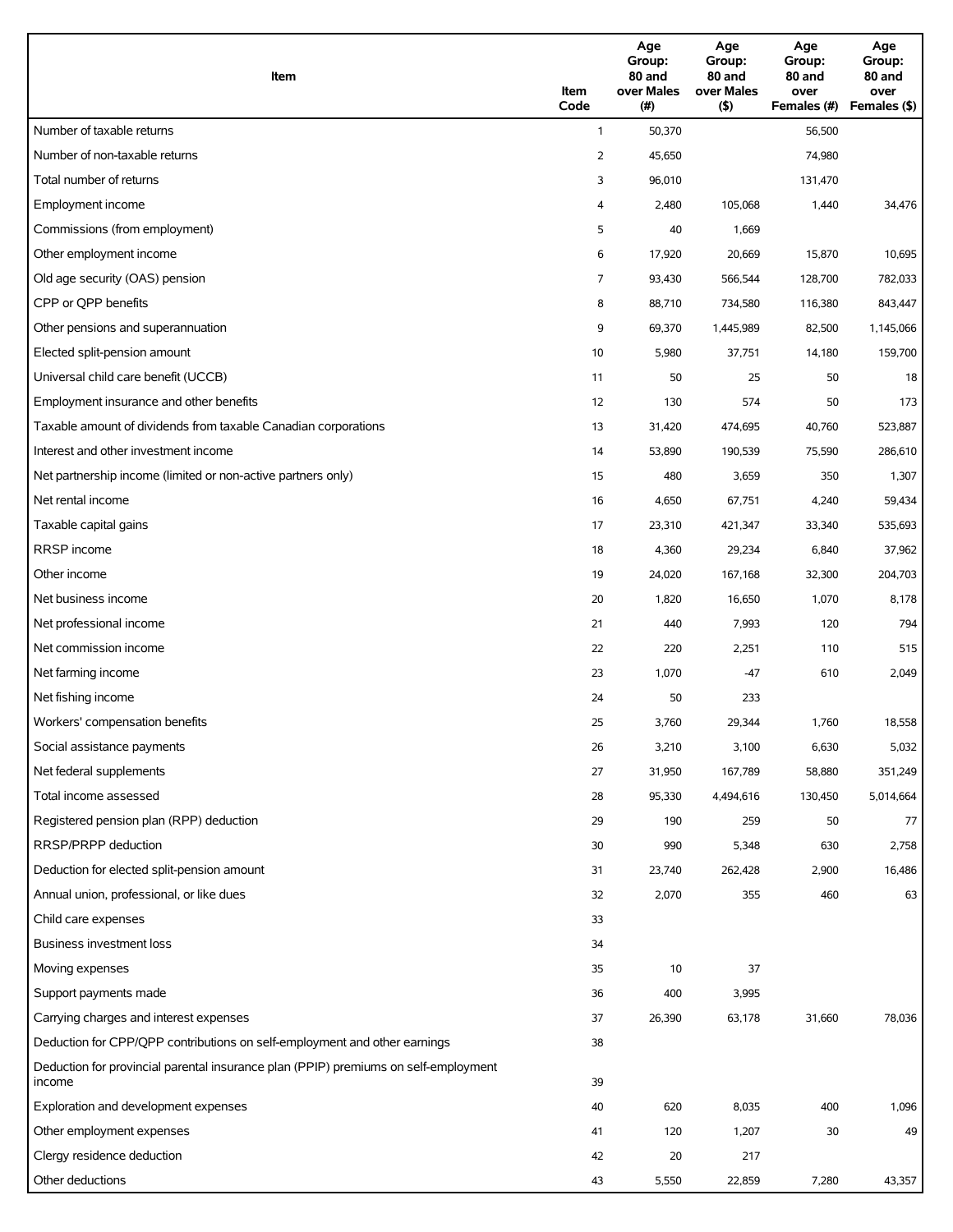| Item                                                                | <b>Item Code</b> | 80 and<br>over Males<br>(#) | 80 and<br>over Males<br>(5) | Age Group: Age Group: Age Group:<br>80 and<br>over<br>Females (#) | <b>Age Group:</b><br>80 and<br>over<br>Females (\$) |
|---------------------------------------------------------------------|------------------|-----------------------------|-----------------------------|-------------------------------------------------------------------|-----------------------------------------------------|
| Total deductions before adjustments                                 | 44               | 43,340                      | 368,382                     | 36,760                                                            | 142,810                                             |
| Social benefits repayment                                           | 45               | 7,670                       | 29,756                      | 8,450                                                             | 32,392                                              |
| Net income                                                          | 46               | 95,300                      | 4,100,785                   | 130,420                                                           | 4,840,153                                           |
| Canadian Forces personnel and police deduction                      | 47               |                             |                             |                                                                   |                                                     |
| Security options deductions                                         | 48               |                             |                             |                                                                   |                                                     |
| Other payments deduction                                            | 49               | 35,010                      | 200,096                     | 60,330                                                            | 374,544                                             |
| Non-capital losses of other years                                   | 50               | 50                          | 951                         | 40                                                                | 1,000                                               |
| Net capital losses of other years                                   | 51               | 5,990                       | 25,278                      | 6,780                                                             | 25,747                                              |
| Capital gains deduction                                             | 52               | 230                         | 23,927                      | 220                                                               | 23,359                                              |
| Northern residents deductions                                       | 53               | 440                         | 1,549                       | 490                                                               | 1,736                                               |
| <b>Additional deductions</b>                                        | 54               | 4,840                       | 15,053                      | 6,100                                                             | 20,861                                              |
| Farming/fishing losses of prior years                               | 55               | 30                          | 201                         | 20                                                                | 498                                                 |
| Total deductions from net income                                    | 56               | 44,220                      | 267,180                     | 70,860                                                            | 447,801                                             |
| Taxable income assessed                                             | 57               | 95,110                      | 3,834,301                   | 130,180                                                           | 4,393,155                                           |
| Basic personal amount                                               | 58               | 96,010                      | 1,100,795                   | 131,470                                                           | 1,507,564                                           |
| Age amount                                                          | 59               | 89,940                      | 577,260                     | 125,080                                                           | 823,316                                             |
| Spouse or common-law partner amount                                 | 60               | 5,920                       | 23,983                      | 1,230                                                             | 7,496                                               |
| Amount for an eligible dependant                                    | 61               | 60                          | 285                         | 170                                                               | 1,116                                               |
| Family caregiver amount for children under 18 years of age          | 62               |                             |                             |                                                                   |                                                     |
| Amount for infirm dependants age 18 or older                        | 63               | 110                         | 418                         | 100                                                               | 391                                                 |
| CPP or QPP contributions through employment                         | 64               | 50                          | 16                          | 30                                                                | 14                                                  |
| CPP or QPP contributions on self-employment and other earnings      | 65               |                             |                             |                                                                   |                                                     |
| Employment insurance premiums                                       | 66               | 770                         | 272                         | 350                                                               | 104                                                 |
| PPIP premiums paid                                                  | 67               |                             |                             |                                                                   |                                                     |
| PPIP premiums payable on employment income                          | 68               |                             |                             |                                                                   |                                                     |
| PPIP premiums payable on self-employment income                     | 69               |                             |                             |                                                                   |                                                     |
| Volunteer firefighters' amount/search and rescue volunteers' amount | 70               | 20                          | 63                          |                                                                   |                                                     |
| Canada employment amount                                            | 71               | 20,120                      | 15,344                      | 17,180                                                            | 10,121                                              |
| Public transit amount                                               | 72               | 1,300                       | 409                         | 1,980                                                             | 521                                                 |
| Children's arts amount                                              | 73               | 10                          | 3                           |                                                                   |                                                     |
| Home accessibility expenses                                         | 74               | 470                         | 2,071                       | 410                                                               | 1,718                                               |
| Home buyers' amount                                                 | 75               | 10                          | 45                          |                                                                   |                                                     |
| Pension income amount                                               | 76               | 71,000                      | 134,643                     | 87,240                                                            | 161,624                                             |
| Caregiver amount                                                    | 77               | 290                         | 1,638                       | 280                                                               | 1,512                                               |
| Disability amount                                                   | 78               | 13,060                      | 104,403                     | 19,370                                                            | 154,654                                             |
| Disability amount transferred from a dependant                      | 79               | 280                         | 2,103                       | 340                                                               | 2,557                                               |
| Interest paid on student loans                                      | 80               |                             |                             |                                                                   |                                                     |
| Tuition, education, and textbook amounts                            | 81               | 80                          | 88                          | 130                                                               | 54                                                  |
| Tuition, education, and textbook amounts transferred from a child   | 82               | 90                          | 446                         | 90                                                                | 422                                                 |
| Amounts transferred from spouse or common-law partner               | 83               | 23,070                      | 141,767                     | 8,280                                                             | 46,603                                              |
| Medical expenses                                                    | 84               | 28,420                      | 189,890                     | 42,670                                                            | 340,598                                             |
| Total tax credits on personal amounts                               | 85               | 96,010                      | 344,394                     | 131,470                                                           | 459,065                                             |
| Allowable charitable donations and government gifts                 | 86               | 27,460                      | 104,149                     | 32,250                                                            | 86,894                                              |
| Eligible cultural and ecological gifts                              | 87               |                             |                             | 40                                                                | 1,469                                               |